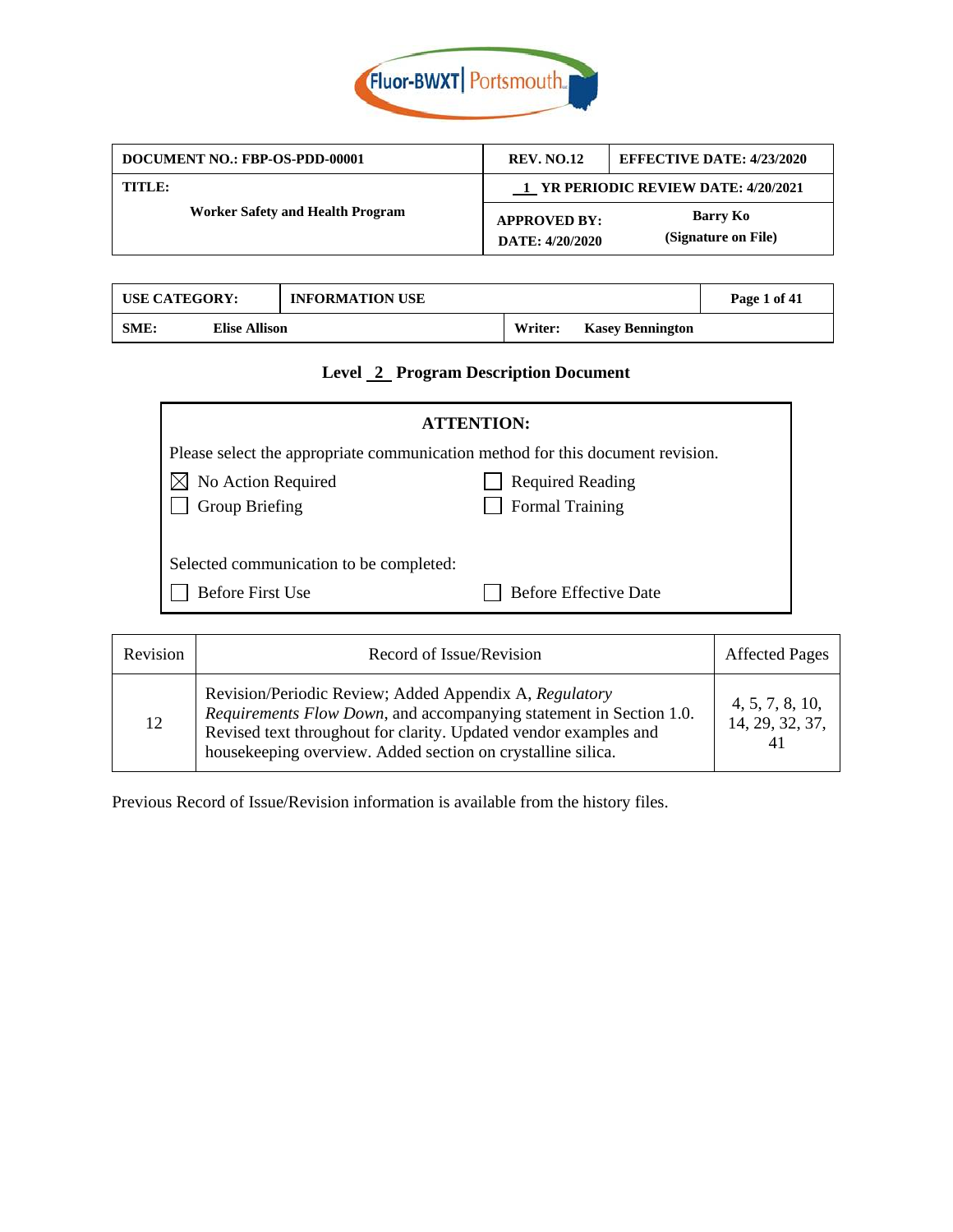#### **CONTENTS**

| 1.0 |      |                                                                                    |  |
|-----|------|------------------------------------------------------------------------------------|--|
| 2.0 |      |                                                                                    |  |
| 3.0 |      |                                                                                    |  |
|     | 3.1  |                                                                                    |  |
| 4.0 |      |                                                                                    |  |
|     | 4.1  |                                                                                    |  |
|     | 4.2  |                                                                                    |  |
| 5.0 |      |                                                                                    |  |
|     | 5.1  |                                                                                    |  |
|     | 5.2  |                                                                                    |  |
|     | 5.3  |                                                                                    |  |
|     | 5.4  |                                                                                    |  |
|     | 5.5  | Hazard Identification and Control [10 CFR 851.21and 10 CFR 851.22]  11             |  |
|     | 5.6  |                                                                                    |  |
|     | 5.7  |                                                                                    |  |
|     | 5.8  |                                                                                    |  |
|     | 5.9  |                                                                                    |  |
|     | 5.10 |                                                                                    |  |
|     | 5.11 |                                                                                    |  |
|     | 5.12 |                                                                                    |  |
| 6.0 |      |                                                                                    |  |
|     | 6.1  |                                                                                    |  |
|     | 6.2  |                                                                                    |  |
|     | 6.3  |                                                                                    |  |
|     | 6.4  |                                                                                    |  |
|     | 6.5  |                                                                                    |  |
|     | 6.6  |                                                                                    |  |
|     | 6.7  | Occupational Medicine [10 CFR 851.23, 10 CFR 851.24, 10 CFR 851.26, and Appendix A |  |
|     | 6.8  |                                                                                    |  |
|     | 6.9  | Electrical Safety [10 CFR 851.22, 10 CFR 851.23, 10 CFR 851.24, and Appendix A     |  |
|     | 6.10 | Lockout/Tagout of Hazardous Energy Sources [10 CFR 851.22, 10 CFR 851.23, and 10   |  |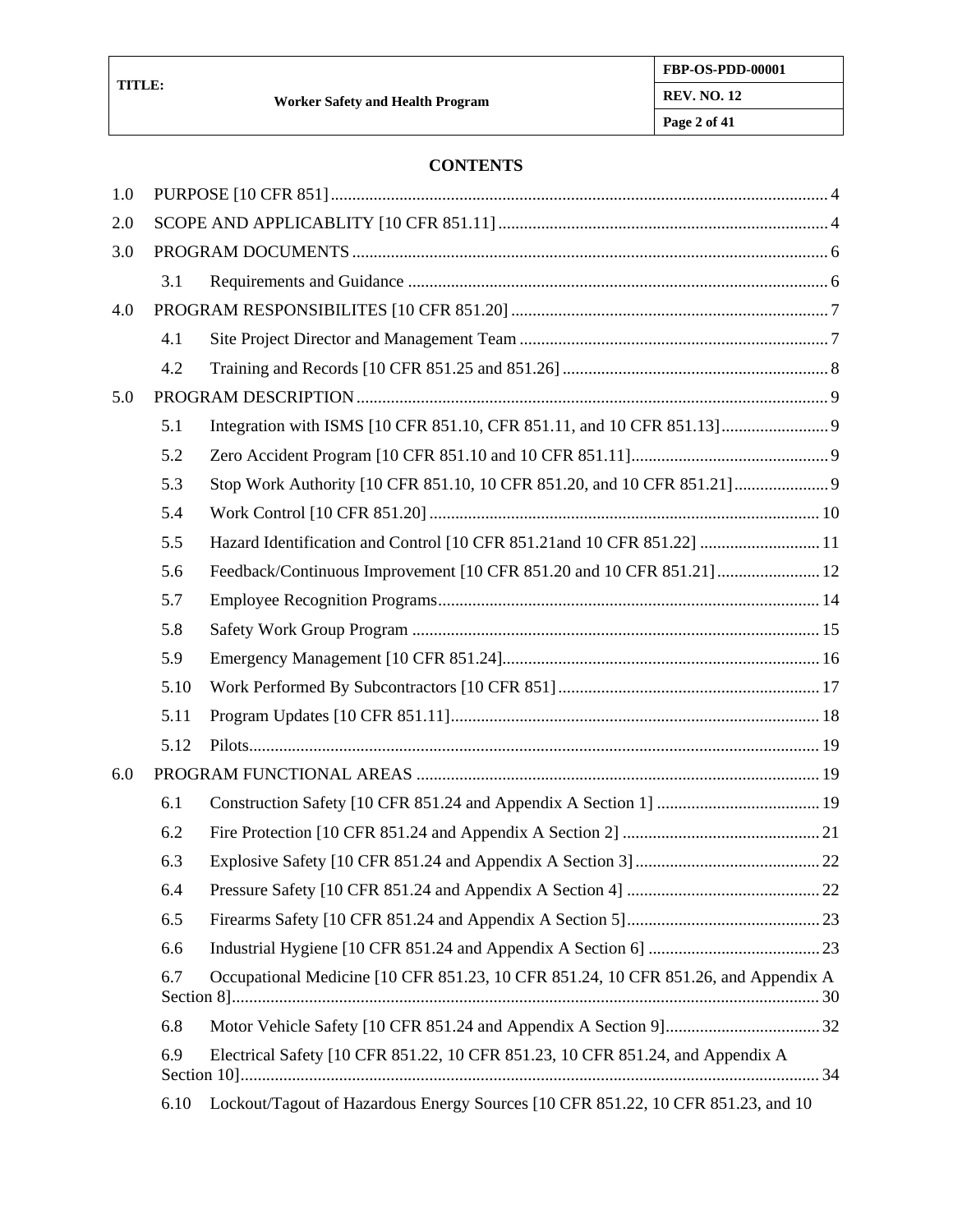$7.0\,$ 

| 6.11 |                                                                                       |
|------|---------------------------------------------------------------------------------------|
| 6.12 |                                                                                       |
| 6.13 |                                                                                       |
| 6.14 |                                                                                       |
| 6.15 |                                                                                       |
| 6.16 |                                                                                       |
| 6.17 |                                                                                       |
| 6.18 | Tagging of Defective Tools, Materials, or Equipment [10 CFR 851.23 and 10 CFR 851.24] |
| 6.19 |                                                                                       |
| 6.20 |                                                                                       |
| 6.21 |                                                                                       |
| 6.22 |                                                                                       |
| 6.23 |                                                                                       |
| 6.24 |                                                                                       |
|      |                                                                                       |
| 7.1  |                                                                                       |
| 7.2  |                                                                                       |
|      |                                                                                       |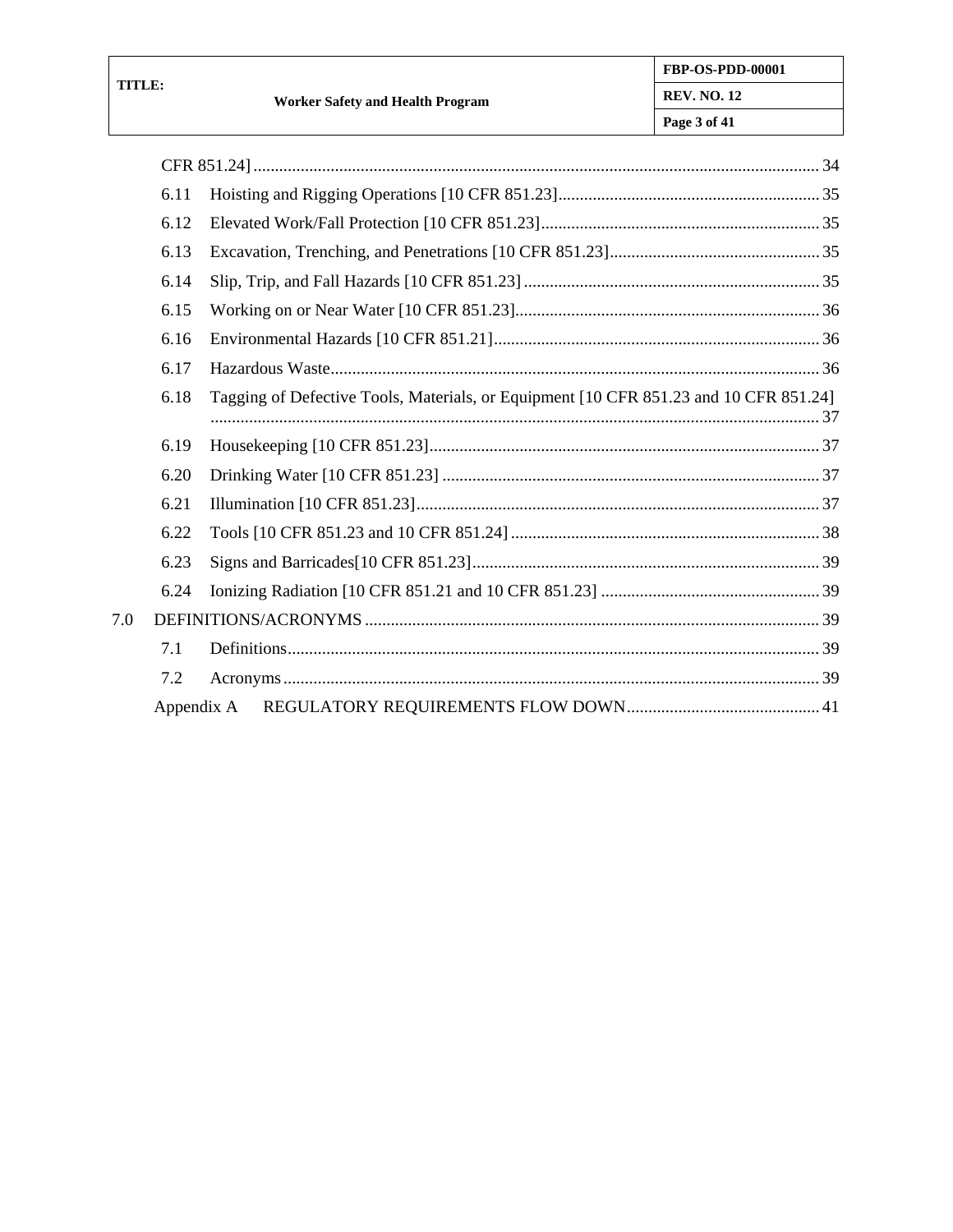#### **1.0 PURPOSE [10 CFR 851]**

- **1.1** Fluor-BWXT Portsmouth LLC (FBP) performs Decontamination & Decommissioning (D&D) and Environmental Remediation (ER) work at the U.S. Department of Energy (DOE) Portsmouth Gaseous Diffusion Plant (PORTS), according to the terms and conditions of prime contract DE-AC30-10CC40017. FBP is responsible for ensuring compliance with all applicable laws, regulations, regulatory agreements, and requirements, as defined in the prime contract.
- **1.2** FBP's policy is to provide a safe and healthy workplace for all employees. Safety is FBP's number one core value and shall take precedence over cost and schedule. FBP is dedicated to the belief that all injuries, accidents, and incidents are preventable and is committed to integrating safety into all aspects of work planning and execution, as described in the Integrated Safety Management System (ISMS).
- **1.3** The effective implementation of this policy necessitates that work activities conducted for DOE are directed by a project-wide Worker Safety and Health Program (WSHP). Program requirements are effectively flowed down into implementing documents that provide the necessary detail for the successful implementation of controls at the work/task level.
- **1.4** The purpose of the WSHP is to provide workers with a safe and healthful workplace through an effective safety and health program that will reduce or prevent accidental losses, injuries, and illnesses on the FBP D&D and ER project. Implementation of this program ensures safety and health requirements are flowed down to the lowest task level and demonstrates compliance with 10 Code of Federal Regulations (CFR) 851, *Worker Safety and Health Program*, and other applicable requirements.
- **1.5** This document implements applicable regulatory requirements. They are listed in Appendix A, *Regulatory Requirements Flow Down*.

### **2.0 SCOPE AND APPLICABLITY [10 CFR 851.11]**

- **2.1** This WSHP incorporates a graded approach, which is based upon the specific hazards related to the scope of work and associated risk(s). Where necessary, a hazard analysis and/or a sub-project level plan may also be developed to address more specific detailed activities or subcontracted work (e.g., Health and Safety Plan [HASP], according to 29 CFR 1910.120, *Hazardous Waste Operations and Emergency Response*).
- **2.2** The safety and health requirements described in this program are applicable to all activities performed by FBP. Except as otherwise identified in this document, all persons, including visitors, entering the FBP D&D and ER Project sites are subject to the requirements of this program and will be held responsible for adhering to the requirements as specified herein (see exclusions in [2.4](#page-4-0) of this Section). Furthermore, each individual is responsible for bringing to the attention of management any unsafe or unhealthy conditions that he/she observes. Unsafe or unhealthy conditions are addressed immediately upon discovery.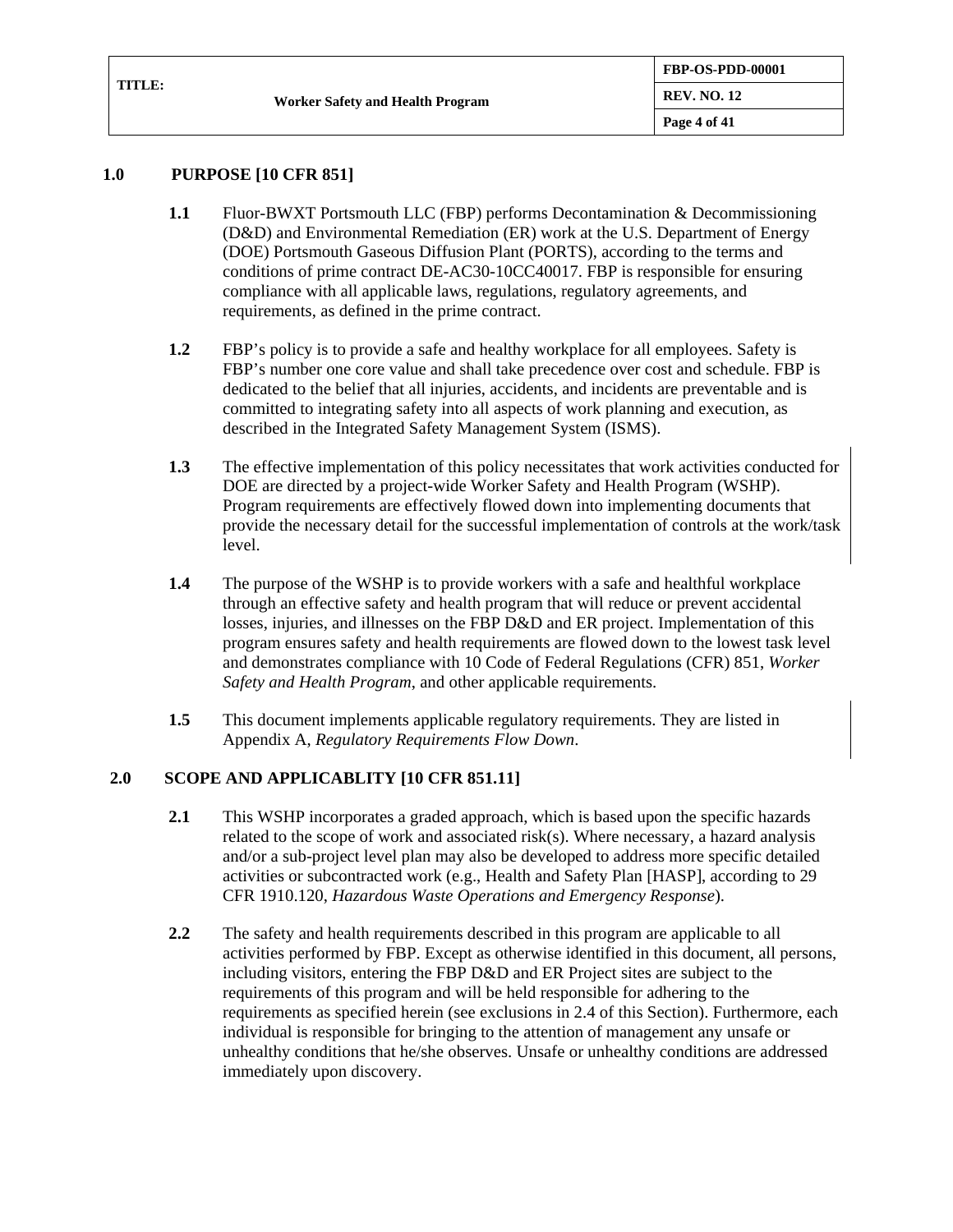| TITLE: | <b>Worker Safety and Health Program</b> | FBP-OS-PDD-00001        |
|--------|-----------------------------------------|-------------------------|
|        |                                         | <b>REV. NO. 12</b>      |
|        |                                         | $\sqrt{2}$ Page 5 of 41 |

- **2.3** Subcontractors will develop and submit safety and health program documents for review and approval by FBP to meet the requirements of 10 CFR 851, *Worker Safety and Health Program*. All work performed by subcontractors shall be in accordance with the U.S. Department of Energy Acquisition Regulation 970.5223-1, *Integrated Safety Management*, 10 CFR 851, 10 CFR 835*, Occupational Radiation Protection*, and all applicable federal regulations and site-specific requirements. Subcontractors shall comply with such portions of the FBP WSHP, as are applicable to the subcontracted work, as identified in the Statement of Work, specifications, or any other part of their contract. Applicable requirements are as described in Attachment J-13, *Health and Safety Requirements for On-Site Work*, of the Request for Proposal (RFP).
- <span id="page-4-0"></span>**2.4** Vendors, delivery persons, and others who do not have service contracts with DOE, or who are not Subcontractors to such contractors are excluded from requirements of 10 CFR 851. The process for vendor site access and management while performing services is specified in FBP-BS-PRO-00114*, Vendor Oversight Process.* Subcontractors who utilize vendors will do so under an equivalent process FBP-BS-PRO-00114 which is described in the subcontract documents. Work that is excluded from the 10 CFR 851 rule (as described in DOE G 440.1-1B, *Worker Safety and Health Program for DOE [Including the National Nuclear Security Administration] Federal and Contractor Employees*), since employee Health & Safety is governed by the employer's Occupational Safety and Health Administration (OSHA) based program and further assessed by FBP's coordinated application of the Vendor Oversight process includes:
	- Vendors, delivery persons, and others who generally do not have PORTS mission related service contracts with DOE. Including (but not limited to):
		- **Sanitary Waste Collection**
		- Servicing of Vendor-owned Equipment
		- **Portable Restrooms and Hand Washing Stations**
		- Document Shredding
		- Vending Machines (filling, moving/relocating, and performing maintenance)
		- **Safety Shoes**
		- **Safety Glasses**
		- Food Vendor
		- **ATM** Vendor
		- Ice Vendor
		- **Fuel Delivery**
		- Chemical Delivery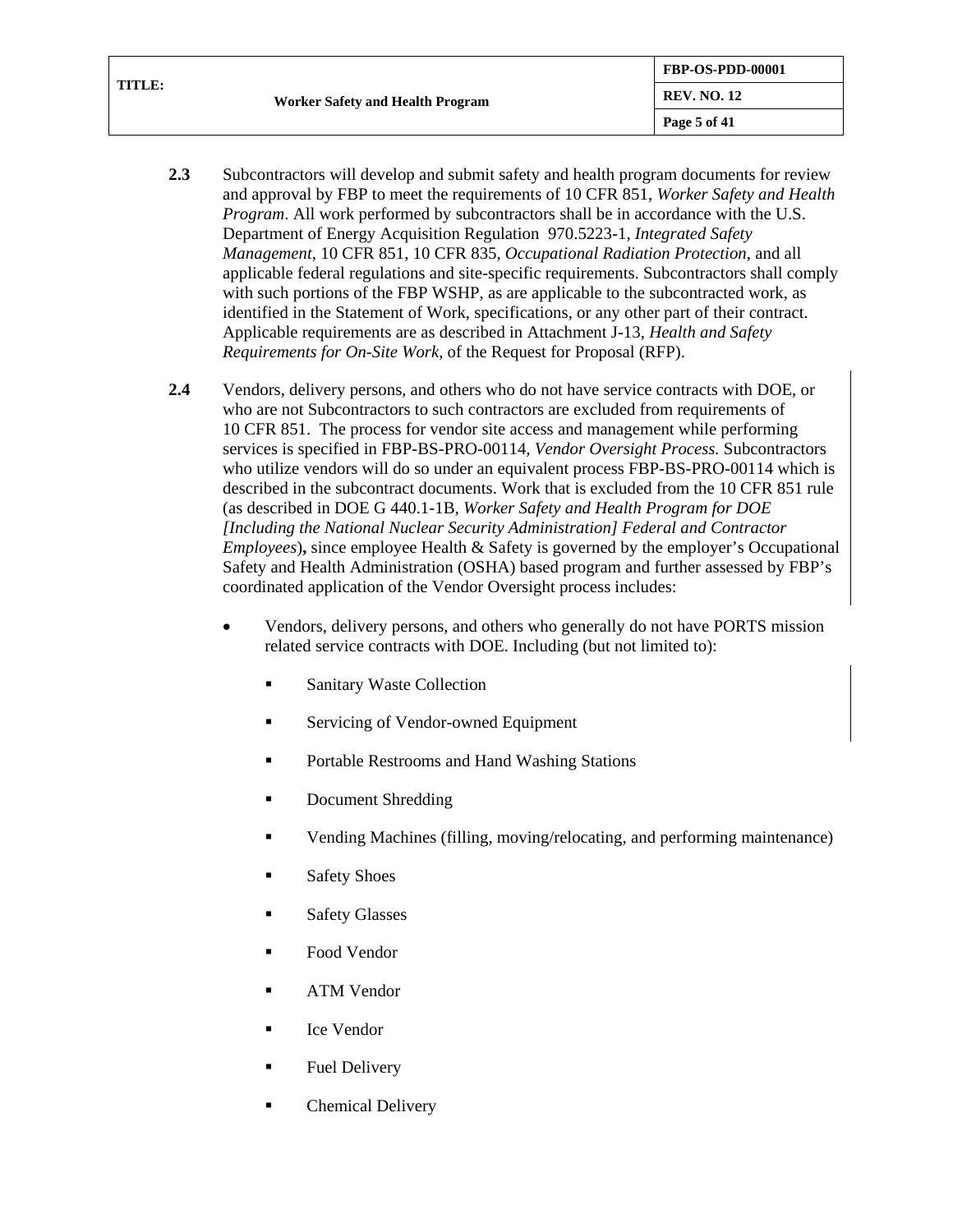- Equipment Delivery (e.g., rental equipment and compressed gas cylinders)
- Copy machine maintenance
- Delivery personnel such as UPS or office supplies delivery
- Suppliers that engage in no more than tangential work at PORTS
- Off-site utility providers
- Off-site emergency services
- Colleges/Universities under a DOE grant
- Services that are not in furtherance of PORTS DOE mission
- Other companies whose employees are covered by OSHA, that provide only "commercial items or services"
- **2.5** Hazards that are identified during the performance of FBP work planning/activities that may have a larger impact (or potential for similar occurrence) that could affect other site entities; will be handled through the Shared Site process. This process is detailed in FBP-PI-PRO-00002, *Administration of Shared Site Issues*. Additionally, information is shared at a monthly site-wide interface meeting (DOE Portsmouth ES&H Council Meeting) which includes representatives from each of the site entities and during which common issues are discussed and resolved.

#### **3.0 PROGRAM DOCUMENTS**

#### **3.1 Requirements and Guidance**

#### **3.1.1 Programmatic** [10 CFR 851.12]

This document describes the elements of the FBP WSHP applicable to all work performed by FBP and subcontractors. Requirements identified in this program document are derived from 10 CFR 851 which is incorporated in List A of prime contract DE-AC30-10CC40017. FBP implements 10 CFR 851 requirements including the consensus standards incorporated by reference through implementing documents as identified throughout this program document.

#### **3.1.2 Policies**

FBP establishes the written policies, goals, and objectives for implementation of the WSHP.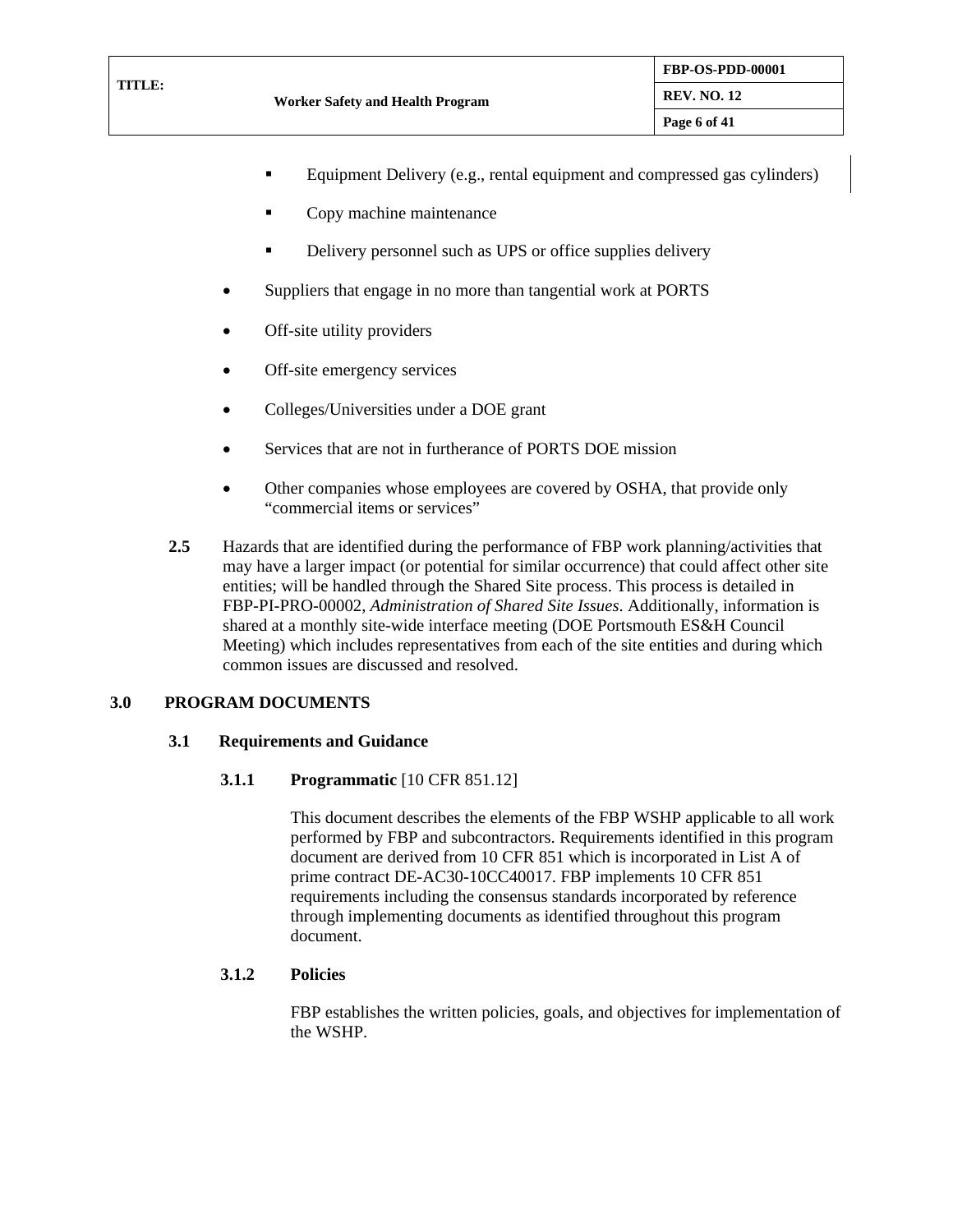| TITLE: |                                  | <b>FBP-OS-PDD-00001</b> |
|--------|----------------------------------|-------------------------|
|        | Worker Safety and Health Program | <b>REV. NO. 12</b>      |
|        |                                  | Page 7 of 41            |
|        |                                  |                         |

### **4.0 PROGRAM RESPONSIBILITES [10 CFR 851.20]**

#### **4.1 Site Project Director and Management Team**

The Site Project Director (SPD) is responsible and accountable to DOE for managing and guiding the company in the safe performance of all work under the prime contract. As the senior manager for FBP, the SPD has the ultimate responsibility for safe completion of work and leads in establishing the company standards and expectations for all work under the prime contract. The SPD and Management Team – which is composed of Directors, Senior Managers, and Managers – work together to achieve safe performance of work. The Management Team is also responsible for compliance with applicable requirements, allocation of resources, integration of project execution and support functions, and safe project completion. The Management Team is accountable to the FBP SPD for satisfactory safety performance within his/her functional or project areas.

### **4.1.1 ESH&Q Director**

During the change, development, comment, and resolution period, the WSHP is distributed to the cognizant Labor Union Presidents for review and comment in accordance with existing FBP document control procedures. In accordance with this document control procedure, the ESH&Q Director will discuss the resolution of the significant comments raised by the respective Union Presidents prior to issuance of the revised plans. Consistent with 10 CFR 851, FBP Senior Management commits to bargain with the respective labor organization in a timely fashion where the respective labor Union Presidents identifies a change in the issued WSHP update impacting the terms of the approved collective bargaining agreements.

#### **4.1.2 Supervisors**

Supervisors are responsible for the planning and successful execution of the work. They are responsible for compliance with all applicable WSHP requirements and implementation of ISMS during the execution of work. They are held accountable for ensuring the employees assigned to them have the training and qualifications needed to safely perform work on their projects.

#### **4.1.3 Facility Management**

Facility Managers must authorize all activities performed within their facilities, and ensure all facility activities are performed within the approved safety basis, according to FBP-NSE-PRO-00141, *Facility Management.*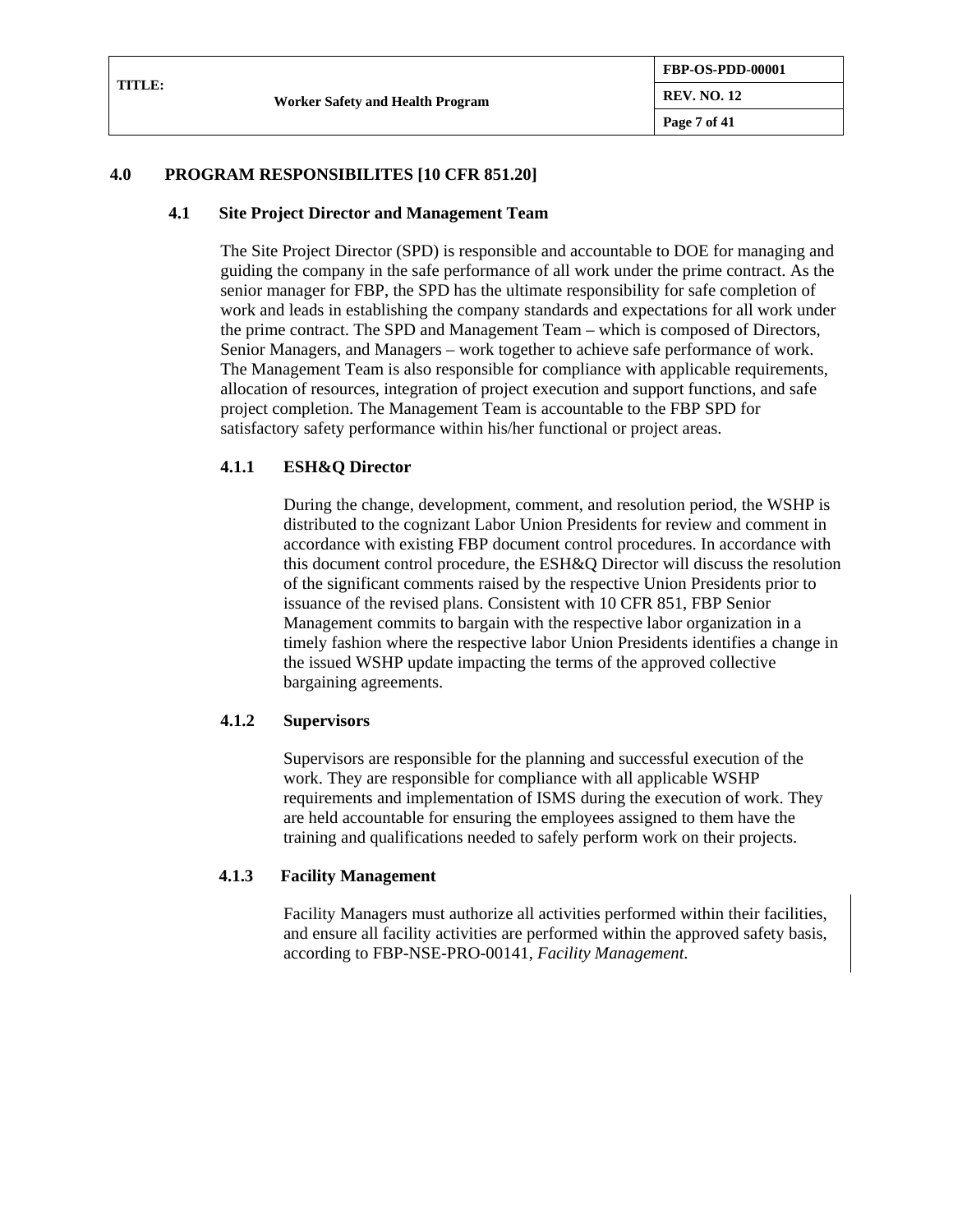## **4.1.4 Occupational Safety and Health**

The Occupational Safety and Health (OS&H) department is responsible for guiding the implementation and routinely evaluating the effectiveness of the WSHP. OS&H professionals are full-time positions with no other collateral duties (unless approved by the FBP OS&H Senior Manager). They interact on a day-to-day basis with Supervisors to support and plan work activities, communicate requirements, correct safety and health issues, and sustain continuous improvement initiatives. OS&H professionals provide support and/or consultation when work is being performed. OS&H subject matter experts perform design reviews, program reviews, procedure reviews, work planning reviews, assessments, and interpretation of safety and health requirements. The FBP OS&H Professional staff includes Certified Industrial Hygienists (CIHs); Certified Safety Professionals (CSPs); and the OS&H Senior Manager, who directs and manages the program, is required to have at least one certification.

## **4.2 Training and Records [10 CFR 851.25 and 851.26]**

## **4.2.1 Training**

- FBP ensures all employees are trained and qualified commensurate with their duties and responsibilities. Supervision has the responsibility to ensure this prior to assigning an individual to perform work. This training also ensures the worker understands his/her rights and responsibilities, as well as the hazards he/she may encounter.
- Training and qualification requirements for positions are derived through analysis of site, facility, and job-specific procedures and processes. Requirements are specific to each position. Training and qualifications that apply to an individual depend on several factors such as site, facility, and position assignment, as well as job tasks and hazards that may or will be encountered on the job. Training plans exist for each position. The process for determining what training is required is defined in FBP-TRN-PL-00001, *Training Program Plan*. Personnel will be denied access to areas when their level of training does not meet the minimum requirements for the area to which they desire access.

## **4.2.2 Records**

- **A.** Records are generated and maintained that demonstrate compliance with worker safety and health requirements. These records are managed according to FBP-BS-PRO-00062, *Records Management Process*. Examples of records include (but are not limited to):
	- Safety inspections
	- Completion of training
	- Instrumentation and Calibration Logs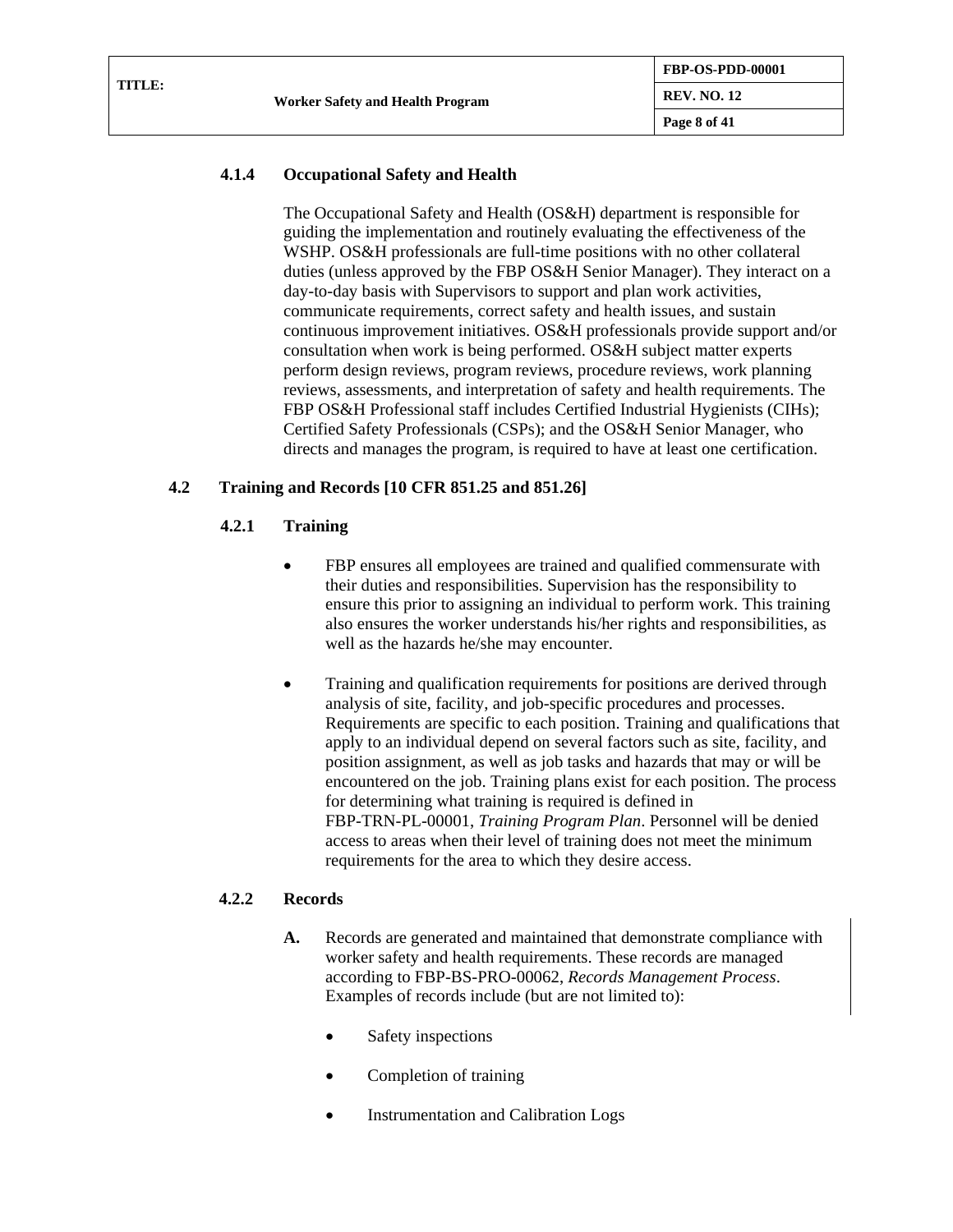- Industrial Hygiene (IH) measurements
- Accident/Incident Reports
- Completed Permits
- Job Hazard Analyses (JHAs)
- OSHA 300 Forms
- Fire Hazard Analyses (FHAs)
- Transitional Fire Hazard Analyses (TFHAs)
- **B.** Recordkeeping for occupational injuries and illnesses complies with the requirements of OSHA 29 CFR 1904, *Recording and Reporting Occupational Injuries and Illnesses*. Occupational Medical Records are retained confidentially by the contracted Medical Provider.

#### **5.0 PROGRAM DESCRIPTION**

#### **5.1 Integration with ISMS [10 CFR 851.10, CFR 851.11, and 10 CFR 851.13]**

FBP is committed to maintaining an ISMS that promotes the company's core values of providing a safe and healthy workplace for all employees. The incorporation of the ISMS guiding principles and core functions during the planning and execution of work activities ensures that worker protection is afforded to all persons at the FBP site. A key component to the successful implementation of ISMS is integration of the WSHP during the planning, execution, and completion stages of work activities. Implementation of the FBP ISMS is described in FBP-PM-PDD-00001, *Integrated Safety Management System.*

### **5.2 Zero Accident Program [10 CFR 851.10 and 10 CFR 851.11]**

FBP adheres to a Zero Accident Philosophy and establishes a goal of zero accidents. This philosophy is based on the premise that all accidents are preventable. The Zero Accident Philosophy focuses on not only decreasing accidents, but also on eliminating them. The goal of the Zero Accident Philosophy is to create a safe working environment that empowers employees to "take charge" of their own safety. A critical element to achieving Zero Accidents is effectively implementing the FBP WSHP.

#### **5.3 Stop Work Authority [10 CFR 851.10, 10 CFR 851.20, and 10 CFR 851.21]**

- **5.3.1** In accordance with FBP-OS-PRO-00028, *Work Stoppage Due to Environmental Safety, Health and Quality Concerns,* individuals involved in any aspect of the PORTS project have the right, but also the obligation to stop work or decline to perform an assigned (i.e., planned or in-progress) task because of a reasonable belief that the task poses an imminent risk of:
	- Death, serious physical harm, or other serious hazard to workers OR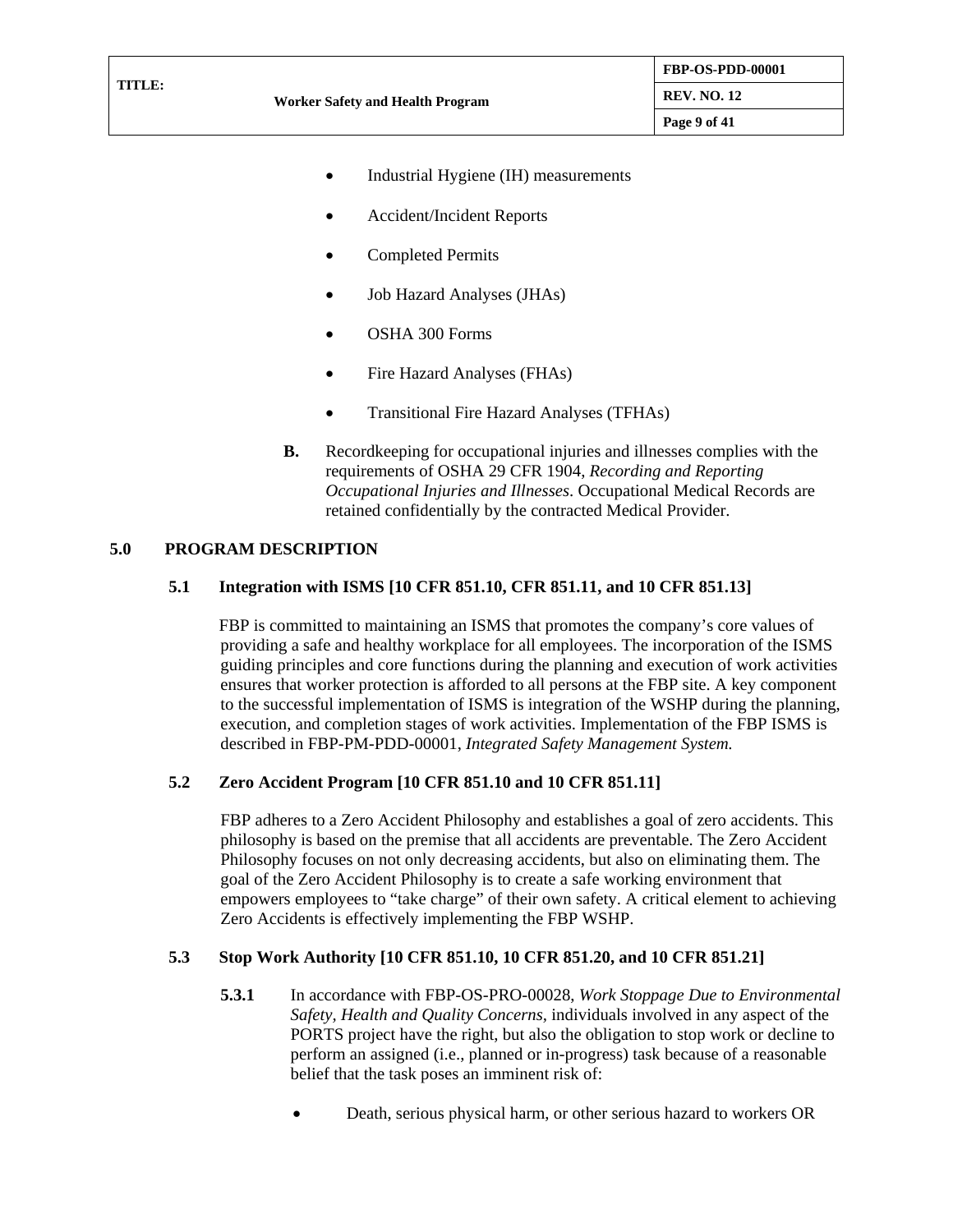| TITLE:<br><b>REV. NO. 12</b><br>Worker Safety and Health Program |  |
|------------------------------------------------------------------|--|
| Page 10 of 41                                                    |  |

- Significant adverse effect to the safe operation of or damage to a facility OR
- Significant insult(s) to work or activity quality OR
- Release(s) of hazardous, radiological, or chemical items/effluents to the environment AND
- In circumstances where the employee(s) reasonably believes there is insufficient time to promptly resolve the concern utilizing normal hazard/quality reporting and abatement procedures
- **5.3.2** These concerns are brought to the attention of supervision and onsite functional area personnel who will then assess the circumstances surrounding the perceived threat and take appropriate actions to resolve the reported concerns.

## **5.4 Work Control [10 CFR 851.20]**

- **5.4.1** FBP has multiple methods to control work ensuring work is performed safely. Work control documents are used to provide instructions for performing hands-on, physical work activities and to identify the roles and responsibilities for implementing those instructions. Technical procedures are the primary work control document for performing operations and other types of repetitive tasks. Maintenance, and project work is described in work control documents and/or project plans that are tailored to the type of work activity. These documents include instructions and responsibilities for their execution and may also include the use of technical procedures when the work scope includes some repetitive tasks described by those procedures. Some simple tasks which neither fall under the scope of the work control program nor are appropriate for performance using technical procedures are performed using the JHA for identifying and implementing controls.
- **5.4.2** Procedures are developed according to FBP-BS-PRO-00024, *Developing and Maintaining Performance Documents*. Work at PORTS is performed and controlled as described by FBP-WPC-PDD-00001, *Integrated Work Control Program Description Piketon, Ohio* and its implementing documents.
- **5.4.3** Work by subcontractors will be performed in accordance with FBP-BS-PRO-00113, *Control of Contractors*; FBP-BOP-PRO-00002, *Control of Construction Support Contractor Work*; and FBP-BOP-PRO-00003, *Decontamination and Demolition/Construction Project Planning*. Work by vendors will be overseen and performed in accordance with FBP-BS-PRO-00114, *Vendor Oversight Process*. These documents describe the requirements for performing various types of work safely and efficiently according to ISMS core functions and guiding principles.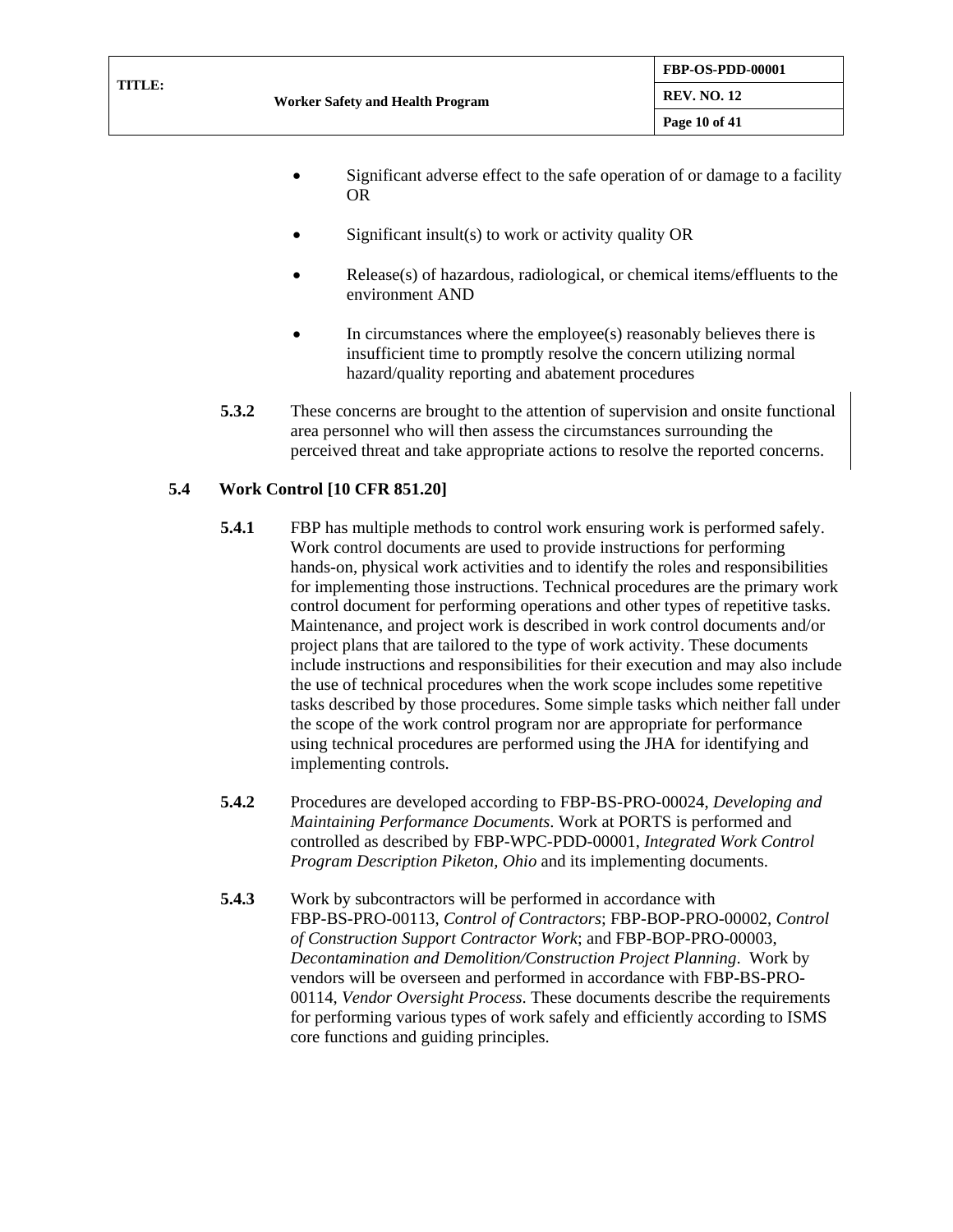| <b>TITLE:</b> | <b>Worker Safety and Health Program</b> | <b>FBP-OS-PDD-00001</b> |
|---------------|-----------------------------------------|-------------------------|
|               |                                         | <b>REV. NO. 12</b>      |
|               |                                         | Page 11 of 41           |

## **5.5 Hazard Identification and Control [10 CFR 851.21and 10 CFR 851.22]**

### **5.5.1 Hazard Baseline**

- **A.** Hazard identification and analysis will be performed initially to obtain a baseline and then as often as necessary to ensure compliance. The scope and level of detail of the information generated will be commensurate with the hazards and risk to workers.
- **B.** FBP utilizes multiple work planning methods and techniques to baseline hazards throughout PORTS. Procedures FBP-NSE-PRO-00024, *Hazard and Accident Analysis*; FBP-NSE-PRO-00007, *Preliminary Hazard Screening,* and FBP-FP-PRO-00006, *Fire Hazard Analysis,* define the process to identify hazards for all FBP facilities. Other procedures and work practices to baseline site hazards include: FBP-IH-PRO-00022, *Job Hazard Analysis*; FBP-IH-PRO-00024, *Industrial Hygiene Sampling*. By making use of these methods, procedures and techniques, FBP maintains compliance with 10 CFR 851.
- **C.** Nuclear Criticality Safety Evaluations (NCSEs) are performed for fissile material operations. Fissile material operations are approved subject to limits and conditions documented in the NCSEs. FBP-NSE-PDD-00001, *Nuclear Criticality Safety Program Description Document*, describes the Nuclear Criticality Safety (NCS) program in detail.

## **5.5.2 Hazard Identification**

Based on the work scope of an activity, a hazard analysis team participates in a work area walk down to identify existing and potential hazards. After the hazards are identified, the team documents the hazard assessment and any required controls are incorporated into the appropriate procedures, specifications, design documents, work control documents, etc. When available, supplemental site information (e.g., site characterization data, as-built drawings) will be reviewed to assess for additional hazards. If additional hazards are identified during performance of work, work activities will be halted until the hazards are effectively evaluated, removed, or controlled prior to the restart of work activities.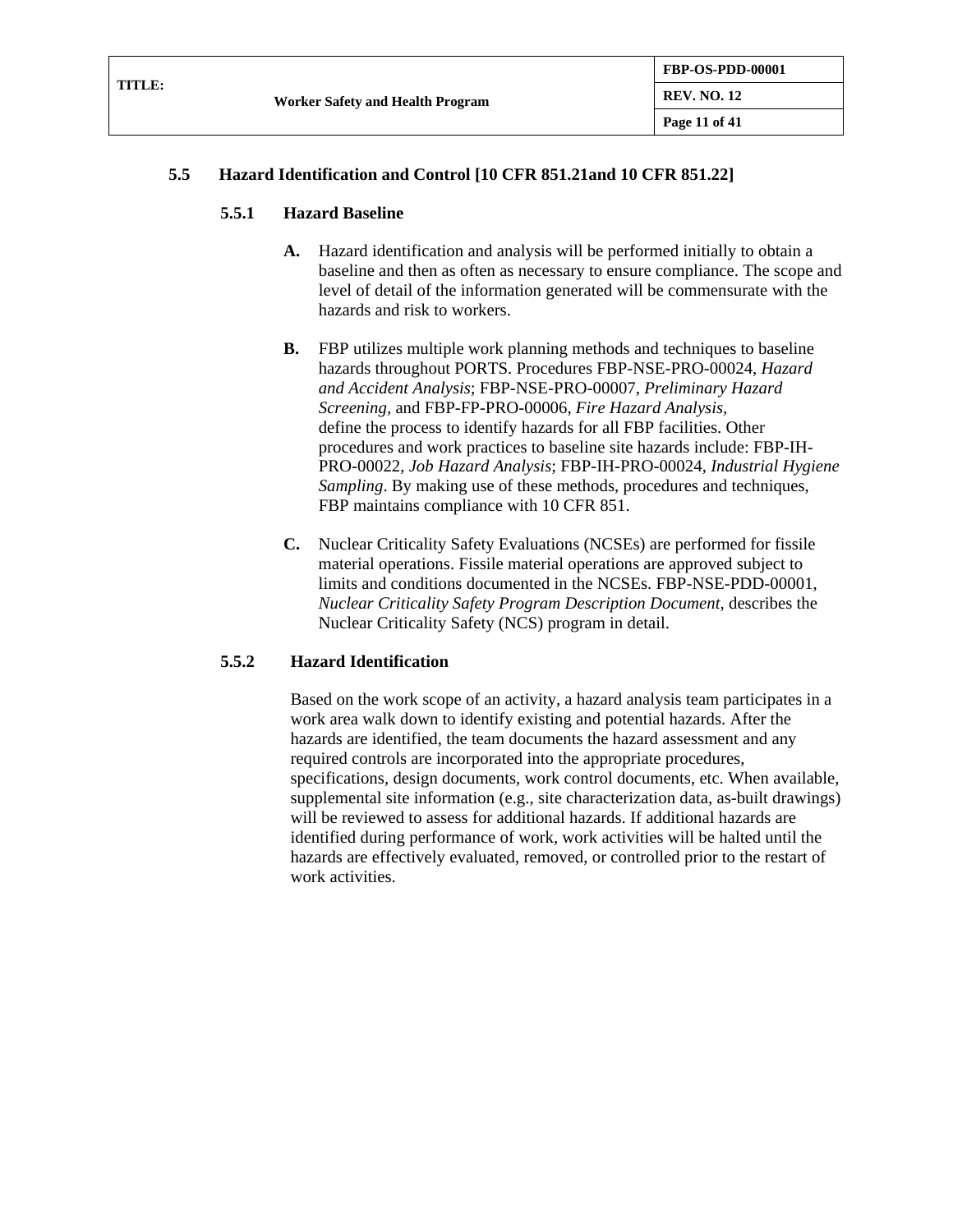### **5.5.3 Hazard Control**

Methods to eliminate, mitigate, and/or control hazards for each task are identified, analyzed, and documented prior to the task(s) being performed. Removal of the hazard to prevent personnel exposure is always the preferred method of hazard mitigation; however, if removal of the hazard is not feasible and appropriate, then engineering controls to mitigate or control the hazard are evaluated. If engineering controls are not feasible and appropriate, then administrative controls will be evaluated for use. Use of personal protective equipment (PPE) is the least preferred approach to preventing exposure to a hazard. Safe work controls will be established based on the job hazard analysis process, as defined in FBP-IH-PRO-00022, *Job Hazard Analysis*. Employee involvement in the hazard analysis team and review of lessons learned are crucial elements of ensuring that hazards have been adequately analyzed and effectively controlled. A professional engineer or other qualified professional will approve protective measures when required by OSHA.

### **5.5.4 Personal Protective Equipment**

PPE and fieldwork apparel are considered on a task-specific basis for any fieldwork performed on FBP-managed sites, as described in FBP-OS-PRO-00021, *Personal Protective Equipment and Protective Clothing*.

#### **5.6 Feedback/Continuous Improvement [10 CFR 851.20 and 10 CFR 851.21]**

#### **5.6.1 Employee Feedback**

Workers must be informed of the hazards and protective measures associated with assigned work activities (e.g., General Work JHA, Site Safety Orientation JHA, general JHAs, job-specific JHAs, Pre-Job briefings, training, and postings). Workers are encouraged to provide feedback and suggestions for improvement to enhance safety and efficiency. Worker involvement, feedback, and suggestions will be sought through participation (during official time) in the following:

- Job Planning walk-downs
- Pre-Job Brief/Post-Job Review
- Development and review of JHAs and procedures
- Safety Work Group meetings/walk-downs
- Problem Reporting System
- Accident/Incident Investigations
- Participation in periodic safety surveys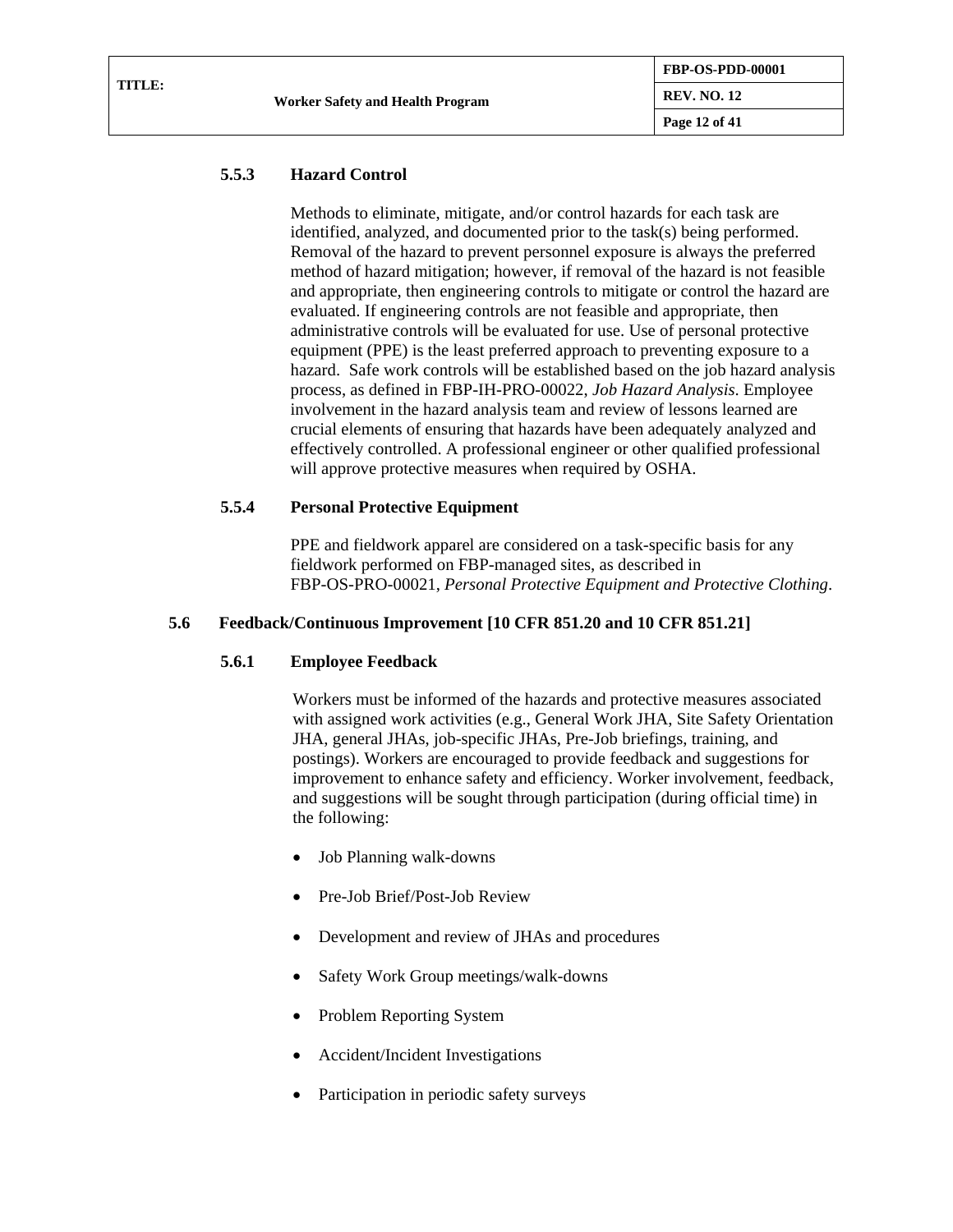- Employee/Supervisor Interactions
	- **a)** In addition, through involvement of employees in the Safety Work Group Program (SWG) workers and their elected representatives have the opportunity to be involved in development of safety and health program goals, objectives, and performance measures, most notably at the Company Employee Safety Team (CEST) level which addresses primarily programmatic issues.
	- **b)** Through the employee's supervision, and upon request or notification to the OS&H Department, employees have the right without reprisal to:
		- o Accompany DOE during workplace inspections
		- o Participate in activities provided for herein on official time
		- o Express concerns related to OS&H
		- o Subject to Freedom of Information Act requirements and restrictions, have access to limited information on any recordkeeping log (OSHA Form 300)
		- o Have access to DOE worker protection publications, DOE prescribed standards, FBP standards and procedures, and DOE Form 5484.3 (the DOE equivalent to the OSHA Form 301 that contains the employee's name as the injured or ill worker)
		- o Observe monitoring and measuring of hazardous agents and have access to the results of exposure monitoring
		- o Be notified by FBP IH when monitoring results indicate an overexposure to hazardous materials
		- o Receive results of inspections and accident investigations upon request
	- **c)** Workers have the right to have an authorized employee representative accompany the authorized DOE official(s) during physical inspection of the workplace for the purpose of aiding the inspection. When no authorized employee representative is available, the DOE official(s) must consult, as appropriate, with employees on matters of worker safety and health.
	- **d)** The Notification of Employee's Rights, listed above, are implemented through posting of DOE Worker Protection Posters, which are located in areas commonly occupied by workers. The Poster also informs employees of how to submit concerns or inquiries.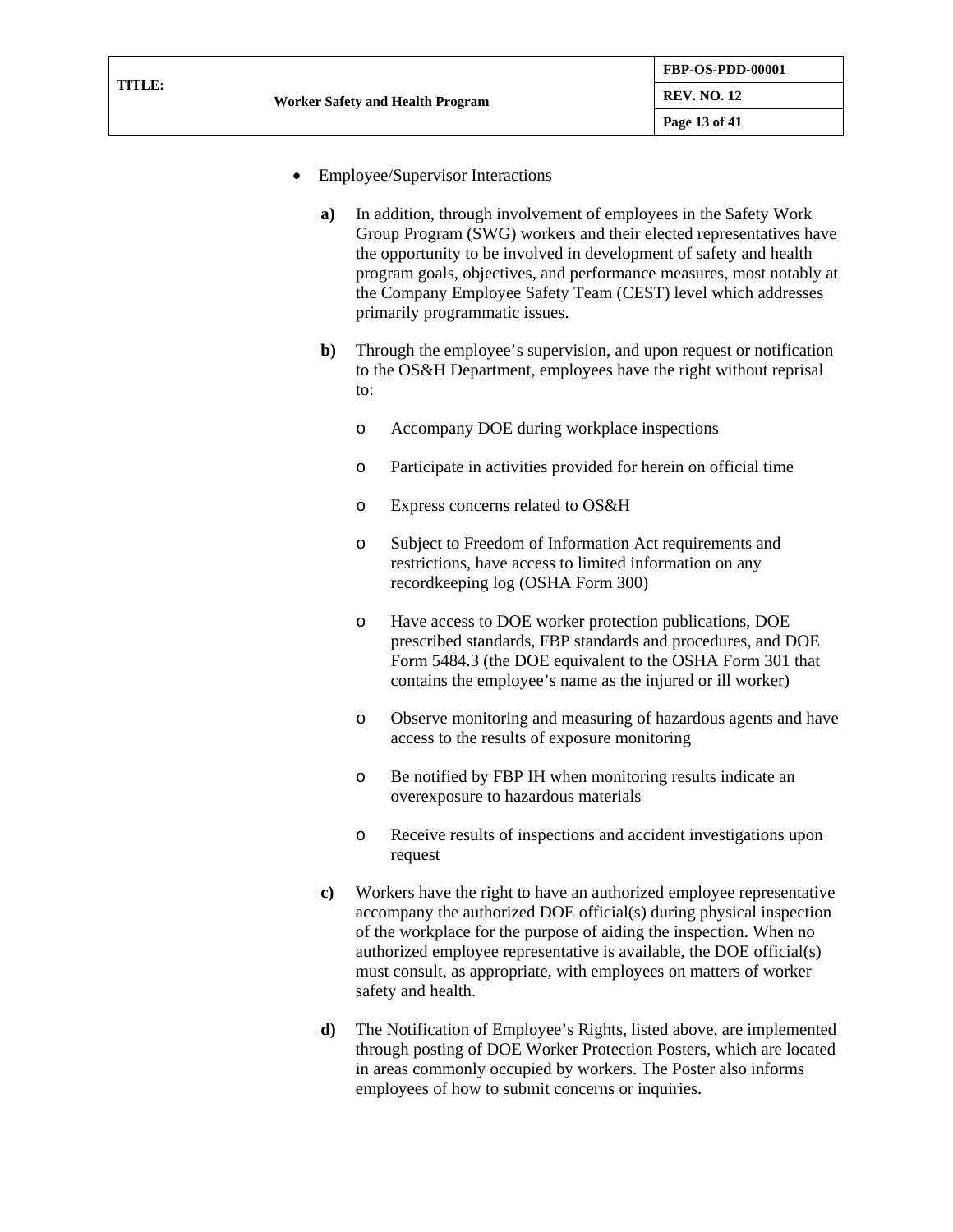|        |                                  | <b>FBP-OS-PDD-00001</b> |
|--------|----------------------------------|-------------------------|
| TITLE: | Worker Safety and Health Program | <b>REV. NO. 12</b>      |
|        |                                  | Page 14 of 41           |

### **5.6.2 Continuous Improvement**

- **A.** FBP uses a variety of methods to ensure continuous improvement. Workers, supervision, and management use the following programs to evaluate work areas and report safety problems/issues. Identified issues are tracked to closure under FBP-QP-PRO-00020, *Problem Reporting and Issues Management*:
	- FBP-QP-PRO-00010, *Management Assessment*
	- FBP-QP-PRO-00011, *Independent Assessment*
	- FBP-QP-PRO-00019, *Occurrence Reporting and Processing*
	- FBP-QP-PRO-00020, *Problem Reporting and Issues Management*
	- FBP-QP-PRO-00023, *Surveillances*
	- FBP-QP-PRO-00029, *Observations of Work Activities and Workplace Conditions by Management*
	- FBP-QP-PRO-00030, *Response to Abnormal Events and Conditions*
	- FBP-NSE-PRO-00002, *Pre-Job Briefing and Post-Job Review*
- **B.** Work planning and control procedure FBP-WPC-GUI-00004-F01, *Walkdown Checklist*, requires the lessons learned database to be reviewed during the planning of work. Review of lessons learned from other DOE sites, as well as the entering of lessons learned into the DOE database, is addressed in FBP-QP-PRO-00004, *Processing Operating Experience and Lessons Learned.*
- **C.** The effectiveness of the WSHP is objectively measured. Metrics providing data on the effectiveness of the critical elements of the program are selected that are measurable. These metrics are trended. The trends are evaluated to identify areas that need improvement and to maximize the use of available resources in the prevention of accidents.

## **5.7 Employee Recognition Programs**

FBP utilizes Employee Recognition Programs (The Programs) to recognize employees for their efforts and achievements that support the company's goals in such areas as safety, quality, adaptability, teamwork, and excellence. The Programs are intended to motivate employees to focus their efforts upon excellent Project execution through meeting or exceeding performance targets/milestones, cost savings goals, and adhering to FBP's safety guidelines.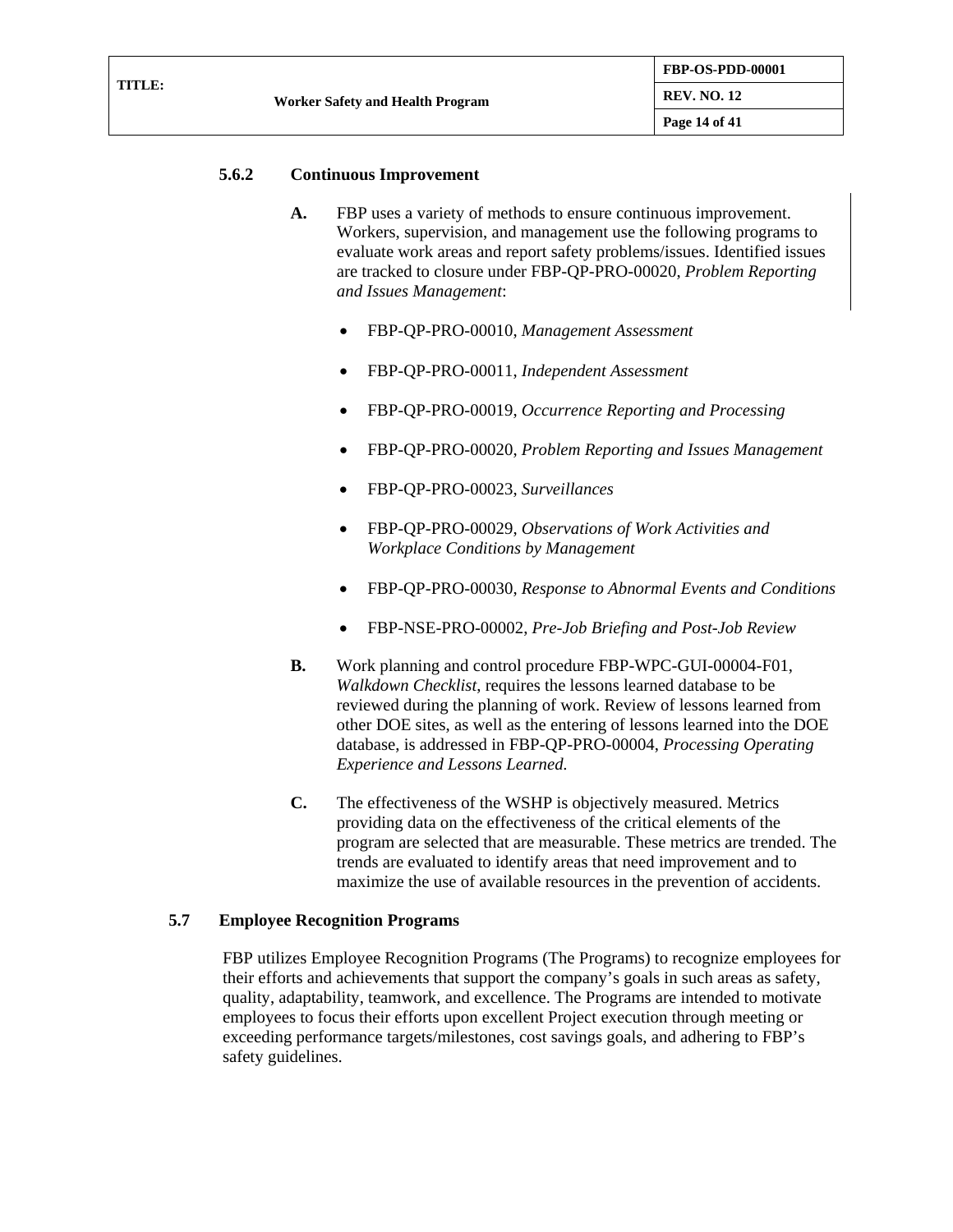|        |                                         | <b>FBP-OS-PDD-00001</b> |
|--------|-----------------------------------------|-------------------------|
| TITLE: | <b>Worker Safety and Health Program</b> | <b>REV. NO. 12</b>      |
|        |                                         | Page 15 of 41           |

## **5.8 Safety Work Group Program**

- **5.8.1** FBP has developed the Safety Work Group (SWG) Program as an ongoing initiative to promote employee ownership and commitment to safety. The goal is to ensure that safety is given primary consideration in all aspects of the work from planning through completion. The main function of the SWG Program is to identify and successfully resolve safety issues. Meetings, walkdowns and other safety workgroup activities (including volunteering as SWG Advocates and EST Leads) are conducted on official time. The SWG Program focuses on participation by FBP employees and contracted labor resource personnel (e.g., IDIQ, Staff Augmentation) but does not currently encompass subcontractors/subcontracted work. Subcontractors and/or subcontracted work may be included in the SWG Program on a case-by-case basis.
- **5.8.2** Individual Safety Work Groups are the primary element of the program structure. This is the first level of the organization and is where the majority of safety-related issues will be addressed and resolved. It is comprised of members of the workforce and their direct supervisors.
	- One member of the workforce volunteers to be the Safety Advocate for the SWG and acts as a liaison between workers, management, and safety professionals. The Safety Advocate role is to guide the discussion, document issues, and carry unresolved issues or pertinent information to other levels within the organization.
	- The overall success of the SWG Program relies on the success of the SWGs. Every FBP employee and CLR on the PORTS reservation is assigned to an SWG based on the area in which they work, the project that they support, or the organization to which they belong. This allows for focused discussion on common issues related to safety, controls, concerns, best practices, etc. As issues are identified, they are tracked to completion. Although every SWG is independent, each has the ability to communicate with other SWGs.
	- A SWG Handbook has been developed to provide group members with guidance on developing and maintaining a SWG.
- **5.8.3** Employee Safety Teams are the next level within the SWG Program structure. This level is comprised of every Safety Advocate that is in a particular area or organization, directors/senior management for the specific area or organization, safety and health representatives, and union safety representatives.
	- One Safety Advocate in each EST volunteers to be an EST Lead to guide the discussion and carry unresolved issues to the next level within the organization. The EST level of the organization allows for networking among the Safety Advocates that support similar areas or different parts of the same organization. It also creates the opportunity to share challenges and successes from their individual SWG efforts and present unresolved issues for discussion.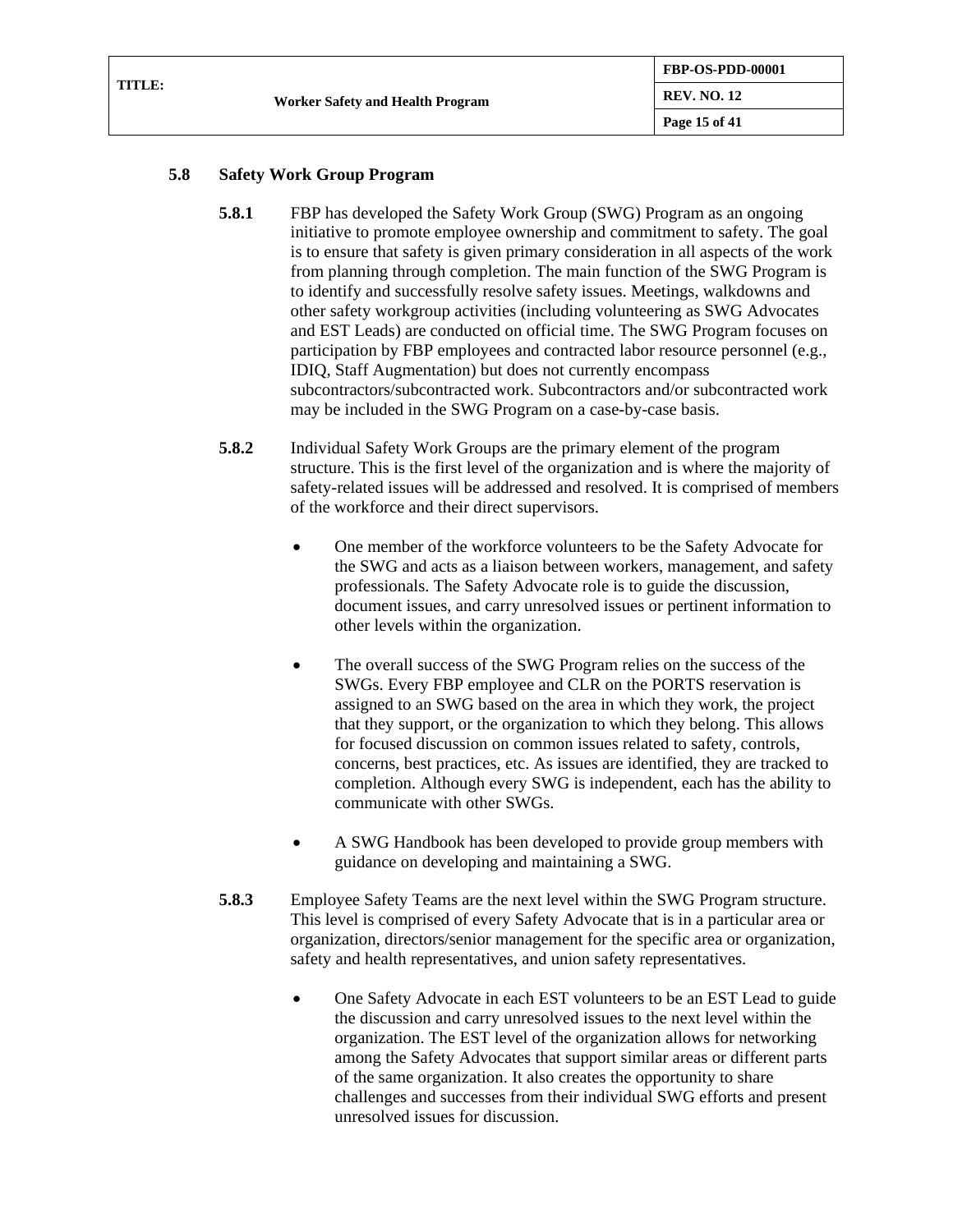| TITLE: | <b>Worker Safety and Health Program</b> | FBP-OS-PDD-00001   |
|--------|-----------------------------------------|--------------------|
|        |                                         | <b>REV. NO. 12</b> |
|        |                                         | Page 16 of 41      |

- Having a larger audience of management and support personnel allows for additional resources to resolve issues. Any resolutions that happen at this level are flowed back down to the SWGs by the Safety Advocate for consideration and acceptance. Any issues that cannot be resolved at the EST level are carried to the next level within this structure.
- **5.8.4** The Company Employee Safety Team is the final level within the SWG Program structure. This level is composed of every EST Lead, the Site Project Director, senior management, union presidents, ESH&Q management, and union safety representatives.
	- A Facilitator guides the discussion and documents action items that are necessary to resolve any issues that make it to this level. The CEST level of the organization allows for networking among the EST Leads that represent every aspect/area of the FBP PORTS reservation. It also creates the opportunity to share challenges and successes from their individual ESTs/SWGs and present unresolved issues for discussion. This level also provides a larger audience of management and support personnel as additional resources for resolving issues.
	- Any resolutions that happen at this level are flowed back down to the ESTs by the EST Lead and then to the SWGs by the Safety Advocate for consideration and acceptance.
	- Sub-committees are often formed in order to gain additional information for determining resolutions to larger, programmatic issues.
	- This is the final level of the structure and all unresolved issues must be resolved at this level.

## **5.9 Emergency Management [10 CFR 851.24]**

- **5.9.1** The Emergency Management Program ensures that emergency events are responded to in a manner that protects the health and safety of employees, the public, and the environment. The FBP emergency management process is described in FBP-EM-PRO-00025, *Emergency Management Program*.
- **5.9.2** FBP has a comprehensive all-hazard Emergency Management Program. The full-time emergency management staff prepares, plans, and trains the Emergency Response Organization (ERO) for any emergencies, disasters, threats, and/or problems that could occur at PORTS. The Field ERO is composed of the responder including but not limited to, the Incident Commander, Fire Services, Protective Force, and Radiation Protection. The Field ERO is supported by the Emergency Operations Center (EOC) and Joint Information Center (JIC), as needed.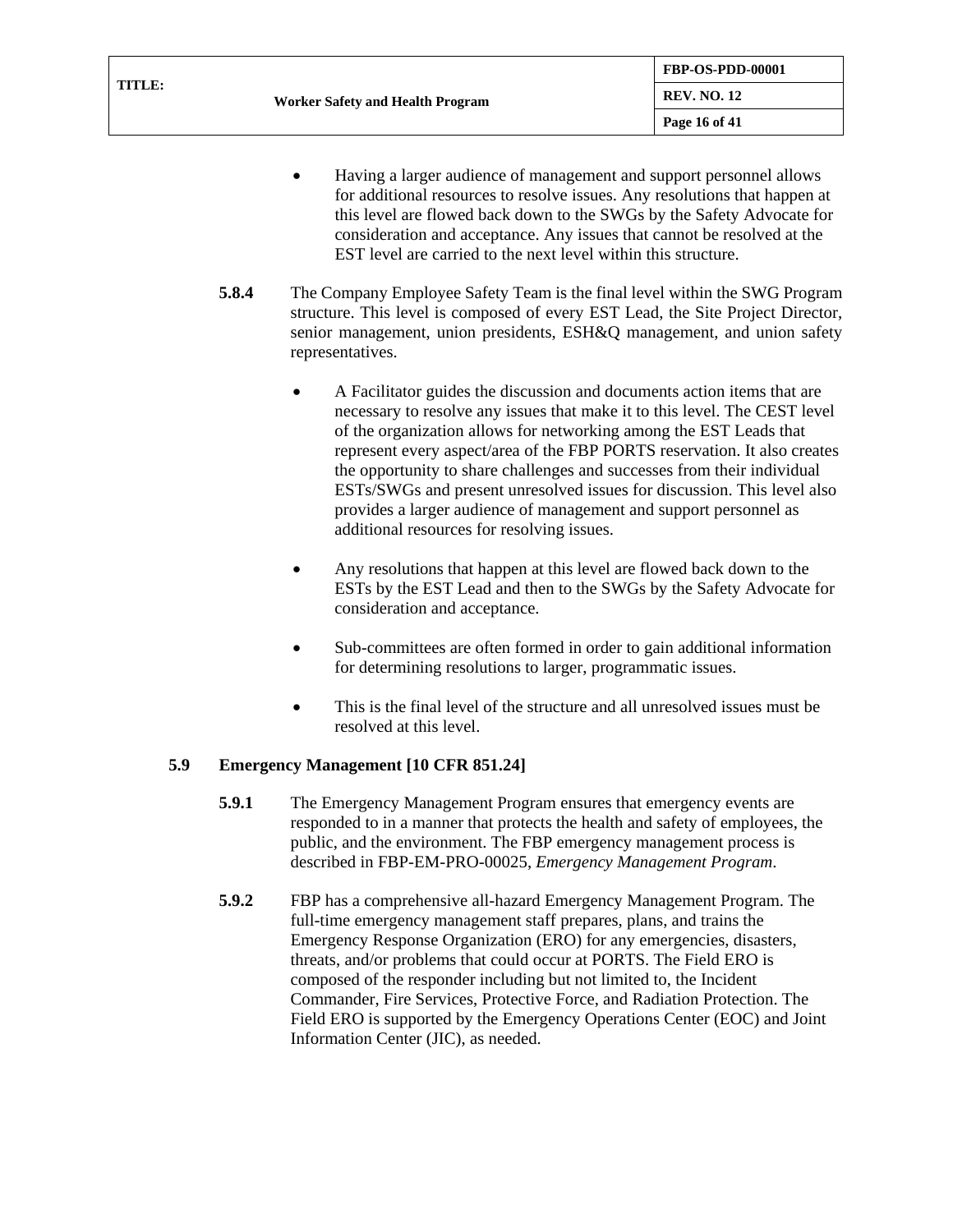#### **5.9.3 Severe Weather**

Due to the nature and scope of work being conducted at PORTS, personnel outdoors may be potentially exposed to adverse weather conditions. A severe weather procedure has been developed to provide guidance to personnel performing work outdoors when severe weather is approaching the site. FBP-EM-PRO-00026, *Employee Response to Severe Weather*, provides response guidance for thunderstorms, tornados, and earthquakes. For adverse weather conditions not specifically addressed in the severe weather procedure, personnel response guidance may be provided by supervision, OS&H, and/or the Plant Shift Superintendent (PSS).

#### **5.10 Work Performed By Subcontractors [10 CFR 851]**

- **5.10.1** Through the contract submittal process described in FBP-BS-PRO-00113, *Control of Contractors*, FBP ESH&Q Subject Matter Experts (SME)s review the subcontractor documents to determine compliance with the ESH&Q portions of the contract, including the safety and health requirements contained in the FBP Contract Section J-13. This review confirms that the subcontractor's planned controls for recognized hazards provide an equivalent process, controls.
- **5.10.2** Section J-13 of the FBP Subcontractor's Safety Requirements Document, Environmental Health and Safety Requirements for On-Site Work, is used to flow down the applicable parts of 10 CFR 851 and applicable FBP procedural requirements. By use of this contract instrument, FBP is assured that subcontractors maintain compliance with the requirements of 10 CFR 851 during the performance of work for FBP. Subcontractors will follow all federal and state standards applicable to their scope of work.
	- **A.** Equivalencies: If it is determined (i.e. by FBP SMEs) that the subcontractor's planned controls effectively address the hazards present, approval of such alternative controls takes place through the normal contract submittal and review process. Equivalency is predicated upon the following:
		- The control is not prohibited under the governing regulations.
		- The control provides for an adequate and robust level of protection.

#### **NOTE**

Typically equivalencies are granted to support subcontractors employing their routine and standard methodologies that are protective.

**B.** Exceptions: If the alternative control does not meet the criteria for an equivalency, FBP may seek approval from DOE to accept the alternative controls.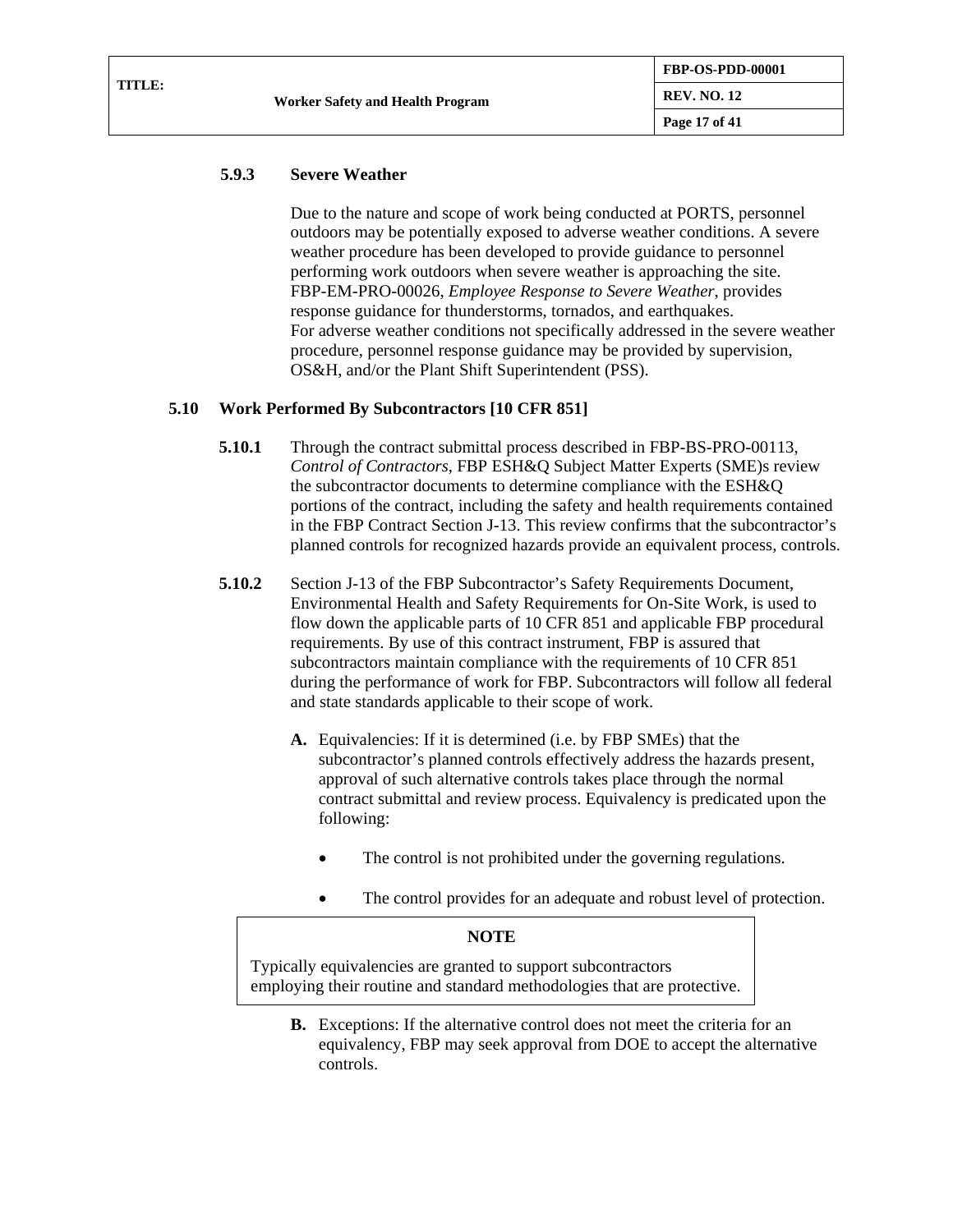**5.10.3** Subcontractor work performed on Structures, Systems, and Components (SSC) that are designated as Safety Class (SC), Safety Significant (SS), Quality (Q), Augmented to Quality (AQ) and Augmented to Quality-Nuclear Criticality Safety (AQ-NCS) must be performed in accordance with the FBP-approved project work plans.

### <span id="page-17-0"></span>**5.11 Program Updates [10 CFR 851.11]**

- **5.11.1** Whenever changes are made to the FBP program, a determination shall be made as to whether the change is significant enough to warrant an update of the WSHP. This determination will be based on whether the change is needed to ensure the program accurately reflects actual workplace activities, related hazards and controls, and approved major program roles and responsibilities. The determination of change significance and coverage under the current WSHP shall be made by the OS&H Manager and approved by the ESH&Q Director. For changes determined not to be significant, the determination shall be documented through interoffice memoranda or other formal means. For changes determined to be significant, an update of the WSHP will be submitted to the DOE for approval. A change will be submitted to DOE if a hazard associated with a change in the worksite or processes, or any newly recognized hazards, is not effectively controlled by the measures in the currently approved WSHP. Examples of significant changes that would be identified by the above processes as requiring DOE approval could include:
	- FBP accepts a new scope that introduces a chemical hazard which was not addressed in the current WSHP (or associated Programs and Plans) and/or is not included in the Authorization Basis or Safety Basis Documents.
	- A toxicity or high energy (e.g., explosive) hazard, such as chemical storage, has increased such that a new credible accident scenario is postulated that would impact co-located workers or the off-site public.
	- A new project involving new high hazard activities (e.g., use of explosives) that is not described or evaluated in the Safety Basis or Design Basis.
	- A facility or process change that requires evaluation and crediting as a hazard control SSCs (e.g., ventilation or utility systems) that are not credited in existing analyses.
	- An activity which requires implementation of a new hazard control regime (e.g., first of a kind PPE use).
- **5.11.2** During the change, development, comment, and resolution period; the WSHP is distributed to the cognizant PORTS Labor Union Presidents for review and comment in accordance with existing FBP document control procedures.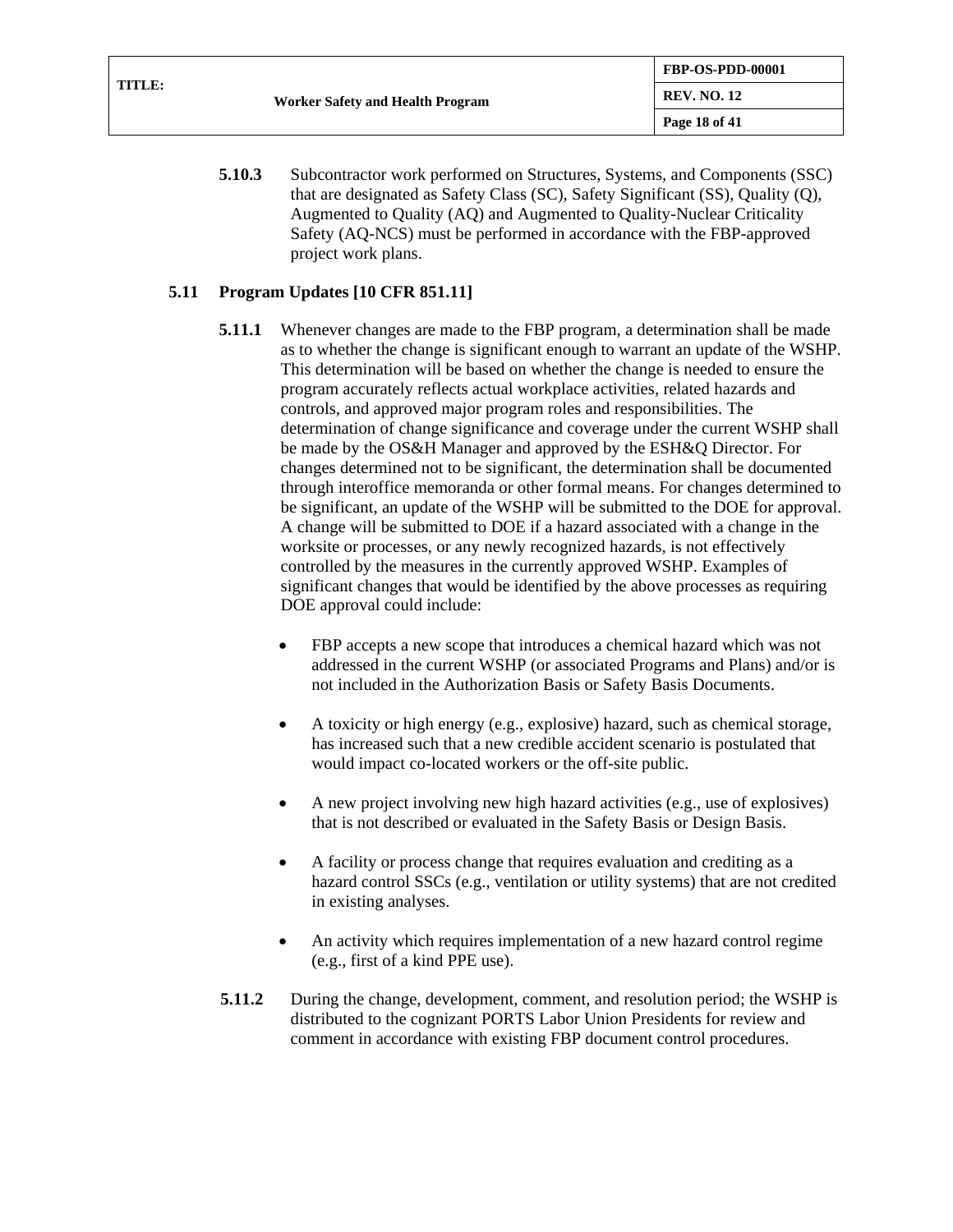| TITLE: |                                  | <b>FBP-OS-PDD-00001</b> |
|--------|----------------------------------|-------------------------|
|        | Worker Safety and Health Program | <b>REV. NO. 12</b>      |
|        |                                  | Page 19 of $41$         |

- **5.11.3** The ESH&Q Director will provide the respective Labor Union President(s) written resolution information, addressing the president'(s) significant comments, prior to issuance of the DOE approved revision of the PORTS WSHP.
- **5.11.4** Consistent with 10 CFR 851, FBP Senior Management commits to participate in bargaining, as required and in a timely fashion, when a Labor Union President(s) identifies a change in the issued PORTS WSHP update that the President(s) conclusion has an impact on the terms of the approved collective bargaining agreement(s).

## **5.12 Pilots**

- **5.12.1** A pilot or trial operation may be used in lieu of an existing process or as a modification to an existing process to determine how effective the new process will be to produce the expected improvements. When a pilot or trial operation is established, the period of the trial is clearly documented with the exceptions to existing processes, as well as the actions that will occur at the conclusion of the trial period (e.g., revise the existing process to institute aspects of the pilot process, revert to the existing process, or make other adjustments based on the results of the pilot operation).
- **5.12.2** When a pilot is proposed it is evaluated with the processes described in [5.11](#page-17-0) of this Section to determine whether DOE approvals are required prior to proceeding.

## **6.0 PROGRAM FUNCTIONAL AREAS**

#### **6.1 Construction Safety [10 CFR 851.24 and Appendix A Section 1]**

#### **6.1.1 Hazard Analysis**

Construction projects are required by FBP to prepare a hazard analysis. An example of a general hazard analysis is provided to the project subcontractor. The subcontractor is required to submit their own hazard analysis and have it approved by FBP prior to the commencement of work. These analyses are conducted by qualified personnel.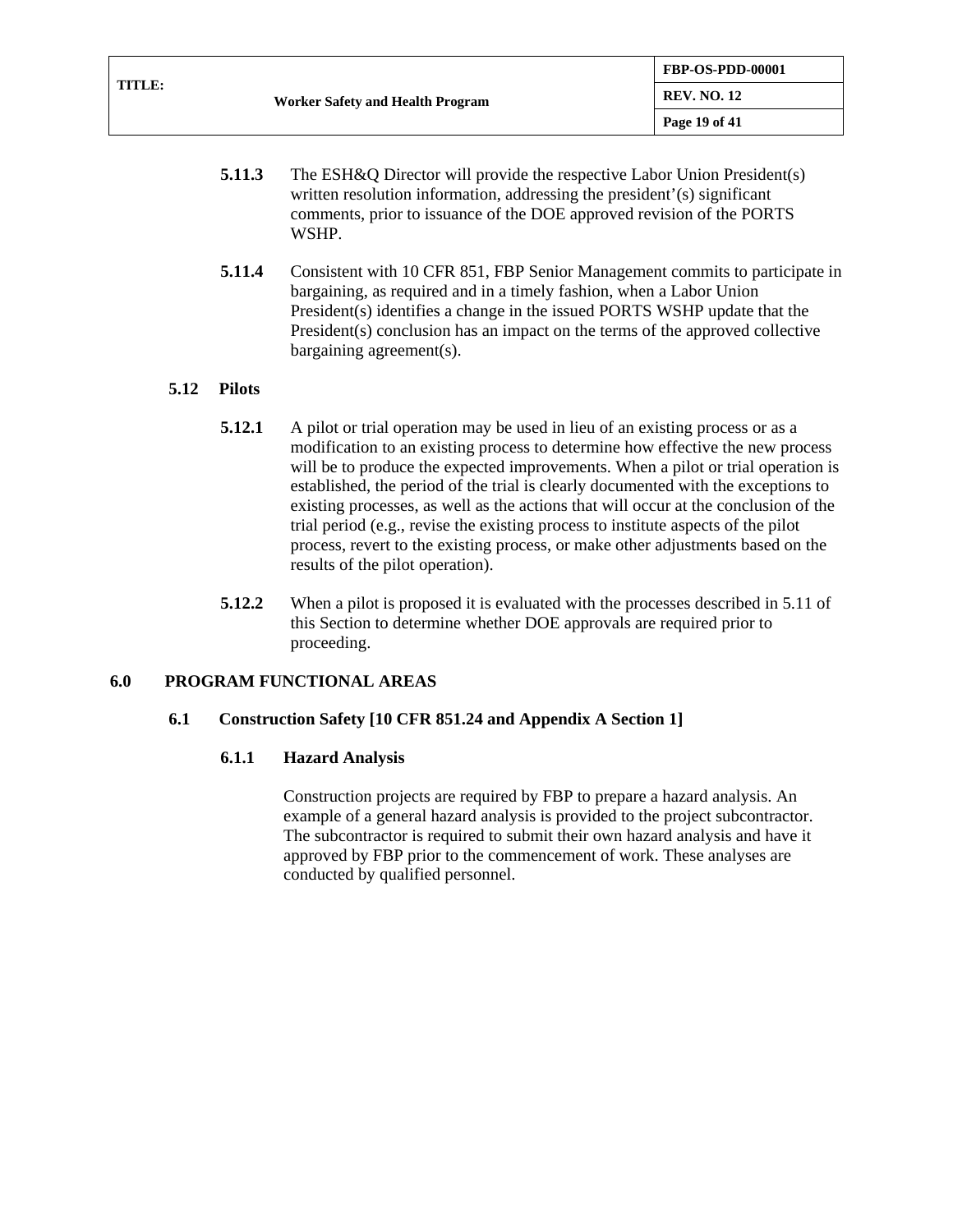| TITLE: | Worker Safety and Health Program | <b>FBP-OS-PDD-00001</b> |
|--------|----------------------------------|-------------------------|
|        |                                  | <b>REV. NO. 12</b>      |
|        |                                  | Page 20 of 41           |

### **6.1.2 Inspections and Hazard Abatement**

- A. During periods of active construction, OS&H representatives and supervisors (FBP or Subcontractor) will be on site. These individuals will conduct periodic inspections of the worksite to identify and correct hazards and instances of noncompliance with project safety and health requirements. If immediate corrective action is not possible or the hazards fall outside the project scope, the OS&H representative and/or supervisor will suspend work, notify affected employees, secure the area, and notify the FBP responsible manager.
- **B.** FBP or its Subcontractor will communicate hazards to workers prior to commencement of work and document worker acknowledgement of receipt of the hazards and required protective measures. Furthermore, all individuals involved in any aspect of the project have the authority and responsibility to suspend or stop work for any perceived threat to the safety and health of the workers, other personnel, or the environment.

### **6.1.3 Subcontractors Safety and Health Plan**

- **A.** Subcontractors will develop and submit safety and health program documents for review and approval by FBP to meet the requirements of 10 CFR 851. All work performed by subcontractors shall be in accordance with the U.S. Department of Energy Acquisition Regulation 970.5223-1, *Integrated Safety Management*, 10 CFR 851, 10 CFR 835, and all applicable federal regulations and site-specific requirements. Subcontractors shall comply with such portions of the FBP WSHP, as are applicable to the subcontracted work, as identified in the Statement of Work, specifications, or any other part of their contract. Applicable requirements are as described in Attachment J-13, *Health and Safety Requirements for On-Site Work*, of the Request for Proposal RFP. Equivalencies and exceptions are evaluated as described in Section 5.10.
- **B.** Contractors that are performing limited scope and limited "hands-on" work or strictly performing observation/consultation, that do not meet the 10 CFR 851 exclusions may accept and follow the FBP WSHP and applicable procedures and training under the appropriate Program Functional Areas as identified in Attachment J-13. The Contractor shall submit their WSHP determination for review and approval by FBP Occupational Safety and Health.
- **C.** The Subcontractor Construction Manager and/or Subcontractor OS&H Representative are responsible for ensuring implementation of contractually required safety and health program documents. They are required to be trained and qualified commensurate with their duties and responsibilities for the preparation of these documents, as well as for conducting work.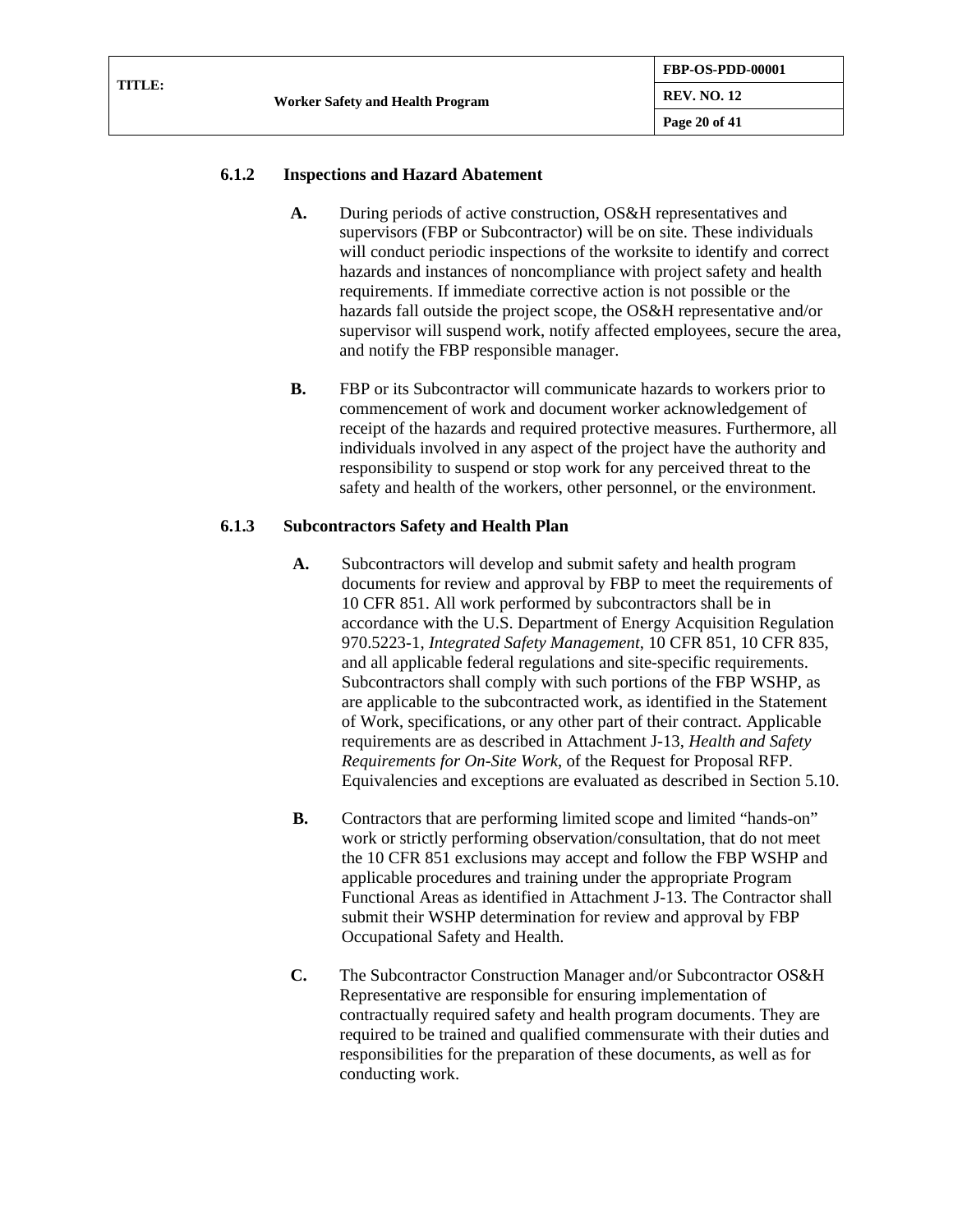| <b>TITLE:</b> | <b>Worker Safety and Health Program</b> | <b>FBP-OS-PDD-00001</b> |
|---------------|-----------------------------------------|-------------------------|
|               |                                         | <b>REV. NO. 12</b>      |
|               |                                         | Page 21 of 41           |

## **6.2 Fire Protection [10 CFR 851.24 and Appendix A Section 2]**

### **6.2.1 Program**

The FBP Fire Protection Program provides an acceptable level of safety from fire and related hazards. This is accomplished with the use of facility and site wide fire protection, fire alarm notification with appropriate egress capabilities, and access to an appropriately trained and equipped fire department. The primary drivers for the program are the applicable National Fire Protection Association (NFPA) Codes and Standards and DOE Order 420.1C, Facility Safety. The Fire Protection Program is described in FBP-FP-PDD-00001, *Fire Protection Program Description* and FBP-FP-PRO-00004, *Fire Protection Program*.

## **6.2.2 Program Elements**

- **A.** The elements that make up the FBP Fire Protection Program are described below:
	- Procedures have been developed to ensure all parts of the FBP Fire Protection Program are effectively and consistently implemented. This includes control of combustible and flammable liquids, as required by NFPA 30, *Flammable and Combustible Liquids Code*; as well as performance of hot work activities according to ANSI Z49.1, *Safety in Welding, Cutting,* and *Allied Processes*, which includes the use of fire watches as required by NFPA 51B, *Standard for Fire Prevention During Welding, Cutting, and Other Hot Work*. The process to implement these requirements is contained in FBP-FP-PRO-00072, *Welding, Burning and Hot Work*, and FBP-FP-PRO-00005, *Combustible Control Program*.
- **B.** Analysis
	- Fire Hazard Analyses (FHA) are performed to qualitatively assess the potential for a fire in a facility to ensure that the possibility of injury to people or damage to building, equipment, or the environment has been minimized. FHAs are developed and maintained for all Category 2 nuclear facilities. No other facilities within the FBP scope have hazardous material inventories greater than the threshold quantities.
	- FHAs are also developed for significant new facilities and facilities representing unique fire safety risks or as directed by DOE. Transitional Fire Hazard Analyses (TFHA) are performed for facilities that are planned to undergo D&D and final demolition or as directed by DOE. FBP-FP-PRO-00006, *Fire Hazard Analysis* describes the FHA process in detail.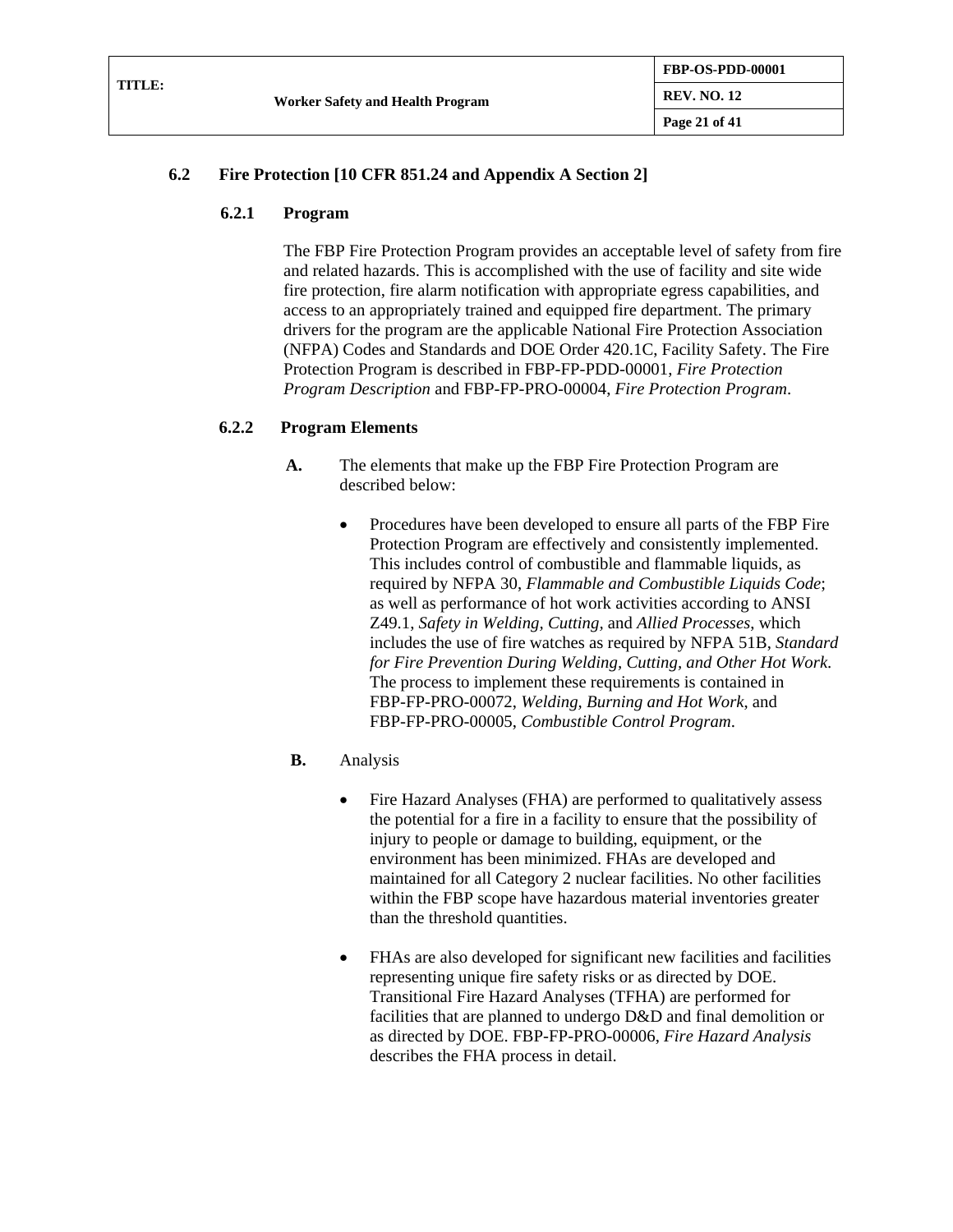- **C.** Hardware and Systems
	- Most FBP facilities have fire suppression systems installed and have fire detection equipment and alarms connected to a central monitoring station. FBP is responsible for maintenance of these systems and performs periodic tests to ensure their operability.
- **D.** Apparatus and Equipment
	- FBP operates the on-site fire department. The department maintains an adequate number and types of firefighting vehicles and associated equipment to contain most fires that would occur on site. Mutual aid agreements with local off-site fire departments are in place for those events that are beyond the capability of the on-site fire department to address.
- **E.** Personnel
	- Fire department personnel are trained and qualified, according to the FBP training program and applicable federal and state requirements. Maintenance of this qualification is accomplished by ongoing training and their participation in drills and exercises.

## **6.3 Explosive Safety [10 CFR 851.24 and Appendix A Section 3]**

- **6.3.1** If explosive use is required, the use, storage or transportation of explosive material would require coordination with Protective Services and affected safeguards and security organizations, in compliance with the applicable requirements of DOE-STD-1212-2012 Explosives Safety; 29 CFR 1926, Subpart U, *Blasting and the Use of Explosives*; NFPA 495, *Explosive Materials Code*; and any specific state or local requirements.
- **6.3.2** Personnel using powder-actuated tools are trained and qualified and have on their person a card indicating such. The loads for powder-actuated tools are kept in a designated container labeled "EXPLOSIVES," which is kept in a designated locked area with restricted access.

## **6.4 Pressure Safety [10 CFR 851.24 and Appendix A Section 4]**

**6.4.1** FBP is an Owner-User Inspection Organization (OUIO). FBP Quality Assurance group has an established inspection program that meets the requirements of *The National Board of Boiler and Pressure Vessel Inspectors NB-371, Accreditation of Owner-User Inspection Organizations (OUIO),* and has jurisdictional authority over FBP owned pressurized systems. Controls are in place for the utilization and inspection of pressure vessels according to POEF-FBP-009, *Owner/User Accreditation Program*. FBP is committed to strict compliance with the State of Ohio, National Board Inspection Code, applicable sections and divisions of the ASME Boiler and Pressure Vessel (ASME B & PV) Code, and approved FBP methods and procedures.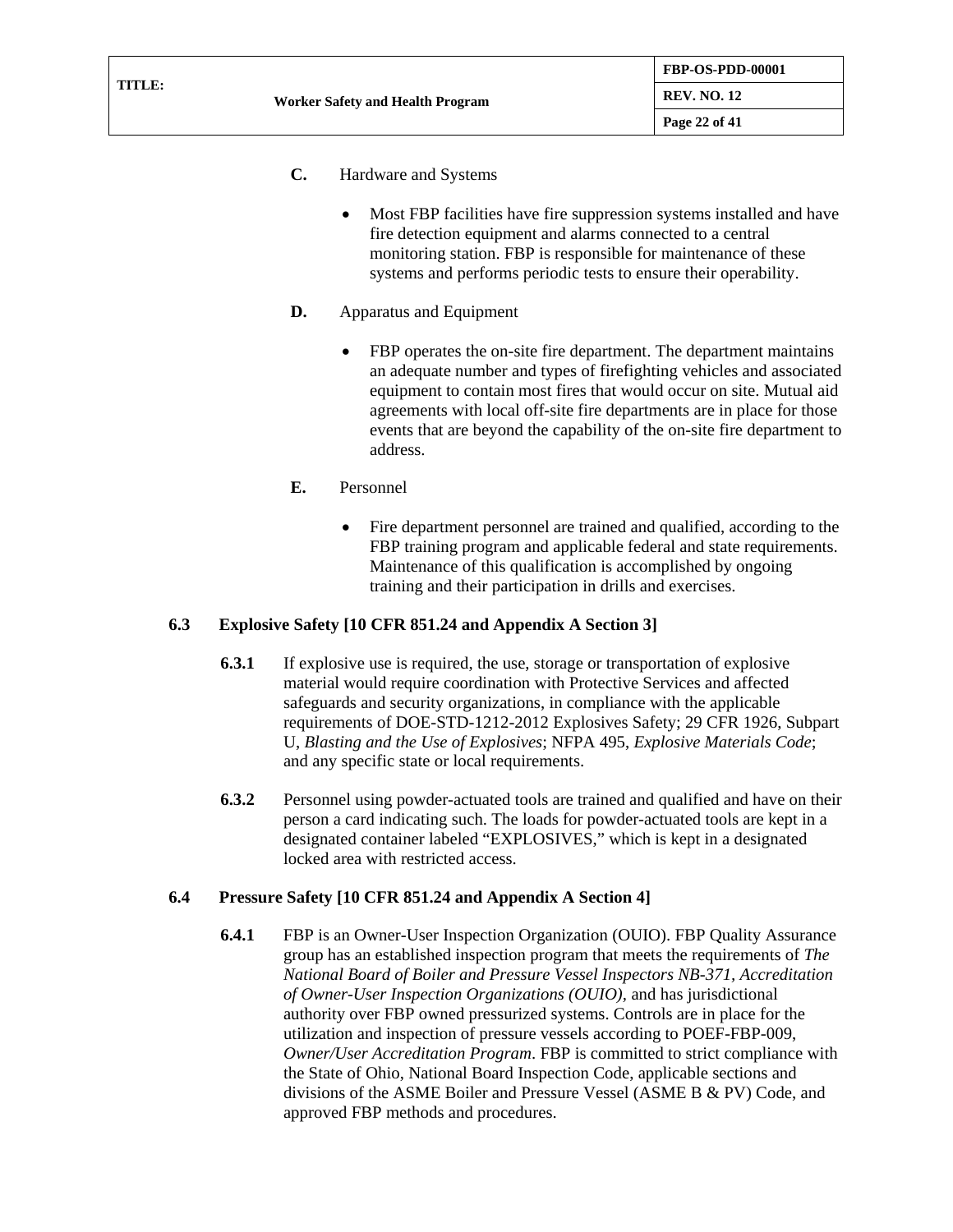**FBP-OS-PDD-00001**

**6.4.2** Compressed gas cylinders are stored and handled, according to FBP-OS-PRO-00034, *Storing, Handling, and Using Compressed Gases*, to ensure compliance with applicable OSHA 29 CFR 1910 and/or 29 CFR 1926 standards, Compressed Gas Association Pamphlets, and NFPA 55, *Compressed Gases and Cryogenic Fluids Code*.

### **6.5 Firearms Safety [10 CFR 851.24 and Appendix A Section 5]**

FBP's firearm safety requirements provide for compliance with 10 CFR 851.24 and Appendix A to 10 CFR 851.5. FBP implements the firearm safety requirements in procedures, primarily FBP-SEC-PRO-00061, *Range Operating Procedure*, and FBP-SEC-PRO-00064, *Weapons/Firearms and Ammunition*. These procedures establish rules and regulations which govern the scheduling and operation of the firing ranges; weapons handling, loading, unloading, and cleaning; weapons qualification; arming credentials; the overall policy of handling firearms; employee involvement; and assessment of the program for compliance with requirements and continuous improvement. Additional guidance is contained in the FBP Range Risk Analysis and the FBP Annual Training Plan.

### **6.6 Industrial Hygiene [10 CFR 851.24 and Appendix A Section 6]**

The goal of the FBP Industrial Hygiene Program is to control and/or eliminate occupational health hazards that arise as a result of or during work. The Program is devoted to the anticipation, recognition, evaluation, and control of those environmental factors or stresses arising in or from the workplace which may cause sickness, impaired health and well-being, or significant discomfort among workers. The objective is to ensure personnel exposures to chemical and/or physical agents are restricted to levels below regulated exposure. This program and its elements are driven by and conform to applicable DOE Orders, 29 CFR 1910 and 1926, and other applicable regulatory standards.

#### **6.6.1 Qualifications and Standards [10 CFR 851.24 and 10 CFR 851.27]**

The program has adopted health standards promulgated by OSHA and ACGIH. All IH sampling performed is according to the National Institute of Occupational Safety and Health (NIOSH) or OSHA methodologies, whenever possible. Laboratories performing IH sample analysis shall be accredited by American Industrial Hygiene Association (AIHA) or National Voluntary Laboratory Accreditation Program (NVLAP).

#### **6.6.2 IH Surveys & Assessments [10 CFR 851.20 and 10 CFR 851.21]**

- **A.** An initial or baseline survey of all work areas is conducted whenever a potential hazard is identified as a result of:
	- Review of project work plans
	- Inspection of areas or walk-downs
	- Review of work documents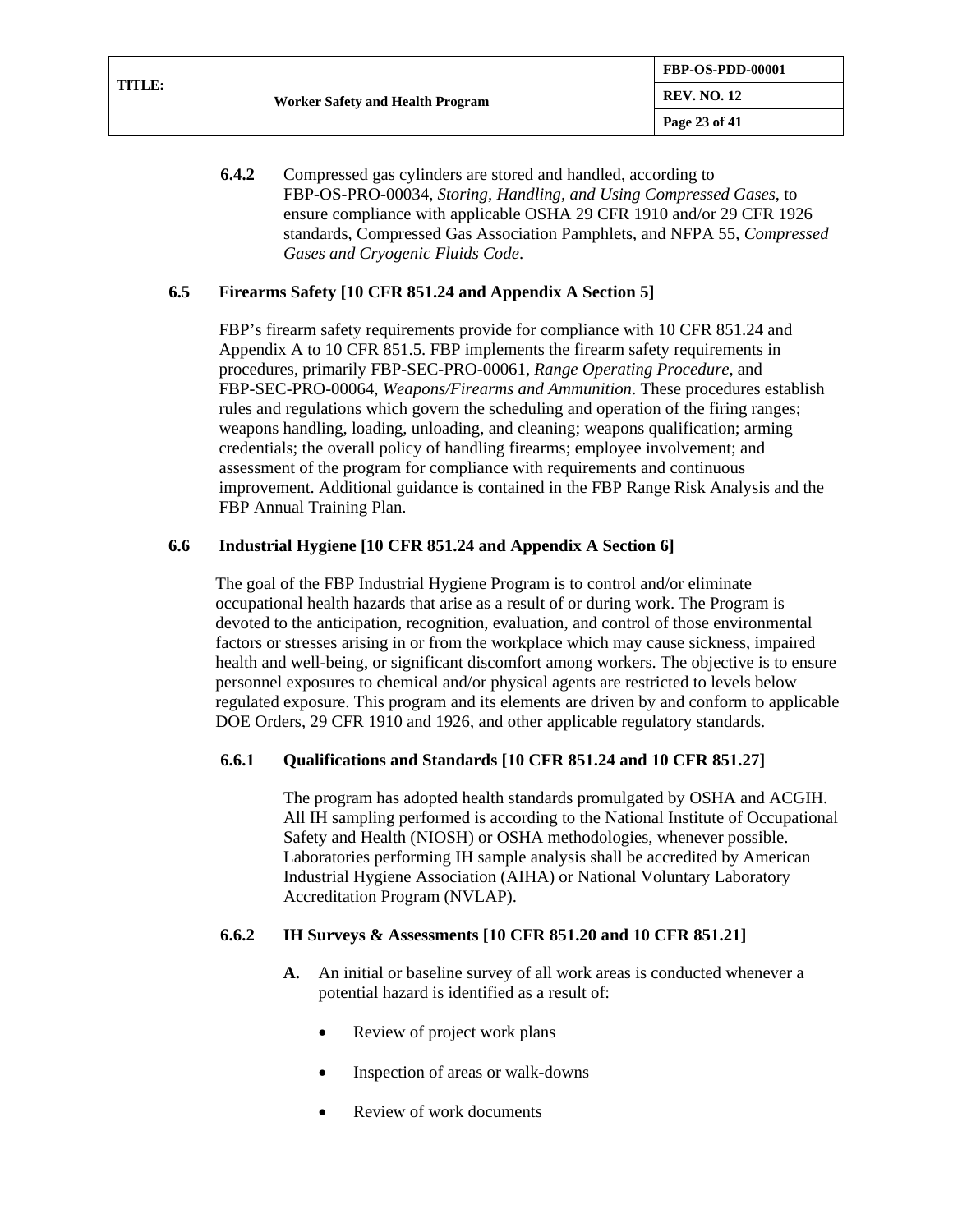- Investigation of complaints of illness or injury or
- Employee reports of potential health hazards
- **B.** The initial survey consists of the gathering of information such as processes involved, chemical/material information, Safety Data Sheets (SDS), health hazards and controls, exposure routes, and exposure groups.
- **C.** The initial survey results may be incorporated into the associated JHA, procedure, or other Industrial Hygiene Assessment document. Based on the initial survey, a health hazard assessment is performed to evaluate and document employee exposures to chemical, physical and biological agents and ergonomic stressors.
- **D.** FBP-IH-PRO-00024 provides the process to ensure application of the most conservative exposure limit identified by either the American Conference of Governmental Industrial Hygienists (ACGIH), *Threshold Limit Values for Chemical Substances and Physical Agents and Biological Exposure Indices*, or the OSHA Permissible Exposure Limits listed in 29 CFR 1910 and 29 CFR 1926.
- **E.** Personnel breathing zone measurements based on the applicable exposure limit, are performed and documented using the sampling strategy. All employees monitored for exposure levels are informed of monitoring results and their legal rights to their exposure records, according to 29 CFR 1910.1020, *Access to Employee Exposure and Medical Records.* Other applicable disciplines receive exposure results, according to work activity and craft.
- **F.** Follow-up monitoring/resurveys are performed:
	- To assess conditions after modifications which may increase the potential for employee exposure or the implementation of hazard control measures are completed; or
	- At intervals specified in substance specific standards identified in 29 CFR 1910 and 1926

## **6.6.3 IH Hazard Controls**

Hazard controls are the methods used to eliminate or reduce personnel exposure to hazardous agents. Exposures to hazardous chemicals or agents in the workplace are controlled by the application of one or more of the methods listed below. Hazard controls are directed first toward eliminating the source of the hazard, second toward the route or path the potential hazard takes, and third toward shielding or protecting specific personnel who may be subject to exposure to the hazard. The hierarchy of controls for hazards is as follows:

• Elimination or substitution of the hazards where feasible and appropriate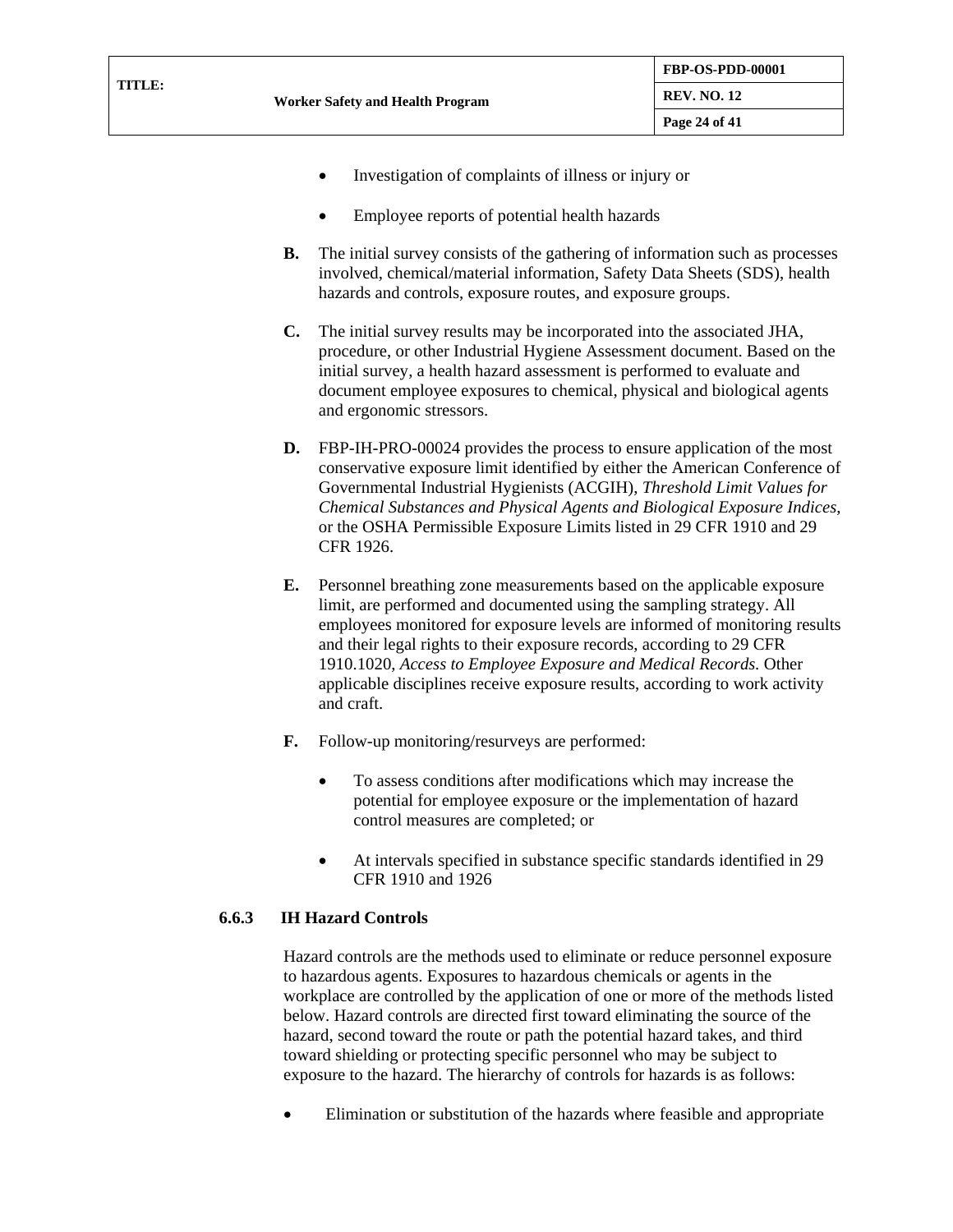- Engineering controls where feasible and appropriate
- Work practices and administrative controls that limit worker exposures
- PPE

## **6.6.4 IH Training [10 CFR 851.25]**

Employees are trained to recognize potential health hazards and the means to protect themselves from such hazards per their training plan. The United Steel Workers (USW) provides classroom Hazardous Waste Operations and Emergency Response (HAZWOPER) Training for PORTS workers to attend.

## **6.6.5 Respiratory Protection [10 CFR 851.22 and 10 CFR 851.24]**

Only respirators approved by NIOSH or approved by DOE through its respirator studies program are used. Fit testing using OSHA-specified protocols is required for all employees wearing positive- or negative-pressure, tight-fitting face-piece respirators. FBP personnel will not be issued a respirator without a valid respirator card. The primary drivers for the program are 29 CFR 1910.134, *Respiratory Protection*, and ANSI Z88.2, *Practices for Respiratory Protection*. The program-implementing document is FBP-IH-PRO-00028, *Respiratory Protection Program.*

## **6.6.6 Chemical Safety Management [10 CFR 851.23]**

• This includes hazardous chemicals as defined in the 29 CFR 1910.1200, *Hazard Communication*, substances reportable under 40 CFR 302.4, substances regulated under 29 CFR 1910.119, *Process Safety Management of Highly Hazardous Chemicals*; 29 CFR 1910.1450, *Occupational Exposure to Hazardous Chemicals in Laboratories*, and the Environmental Protection Agency (EPA) Risk Management System Program (40 CFR Part 68). These programs reduce and/or help eliminate the risk of occupational carcinogens. These programs apply to FBP activities involving the handling, processing, and storing of hazardous materials. The primary program implementing documents are FBP-IH-PRO-00014, *Hazard Communication*, FBP-IH-PRO-00082, *Process Safety Management of Highly Hazardous Chemical*s, and FBP-IH-PRO-00051, *Carcinogen Control*.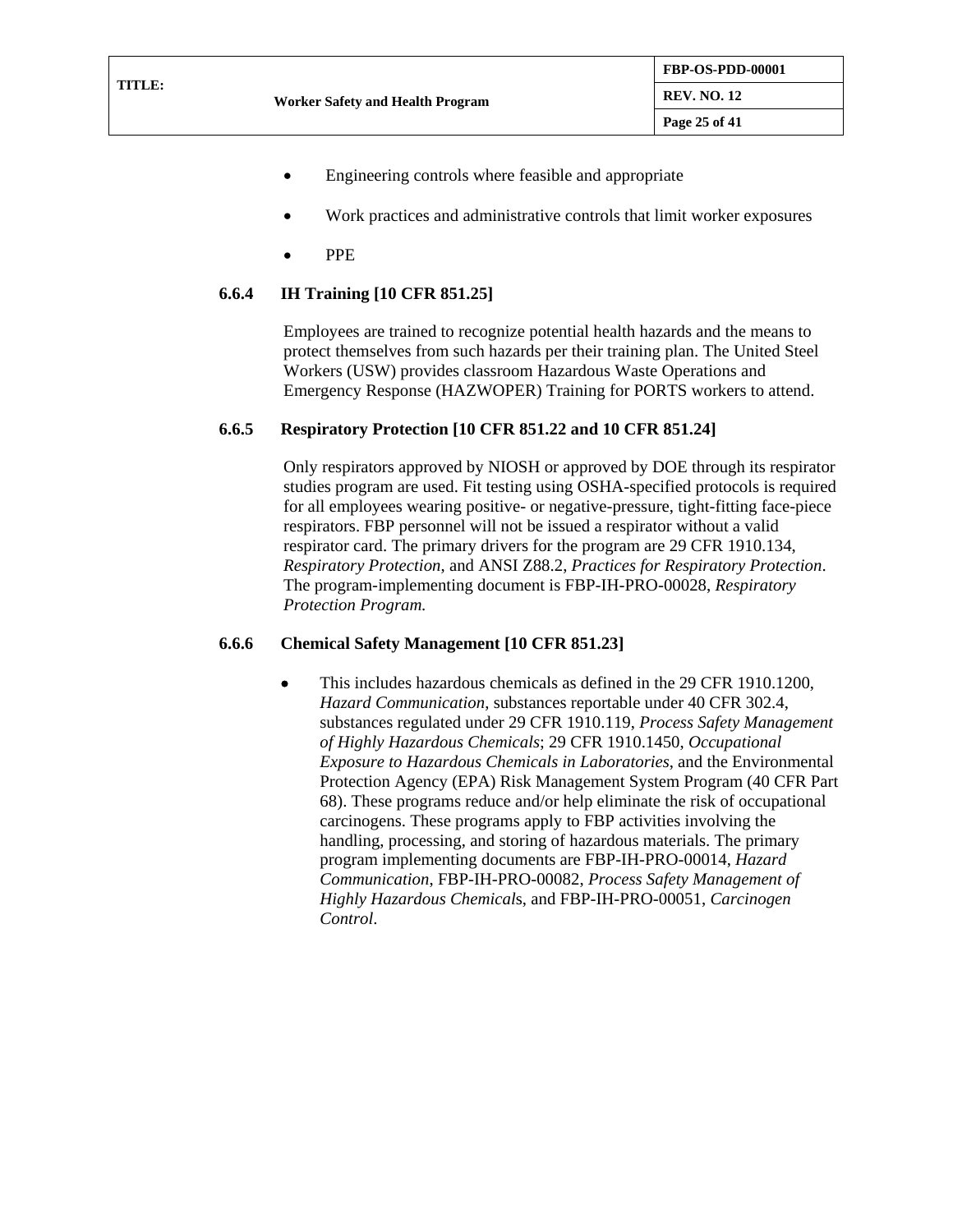| <b>TITLE:</b> | <b>Worker Safety and Health Program</b> | <b>FBP-OS-PDD-00001</b> |
|---------------|-----------------------------------------|-------------------------|
|               |                                         | <b>REV. NO. 12</b>      |
|               |                                         | Page 26 of 41           |

• Hazardous chemical handling and disposition, which falls outside of established programs, is performed by FBP and subcontractors through defined work control processes and/or subcontractor project work plans which are evaluated and approved by FBP SMEs. For characterization of small quantities of unknown chemicals that falls outside of established processes (e.g., X-710 laboratory analytical methods), FBP will employ subcontractor's hazardous material sampling procedures (e.g., Veolia Reactive Chemical Group Procedure, *Unknown Characterization of Labpacks*, 11/16/2016) and approve associated work plans (including JHAs) submitted following FBP SME evaluation.

### **6.6.7 Noise [10 CFR 851.22]**

The operation of equipment at PORTS can create areas where noise levels equal or exceed 85 decibels on the "A" weighted scale (dBA). Exposure to excessive noise levels may lead to temporary or permanent hearing loss. All noise level monitoring and postings are according to FBP-IH-PRO-00015, *Occupational Noise Exposure and Hearing Conservation Program.* Hearing protection is worn by personnel when noise levels equal or exceed an 8 hour time-weighted average of 85 dBA. Areas and equipment with excessive noise levels are posted with "CAUTION" signs or labels to require hearing protection. This program meets the requirements of OSHA and ACGIH.

### **6.6.8 Temperature Extremes (Heat and Cold Stresses) [10 CFR 851.22 and 10 CFR 851.23]**

Working in hot environments can result in heat illnesses including heat cramps, heat exhaustion, and heat stress. Personal protective clothing can greatly increase the likelihood of heat cramps, heat exhaustion, and heat stroke, the latter being a life-threatening condition. FBP-IH-PRO-00069, *Temperature Extremes*, details requirements for working in hot and cold environments. This procedure meets the applicable requirements of 10 CFR 851.

## **6.6.9 Confined Space Entry [10 CFR 851.22 and 10 CFR 851.23**]

FBP's Confined Space Program is based on compliance with OSHA 29 CFR 1910.146, *Permit-Required Confined Spaces,* and 29 CFR 1926, Subpart AA, *Confined Spaces in Construction,* and employs a risk-based methodology to evaluate and classify confined spaces as either permit-required or non-permit confined spaces. This methodology has allowed FBP to move toward a performance-oriented approach to confined space identification and classification that is focused on hazard prevention. As a result, FBP requires the completion of an entry permit and atmospheric monitoring for each permit-required confined space entry. If entry into a permit-required confined space is necessary, then requirements of FBP-IH-PRO-00049, *Confined Space Program*, are followed at all times.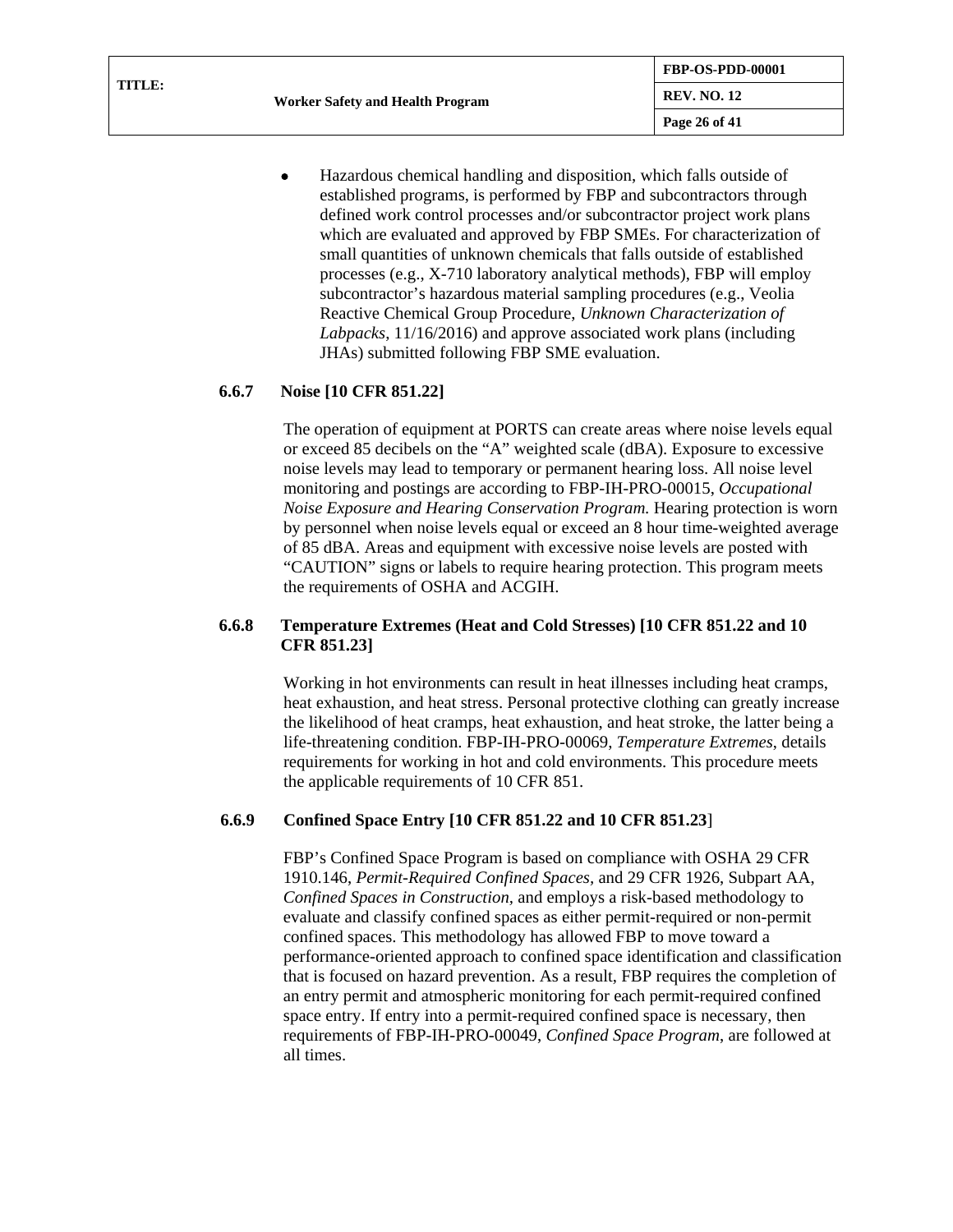## **6.6.10 Dust Control [10 CFR 851.22 and 10 CFR 851.23]**

During activities requiring dust control, water spraying or other authorized methods will be used to suppress dust emissions to the lowest practicable level. Depending on specific work area conditions and restrictions, various types of equipment may be used for dust suppression efforts (ranging from water spray tank trucks to handheld garden hoses or garden sprayers). Excessive runoff due to dust control operations will not be permitted. Excessive visible emissions of particulate will not be permitted. If planned activities involve disturbing known or suspected contaminated soils, the Project OS&H and Radiological Protection Representatives will be consulted concerning dust suppression in these areas.

### **6.6.11 Ergonomics [10 CFR 851.23]**

The interaction of personnel with their working environment may present potential musculoskeletal hazards such as incorrect lifting of heavy loads, equipment vibrations, improper body positioning, negotiation of physical obstacles, and office computer workstations. Guidance for preventing musculoskeletal disorders is detailed in FBP-IH-PRO-00017, *Ergonomics Program*.

### **6.6.12 Indoor Air Quality [10 CFR 851.23]**

Various factors, such as chemical contaminants, carbon dioxide levels, humidity, and microbiological organisms influence the quality of breathing air. Air quality evaluations can be performed using guidelines in FBP-IH-PRO-00038, *Indoor Air Quality.* Biological organisms, such as molds, mildew, other fungi, and spores thrive in moist and stagnant environments.

## **6.6.13 Asbestos and Other Fibrous Materials [10 CFR 851.22 and 10 CFR 851.23]**

- Based on the widespread use of asbestos in insulation and other building materials, Asbestos-Containing Material (ACM) may frequently be encountered during work activities. ACM that is maintained in good condition in buildings does not pose a threat to humans as long as the material is not deemed "friable" and is in an "undisturbed" condition.
- Due to the age of the facilities at the PORTS site, the possibility of disturbing ACM should be considered when planning work activities. Inspections and bulk sampling should be performed if the presence of ACM is in question.
- Activities dealing with ACM comply with 29 CFR 1910.1001 *Asbestos,* 29 CFR 1926.1101 *Asbestos*; EPA guidelines; FBP-IH-PRO-00036, *Asbestos Control;* and FBP-IH-PRO-00006, *Bulk Sampling of Material Suspected of Containing Asbestos*.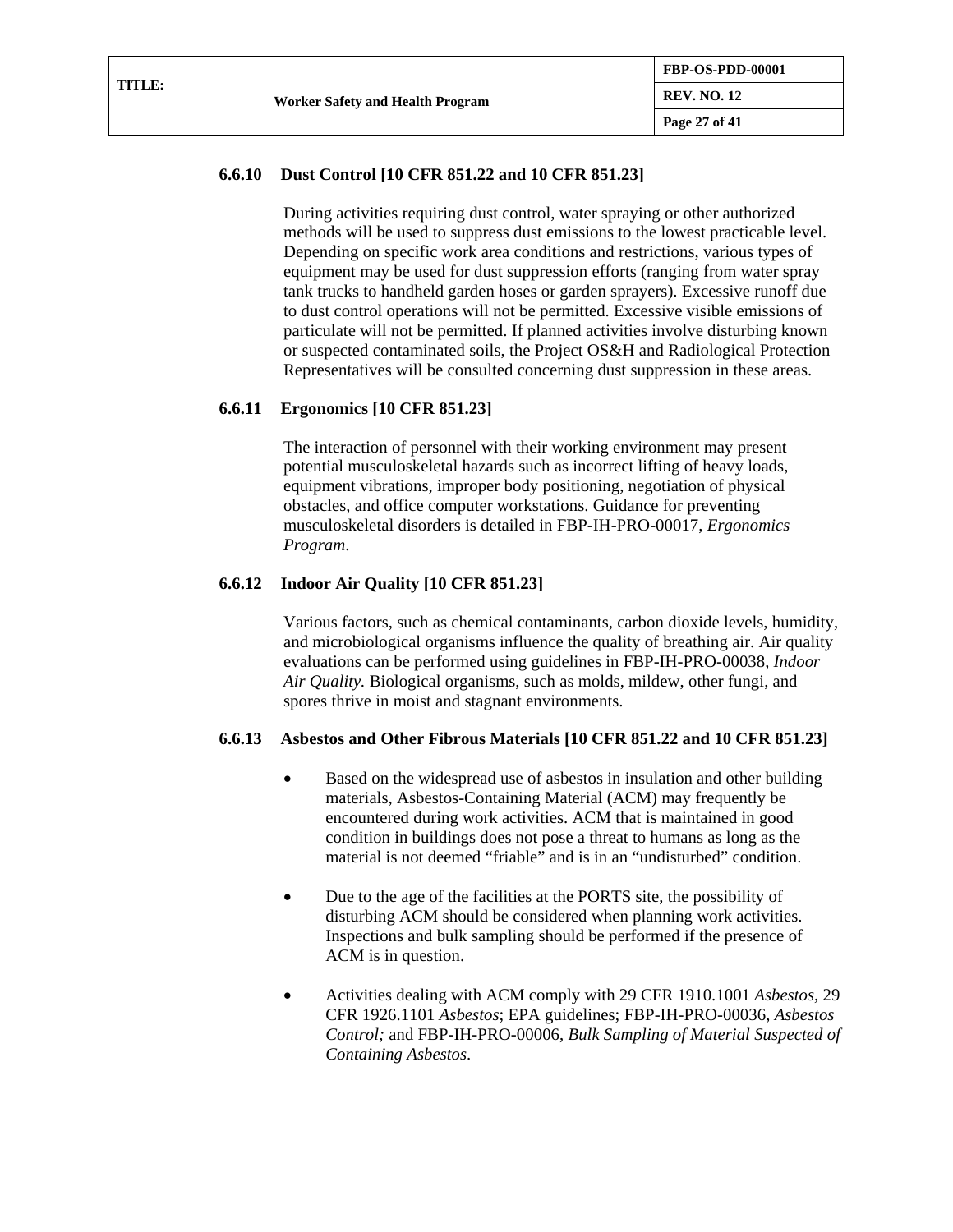## **6.6.14 Reproductive Hazards [10 CFR 851.20 and 10 CFR 851.22]**

FBP makes every reasonable effort to protect both male and female workers from excessive exposure to reproductive hazards. Details for this program are covered in FBP-IH-PDD-00003, *Reproductive Health Program Description.* Due to the sensitivity of the human reproductive system to the effects of chemical, biological, and physical agents, special precautions such as engineering controls, product substitution, PPE, and administrative controls may be necessary to reduce employee exposure.

### **6.6.15 Biological Monitoring for Industrial Chemicals [10 CFR 851.20 and 10 CFR 851.24]**

Biological monitoring provides a tool for assessing a worker's potential exposure to chemical substances and for determining the effectiveness of PPE and controls. FBP-IH-PDD-00006, *Biological Monitoring for Industrial Chemicals,*  provides the details of this program. Early integration of exposure assessment with work planning activities will identify potential exposures associated with specific chemical substances and biological monitoring during pre-task planning. The use of a multidisciplinary team in planning work facilitates this integration.

### **6.6.16 Inorganic Arsenic, Lead, and Cadmium [10 CFR 851.23]**

- **A.** Inorganic arsenic and lead are primarily found in painted items and in trace amounts on uranium hexafluoride (UF6) cylinders; however, any painted surface (unless painted after 2002) should be suspected of containing inorganic arsenic and lead. Also, inorganic arsenic may be present at the PORTS site in limited areas as it arrived as an impurity in the feed material during operations. Each work activity that involves the potential for exposure to inorganic arsenic or lead will be evaluated on a case-by-case basis. Appropriate controls and protective measures will be specified in a JHA, procedure, or other work control documentation developed for this activity. All activities involving inorganic arsenic and lead adhere to 29 CFR 1926.1118 for inorganic arsenic; and 29 CFR 1926.62, *Lead*, and FBP-IH-PDD-00002, *Lead Compliance Program Description*, for lead.
- **B.** Occupational exposure to cadmium and cadmium compounds, in all forms, in construction work where an employee may potentially be exposed to cadmium is managed according to 29 CFR 1926.1127.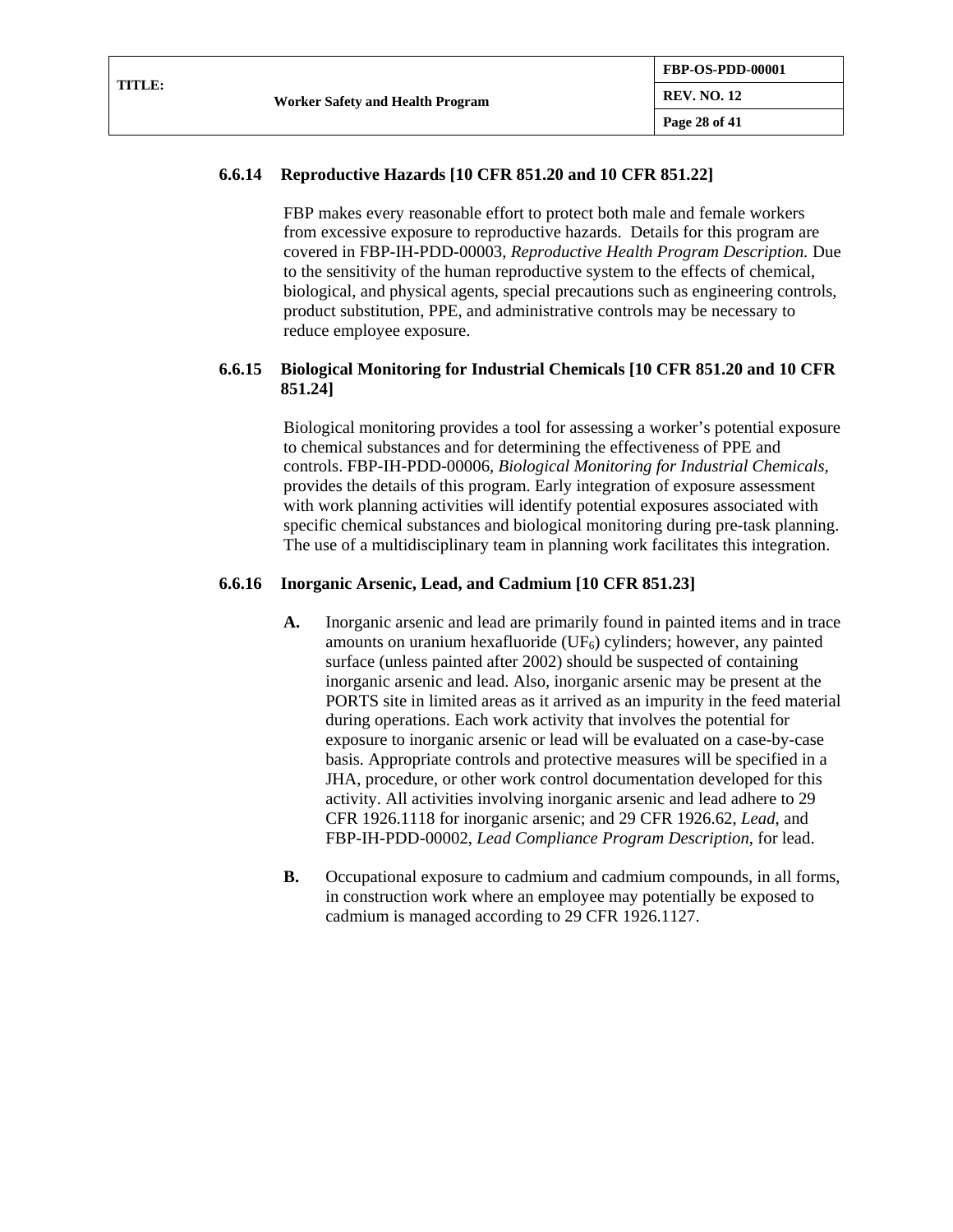## **6.6.17 Bloodborne Pathogens [10 CFR 851.23]**

FBP-IH-PRO-00050, *Bloodborne Pathogens Exposure Control Plan,* which has been reviewed by Occupational Medical provider, flows down the requirements of 29 CFR 1910.1030, *Bloodborne Pathogens*, and defines the measures for protecting personnel who have the potential for occupational exposure to bloodborne pathogens. Any individual, who comes in contact with blood or other potentially infectious material, either accidentally or as a result of his/her occupation, has the potential for exposure to bloodborne pathogens. Individuals who come in contact with blood or other potentially infectious material should report the incident to the Project OS&H Representative or Occupational Medicine for evaluation and to effect appropriate medical treatment.

## **6.6.18 Beryllium [10 CFR 851.21 and 10 CFR 851.23]**

Beryllium has been identified as being responsible for the development of sensitization and chronic beryllium disease. All work activities involving beryllium are performed in compliance with 10 CFR Part 850, *Chronic Beryllium Disease Prevention Program; Final Rule*, and FBP-IH-PDD-00005, *Chronic Beryllium Disease Prevention Program.* It is important to note that Section III of 10 CFR 850, entitled *Overview of the Final Rule*, states that the concentration specified in the beryllium definition is consistent with the criterion that OSHA Hazard Communication Standard uses for a carcinogenic mixture concentration of 0.1 percent (or 1,000 ppm) or greater, by weight or volume. At PORTS facilities, trace levels of beryllium are sometimes found as mixtures in waste streams including oils, solids, liquids, and other waste stream components. Also, beryllium surface contamination has been detected on legacy equipment in controlled areas where machining of beryllium containing equipment was once performed. Laboratory operations involving beryllium that fall within the scope of 29 CFR 1910.1450, *Occupational Exposure to Hazardous Chemicals in Laboratories,* are excluded from the scope of the Chronic Beryllium Disease Prevention Program.

## **6.6.19 Crystalline Silica**

The purpose of the Silica Exposure Control program (FBP-IH-PDD-00009, *Silica Exposure Control*) is to outline the management of tasks that might reasonably result in an exposure to airborne silica to be in compliance with OSHA 29 Code CFR 1910.1053, *Respirable Crystalline Silica*, and 29 CFR 1926.1153, *Respirable Crystalline Silica*. The program description covers compliance with and training requirements of general industry and construction work scope activities associated with silica-containing material such as construction, demolition, or abatement activity, hazard analysis, and written exposure control plan for the project.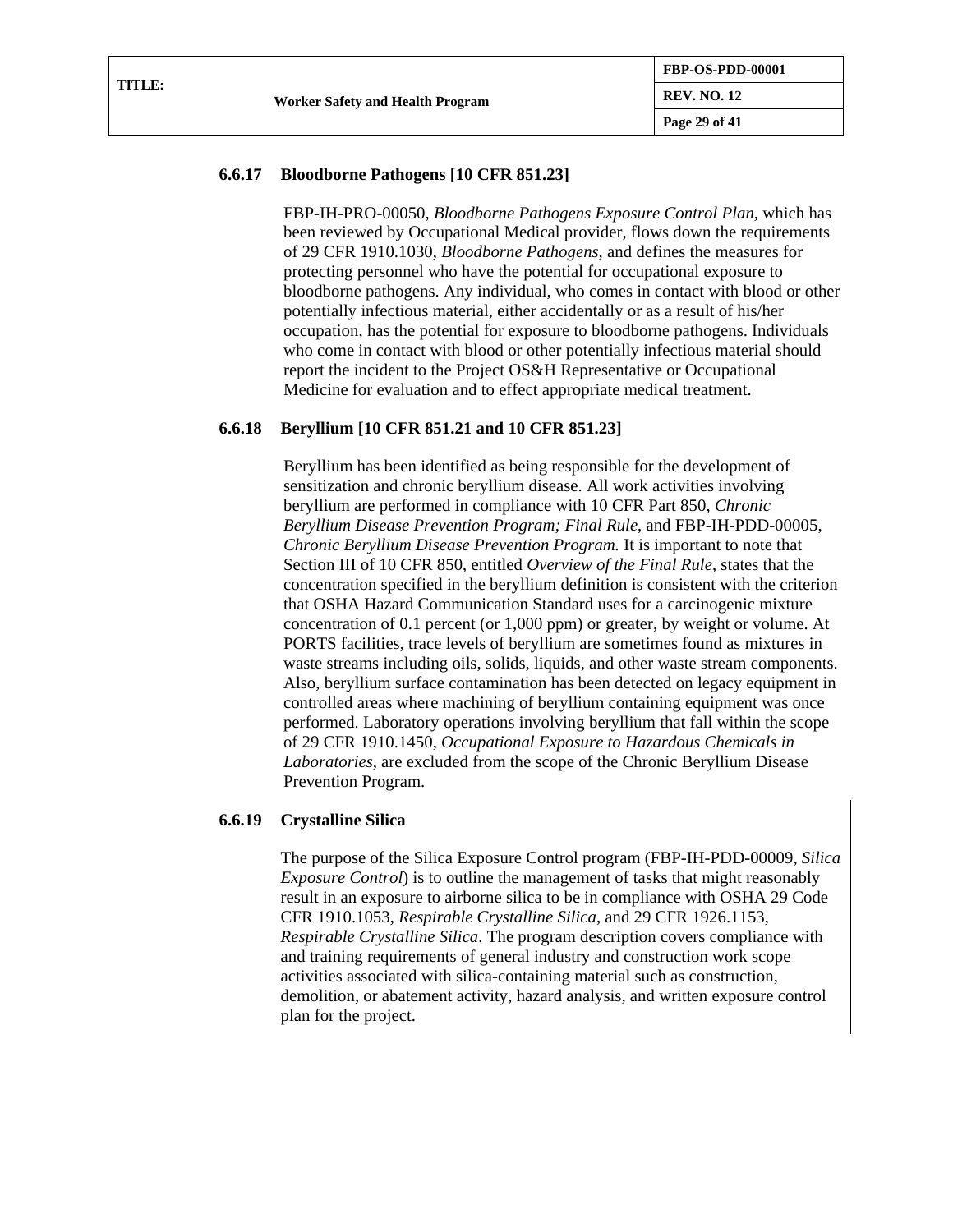| TITLE: |                                  | <b>FBP-OS-PDD-00001</b> |
|--------|----------------------------------|-------------------------|
|        | Worker Safety and Health Program | <b>REV. NO. 12</b>      |
|        |                                  | Page 30 of 41           |

### **6.7 Occupational Medicine [10 CFR 851.23, 10 CFR 851.24, 10 CFR 851.26, and Appendix A Section 8]**

- **6.7.1** The goal of the FBP Occupational Medical Program is to provide the earliest possible detection and mitigation of occupational illness and injury with emphasis on prevention. The occupational medicine program elements of 10 CFR 851 are fully implemented through the Occupational Medical Programs listed below.
- **6.7.2** FBP has an Occupational Medical services contract to provide medical services according to the contract scope of work. The scope of work is to establish and maintain an Occupational Health Program as a basic worker protection requirement that provides comprehensive occupational health services to FBP employees. The Occupational Health Program complies with all applicable federal, state, and local laws with emphasis on prevention, early detection, and treatment of occupational related injuries and illnesses. The program is reviewed and updated as needed. FBP-IH-PDD-00007, *Occupational Health Program*, utilizes multiple procedures for compliance including:
	- FBP-IH-PRO-00025, *Release of Medical Records*
	- FBP-IH-PRO-00050, *Bloodborne Pathogens Exposure Control Plan*
	- FBP-IH-PRO-00086, *Controlled Substance (Drug) Testing*
	- FBP-IH-PRO-00087, *Health Services Radiographic (X-Ray) Program Requirements*
	- FBP-IH-PDD-00008, *Fitness for Duty*
	- FBP-IH-PRO-00090, *Calibration Program Biomedical Equipment*
	- FBP-IH-PRO-00091, *Medical Radiological Decontamination*
	- FBP-IH-PRO-00093, *Medical Visits and Employee Work Restrictions*
	- FBP-FS-PRO-00068, *Transportation of Ill or Injured Off-Site*
- **6.7.3** The Occupational Health Program describes how special mandatory occupational examinations are performed for employees based on their essential job functions. The scope, content and frequency of such examinations are determined by the nature of the potential hazard by DOE and OSHA regulations, and by the Contracted Medical Director.
	- **A.** Special examinations and medical laboratory work may also be performed when requested by a worker's primary care medical physician when considered appropriate by the contracted Medical Director.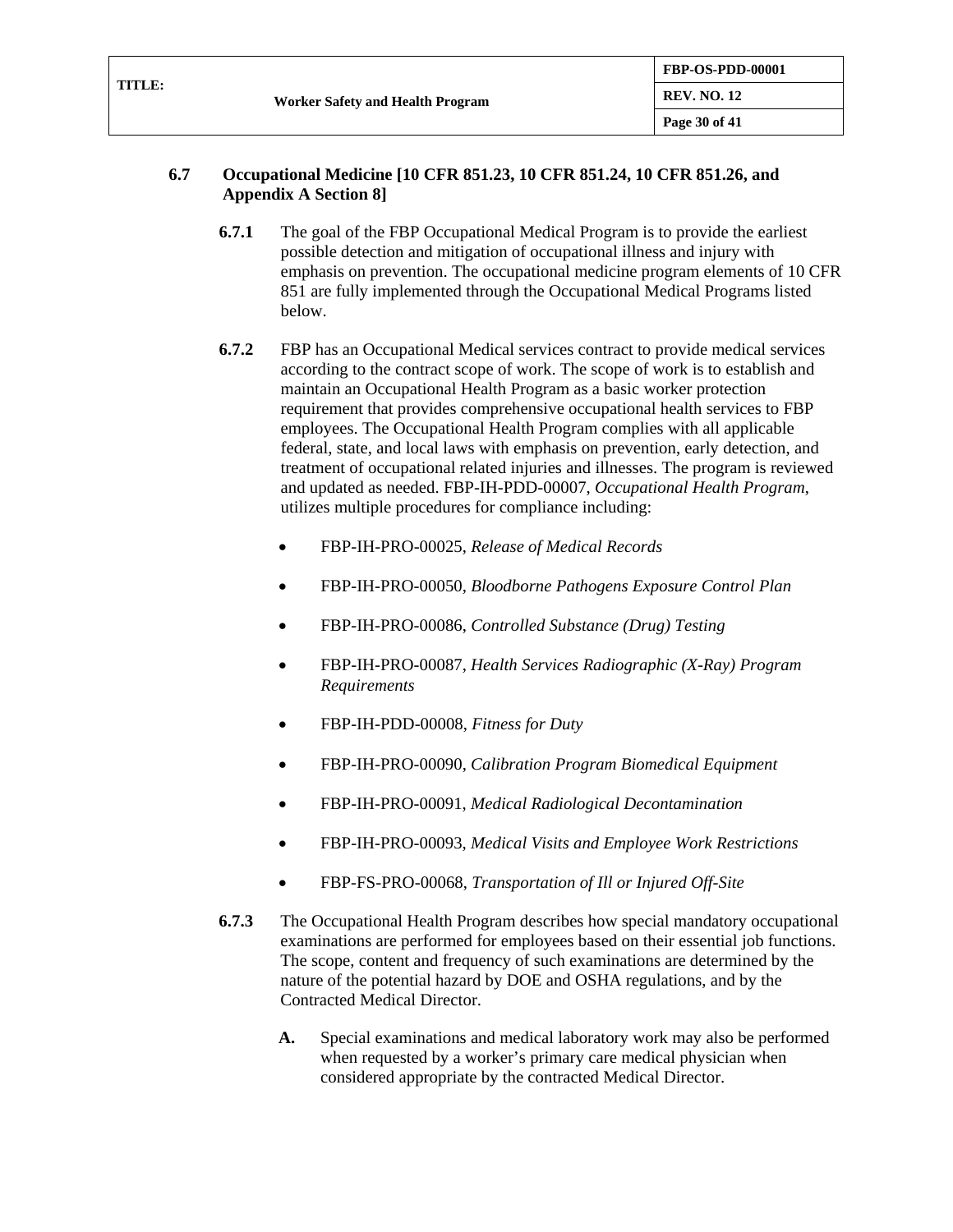| TITLE: | <b>Worker Safety and Health Program</b> | <b>FBP-OS-PDD-00001</b> |
|--------|-----------------------------------------|-------------------------|
|        |                                         | <b>REV. NO. 12</b>      |
|        |                                         | Page 31 of 41           |

- **B.** The program defines the process for determining and obtaining necessary employee medical qualifications and monitoring based on job requirements, hazards, exposures, and overall risk associated with his/her assigned work scope.
- **C.** This program also directs the use of JHAs and Employee Exposure Results which supports the collection of the data necessary for a risk-based approach to medical qualification and monitoring. The information collected represents a compilation of hazards and exposures associated with routine work activities, as well as hazards associated with non-routine work activities that can be predicted or anticipated.
- **D.** Another aspect of the program is devoted to identifying, preventing or managing, and monitoring the causes of premature morbidity to the extent that they are cost effective as well as the development of other wellness programs.
- **6.7.4** In addition, this program facilitates compliance with various OSHA standards found in 29 CFR 1910, 1926, and other regulations that either requires medical qualification examinations or medical monitoring when specific activities are being performed or specified hazards or exposures are encountered. In order for the medical surveillance program to be effective, employee exposure results and JHAs are provided to the Contracted Medical Director.
- **6.7.5** The occupational medicine portion of this Worker Safety and Health Program (WSHP) applies to personnel who:
	- Work at one of the covered workplaces/activities for 30 days or more in a 12-month period, or
	- Are required to be enrolled in a medical exposure monitoring program due to potential for exposure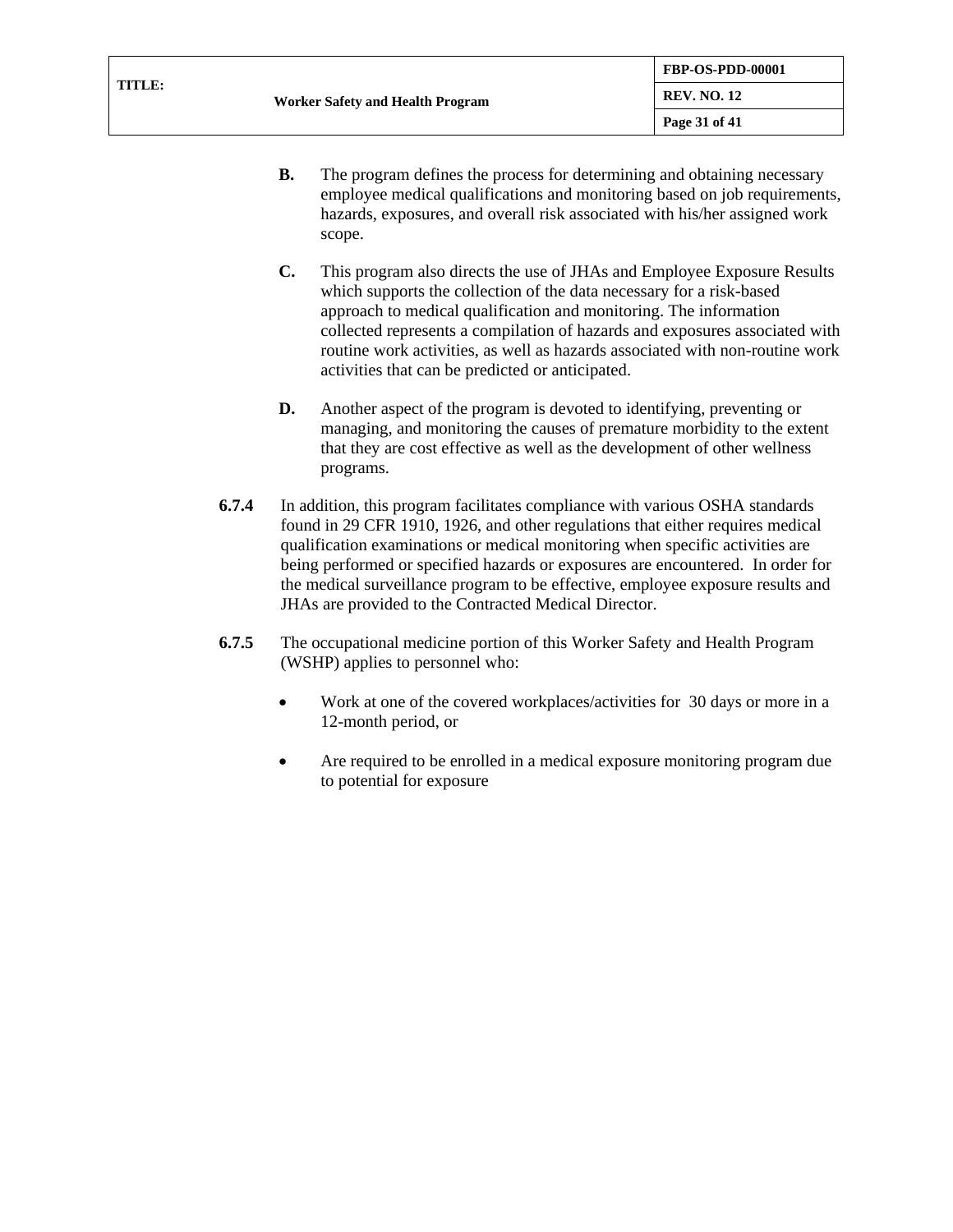**Page 32 of 41**

### **NOTE**

Personnel on-site less than 30 days and conducting higher-risk or physically demanding work may be required to participate in the occupational medicine program at FBP management's direction.

### **6.7.6 Injury/Illness Reporting and Response [10 CFR 851.20 and 10 CFR 851.26]**

- **A.** All work-related injuries or illnesses to project personnel, regardless of how minor, are reported immediately to their supervision and assigned an OS&H representative. FBP-OS-PRO-00100, *Reporting and Investigating Occupational Accidents and Injuries;* FBP-QP-PRO-00020, *Problem Reporting and Issues Management,* and FBP-QP-PRO-00019, *Occurrence Reporting and Processing,* provide direction for reporting, investigating, managing injuries, illnesses, and accidents. Employees who become injured or ill as a result of a work related exposure or event and seek off-site medical treatment shall notify supervision immediately and report back to work through the on-site medical provider. Any work restrictions shall be based on the medical limitations determined by the treating physician.
- **B.** Emergency Medical Services are provided by the PORTS on-site Fire Department for response and treatment. All non-emergency injuries or illnesses are treated by FBP's Contracted Medical Provider. All FBP or contractor employees receiving treatment for any work related injury or illness off-site, shall be accompanied by their supervisor. An FBP OS&H Representative will assist, as appropriate.
- **6.7.7** Confidentiality of medical records is maintained, but disclosure of personalized data will be made upon that individual worker's request or according to legal requirements. Non-personalized data may be used in research and in the assessment of the Occupational Medical Services. Upon request by a worker to the medical director, a copy of that worker's medical record will be provided to that worker or the worker's private physician, if so requested. Applicable records generated or received as a result of this program are managed according to FBP-BS-PRO-00062.

## **6.8 Motor Vehicle Safety [10 CFR 851.24 and Appendix A Section 9]**

The goal of the FBP Motor Vehicle Safety Program is to protect the safety and health of all drivers and passengers in Government-owned, privately-owned or leased motor vehicles (including utility-type vehicles), powered industrial equipment and nonmotorized equipment such as bicycles and tricycles. Motor Vehicle Safety is implemented according to FBP-OS-PRO-00010, *Vehicle Safety*.

• Only licensed and authorized drivers are permitted to operate government motor vehicle and powered industrial equipment. Their use is limited to official company business.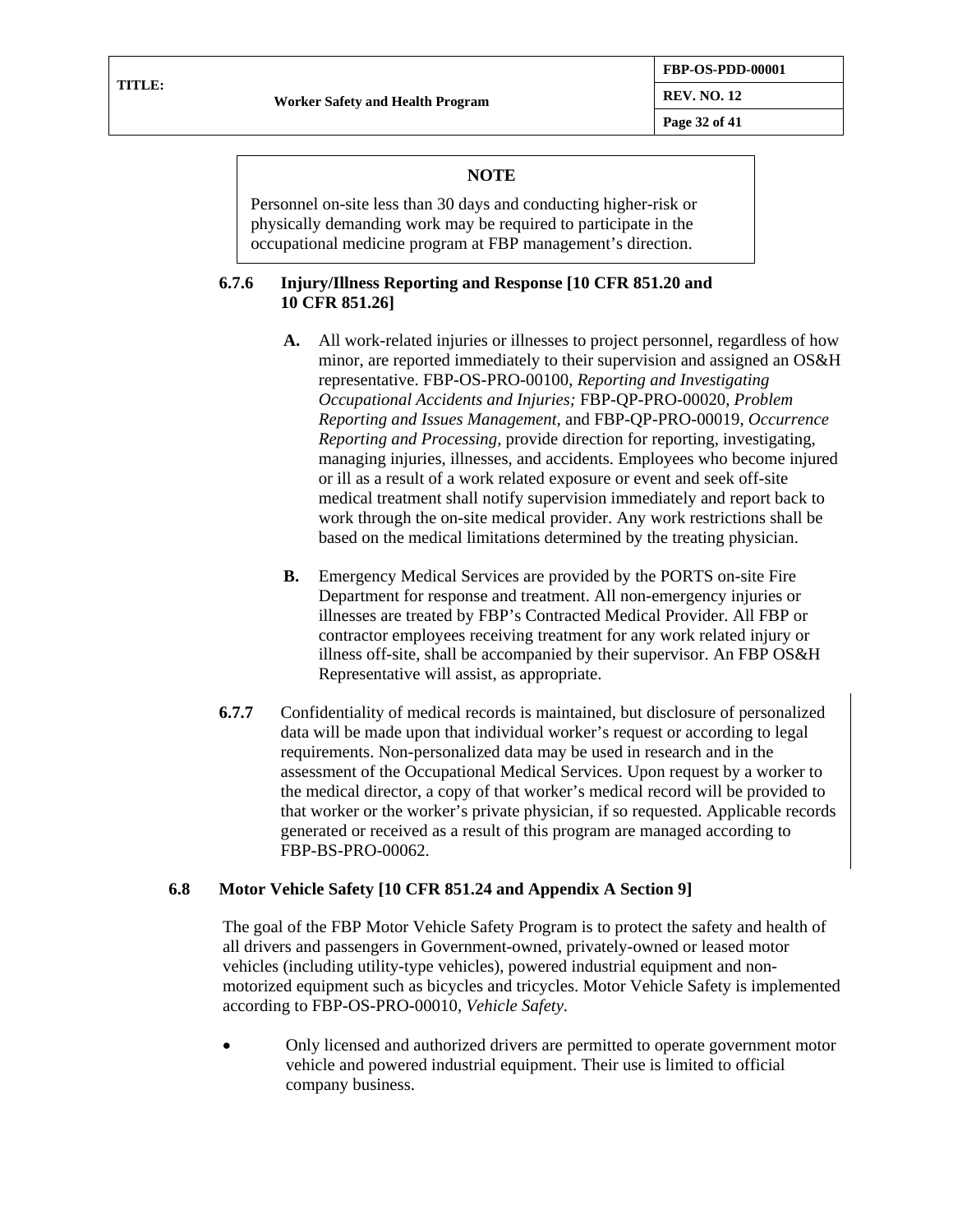- Seat belts are required when operating vehicles, construction equipment, and powered industrial equipment, according to 29 CFR 1910, 29 CFR 1926, PORTS Policy, and Ohio State Law.
- Vehicle operators will comply with the traffic laws of the state and the DOE installation requirements including posted speed limits and other traffic signs, and will yield to pedestrians at all times.
- Motor vehicle accidents will be promptly reported to supervision who will in turn report to the PSS and the responsible Project Safety Representative. Motor vehicle accidents occurring off-site will be reported to the appropriate law enforcement agency.
- All motor vehicles including all-terrain vehicles, rough-terrain vehicles and cart operators are subject to the same traffic safety rules as motor vehicle operators.

## **6.8.1 Traffic Control**

Managers and Supervisors are responsible for the orderly traffic control on their projects. All traffic control measures on site roadways are according to applicable OSHA standards; and local, state, and Department of Transportation regulations. Traffic signs and/or signalmen will be utilized, as necessary, to protect personnel and/or the general public. Speed limits will be imposed, as conditions dictate. Speed limits are enforced through the removal of individual's project driving privileges.

## **6.8.2 Equipment and Vehicles**

FBP-OS-PRO-00010, *Vehicle Safety*; FBP-DD-PRO-00044, *Vehicle Safety Inspection;* FBP-WM-PRO-00061, *Material Handling,* FBP-OS-PRO-00057, *Powered Industrial Trucks*; FBP-NO-PRO-00065, *Inspection of UF6 Handling Forklift and Forklift Fixture;* and

FBP-OS-PRO-00025, *Leased and Subcontractor-Provided Construction Equipment Inspection and Maintenance Program*, provide the instruction to properly inspect and maintain equipment and vehicles that are used at the FBP site. This program ensures that all PORTS equipment and vehicles will at a minimum meet the requirements of 29 CFR 1926 Subpart O, *Motor Vehicles, Mechanized Equipment, and Marine Operations,* and 29 CFR 1910.178, *Powered Industrial Trucks*.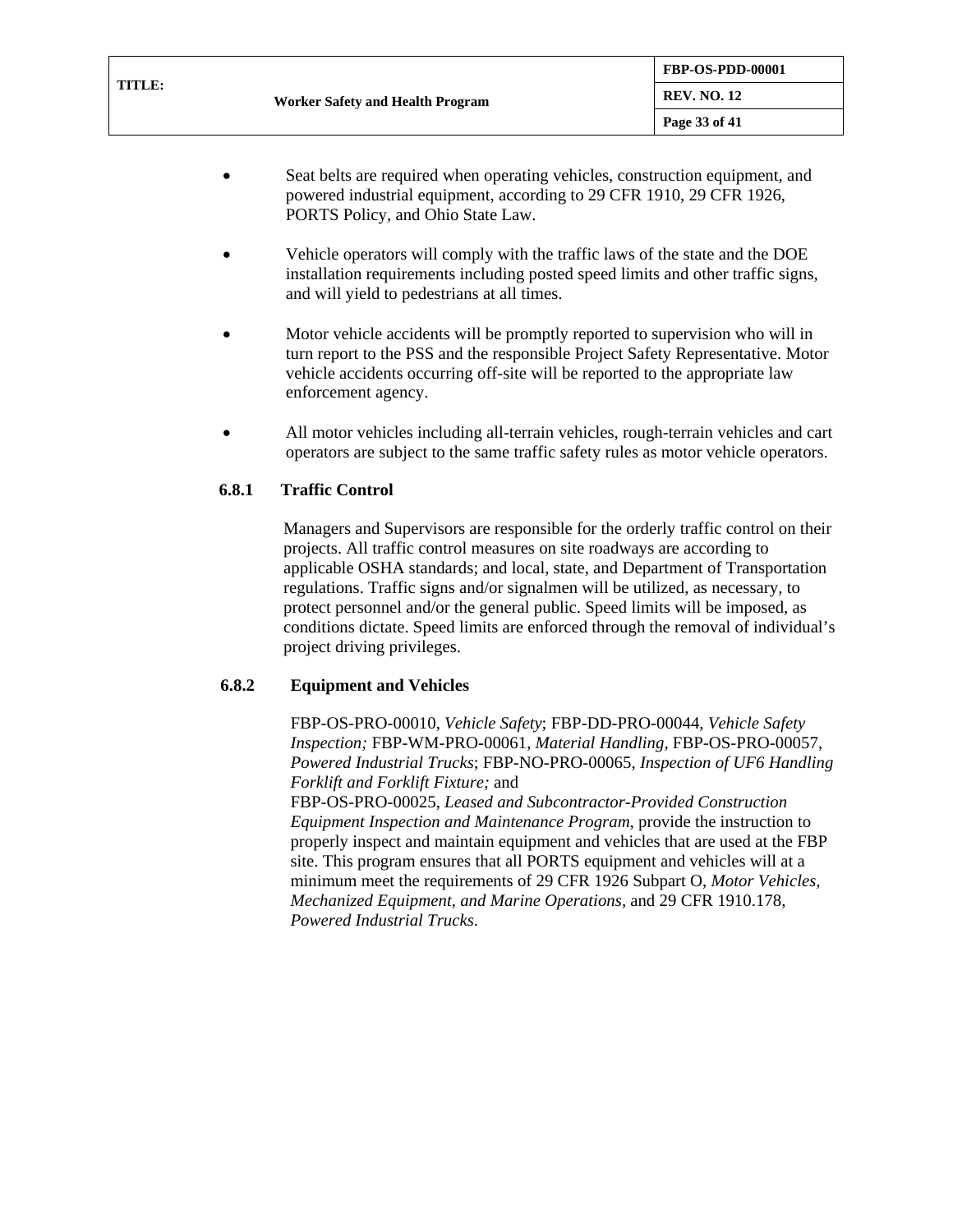| TITLE: |                                  | FBP-OS-PDD-00001   |
|--------|----------------------------------|--------------------|
|        | Worker Safety and Health Program | <b>REV. NO. 12</b> |
|        |                                  | Page 34 of 41      |

### **6.9 Electrical Safety [10 CFR 851.22, 10 CFR 851.23, 10 CFR 851.24, and Appendix A Section 10]**

- Electrical hazards that may be present at FBP sites may include but not be limited to undetected live wires, deteriorating wiring insulation, buried power lines, overhead power lines, transformers, electrical generators, and lighting. Any work on electrical systems/equipment will be performed in accordance with 29 CFR 1910.269, 29 CFR 1910, Subpart S FBP-OS-PRD-00001, *Electrical Safety,* FBP-OS-PRD-00003*, Electrical Utility Safety Program;* and applicable requirements of OSHA Standards, National Fire Protection Association (NFPA) 70, *National Electrical Code,* and NFPA 70E, *Standard for Electrical Safety in the Workplace.*
- Unless legacy electrical equipment is identified to have obvious deficiencies that pose a substantial hazard to employees, it shall be considered to be compliant by a previous authority in regards to mandatory rules in OSHA, NFPA 70, and other binding regulations that govern installation requirements.
- Arc flash PPE shall be identified by a task-specific arc flash risk assessment or information taken from an arc flash label on the equipment.

### **6.9.1 Overhead Power and Communication Lines**

PORTS has overhead power lines that could pose a hazard during the operation of heavy equipment such as cranes, forklifts, dump trucks (with bed raised), and aerial work platforms where the possibility of inadvertent contact may exist. Where work is required in proximity to electrical power lines, personnel comply with 29 CFR 1910.269 (P) (4) *Operations Near Energized Lines or Equipment*, 29 CFR 1926 Subpart O, *Motor Vehicles, Mechanized Equipment, and Marine Operations*, 29 CFR 1926.1408 through 1411, and 10 CFR 851, as applicable, by following FBP Safety and Health procedures and associated work documents.

### **6.10 Lockout/Tagout of Hazardous Energy Sources [10 CFR 851.22, 10 CFR 851.23, and 10 CFR 851.24]**

In order to ensure safety of personnel during construction or maintenance activities that may involve the potential for exposure to hazardous energy (latent and residual energy including electrical, hydraulic, thermal, pneumatic, mechanical, chemical, radiation from radiation generating machines, toxic, and other potentially hazardous sources which may result in an employee injury or illness if released), equipment or processes will be locked out/tagged out and verified isolated from hazardous energy sources in accordance with 29 CFR 1910.147, *The Control of Hazardous Energy (Lockout/Tagout)*, 29 CFR 1910.333, *Selection and Use of Work Practices*, 29 CFR 1910.269(m), *De-energizing Lines and Equipment for Employee Protection*, or FBP-OS-PRO-00068, *Instructions for Lockout/Tagout,* where applicable.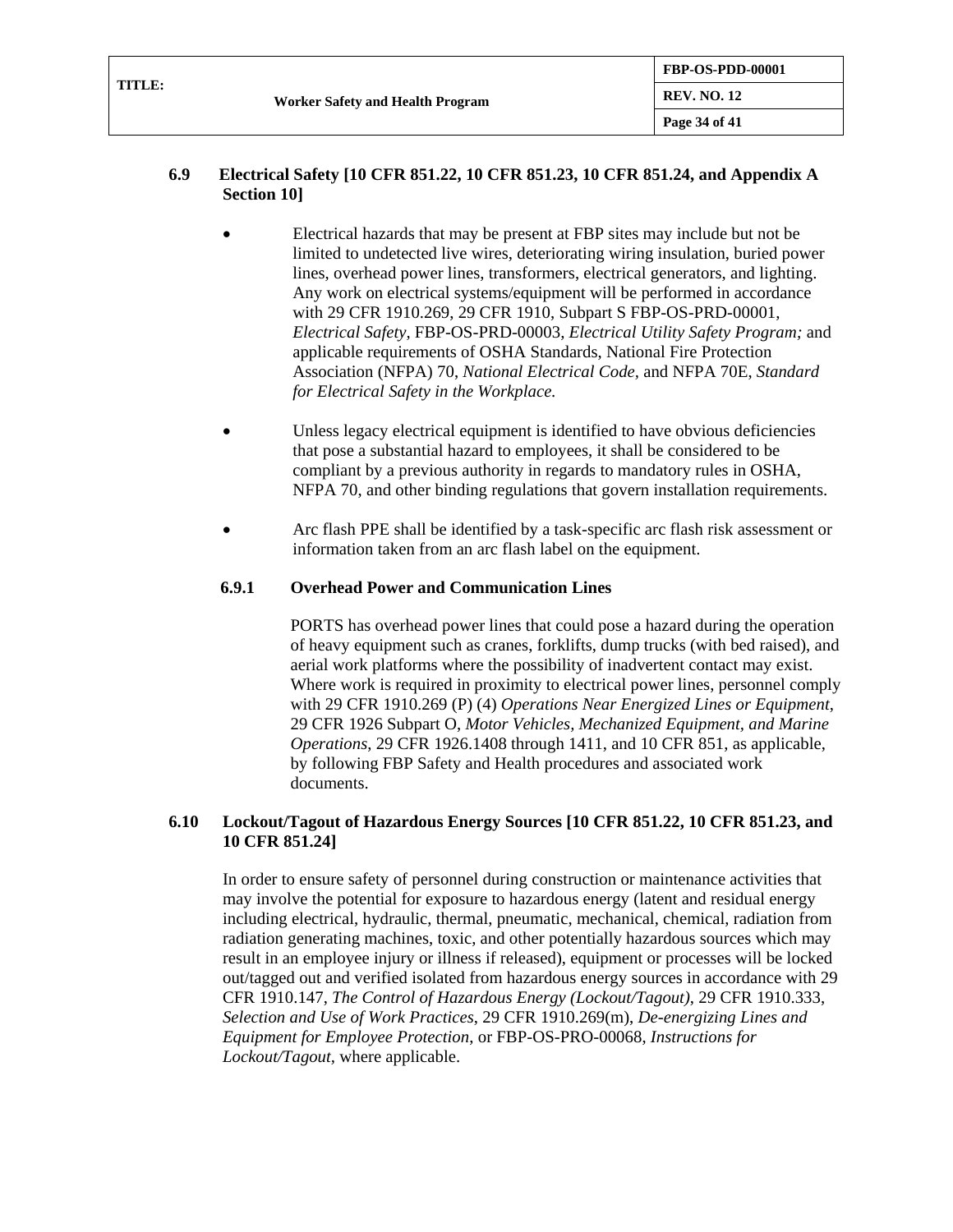| TITLE: | <b>Worker Safety and Health Program</b> | <b>FBP-OS-PDD-00001</b> |
|--------|-----------------------------------------|-------------------------|
|        |                                         | <b>REV. NO. 12</b>      |
|        |                                         | Page 35 of 41           |

## **6.11 Hoisting and Rigging Operations [10 CFR 851.23]**

The operation and maintenance of hoisting and rigging equipment (i.e., overhead and gantry cranes, mobile cranes, derricks, hoists, rigging devices, and devices such as wire rope, chain, metal mesh slings, synthetic-web slings, and special below-the-hook attachments and fixtures) are governed by 29 CFR 1910, Subpart N, *Materials Handling and Storage*; 29 CFR 1926 Subpart H, *Materials Handling, Storage, Use, and Disposal*; and Subpart N, *Helicopters, Hoists, Elevators, and Conveyors.* These requirements are implemented through FBP-SM-PDD-00001, *Hoisting and Rigging Program,* and FBP-DD-PRO-00136, *Hoisting and Rigging Procedure.*

## **6.12 Elevated Work/Fall Protection [10 CFR 851.23]**

- **A.** All personnel who perform work that requires the use of fall protection devices or use fall prevention practices will meet the requirements of 29 CFR 1910, Subpart D, *Walking-Working Surfaces*, 29 CFR1926, Subpart L, *Scaffolds*, and/or 29 CFR1926, Subpart M, *Fall Protection* (as applicable). FBP-OS-PRO-00020, *Fall Prevention and Protection*, describes the requirements and guidance when work is being performed at unprotected heights, or at any height above operating equipment or areas posing risk of serious injury/impalement. The procedure incorporates "safe-by-distance" concepts, which are permissible under 29 CFR 1910 Subpart D when working on low-slope roofs.
- **B.** Work requiring the use of portable ladders will be performed according to FBP-OS-PRO-00031, *Portable Ladders*, 29 CFR 1910, Subpart D, *Walking-Working Surfaces,* and 29 CFR 1926, Subpart X, *Stairways and Ladders*. Work requiring the use of a scaffold will be performed according to FBP-OS-PRO-00061, *Scaffolds*, 29 CFR 1910, Subpart D, and 29 CFR 1926, Subpart L, *Scaffolds.*

#### **6.13 Excavation, Trenching, and Penetrations [10 CFR 851.23]**

Operations involving excavation or penetration into the earth's surface, concrete or pavement, and interior penetrations into building walls, floors, and ceilings are subject to various potential hazards (contact with hazardous or radioactive materials, electrical lines, cave-ins, etc.). These operations require that an excavation/penetration permit be obtained before the work is initiated. Excavations and penetration activities are performed according to FBP-OS-PRO-00022, *Excavation/Penetration,* and 29 CFR 1926, Subpart P.

#### **6.14 Slip, Trip, and Fall Hazards [10 CFR 851.23]**

Roadways, access ways, aisles, stairways, scaffolds, and ladders are to the extent possible kept clean and clear of hoses, extension cords, welding leads, and other obstructions that may cause tripping or other accident hazards. Slipping hazards, such as grease, oil, water, ice, snow, or other liquids are cleaned up or eliminated on walkways, ladders, scaffolds, or other access ways or work areas. If slipping and/or tripping hazards cannot be completely eliminated, the area is barricaded and posted with applicable hazard postings. The requirements for housekeeping are outlined in 29 CFR 1910.22, *General Requirements*; 29 CFR 1926.25, *Housekeeping*; and FBP-OS-PRO-00041, *Housekeeping*.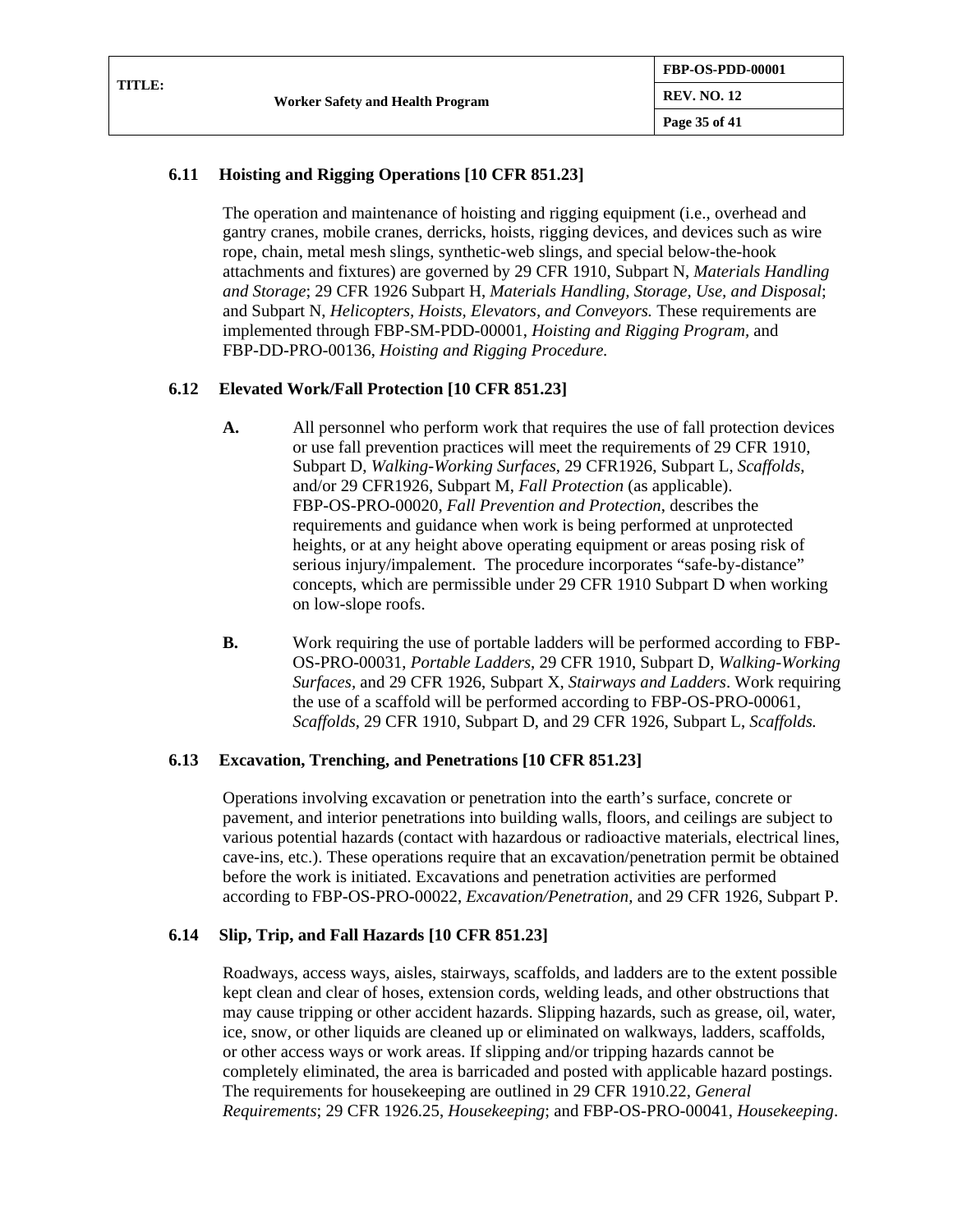| TITLE: |                                         | <b>FBP-OS-PDD-00001</b> |
|--------|-----------------------------------------|-------------------------|
|        | <b>Worker Safety and Health Program</b> | <b>REV. NO. 12</b>      |
|        |                                         | Page 36 of 41           |

## **6.15 Working on or Near Water [10 CFR 851.23]**

Any time personnel work on or near waterways, such as ponds, lakes, rivers, near or above liquid containing tanks, and water or sewage treatment holding ponds where the potential danger of drowning exists, they will meet the requirements of FBP-OS-PRO-00060, *Safe Work Practices Around Water*, and 29 CFR 1926.106, *Working Over or Near Water*.

## **6.16 Environmental Hazards [10 CFR 851.21]**

- **A.** It is the policy of FBP to conduct the PORTS D&D Project in a safe, compliant, and cost-effective manner that protects human health and the environment. FBP will achieve this by integrating environmental requirements and best management practices for waste minimization and pollution prevention into its work planning and execution; taking actions to minimize the environmental impacts of its activities. FBP establishes and communicates environmental responsibilities, provides environmental training to its workforce, and implements controls to mitigate environmental hazards. FBP has developed FBP-EP-PDD-00008, *Environmental Management System Description*, to address environmental concerns.
- **B.** In addition, work at PORTS requires working outdoors, maintaining the grounds, excavating, sampling outfalls, cleaning roof drains, etc. Anyone working outdoors might come in contact with stinging and biting insects (wasps, bees, and mosquitoes), bird droppings, poisonous plants (poison ivy, poison oak), venomous snakes, and spiders. Identification of these hazards and avoidance whenever possible will be employed by FBP personnel.
- **C.** Many project activities will be performed outdoors and employees will be exposed to the harmful effects of ultraviolet radiation (sunburn). Job Hazard Analyses, and worker safety and health briefings will be utilized to communicate these hazards and the associated mitigation to the employees.

## **6.17 Hazardous Waste**

- **A.** In accordance with 29 CFR [1910.120\(b\),](http://www.osha.gov/pls/oshaweb/owalink.query_links?src_doc_type=STANDARDS&src_unique_file=1910_0120&src_anchor_name=1910.120%28b%29) WSHPs developed and implemented to meet other federal, state, or local regulations are considered acceptable in meeting this requirement if they cover or are modified to cover the topics required in this paragraph. An additional or separate safety and health program is not required by this paragraph.
- **B.** This program, FBP-OS-PDD-00001, *Worker Safety and Health Program,* meets the intent of this requirement.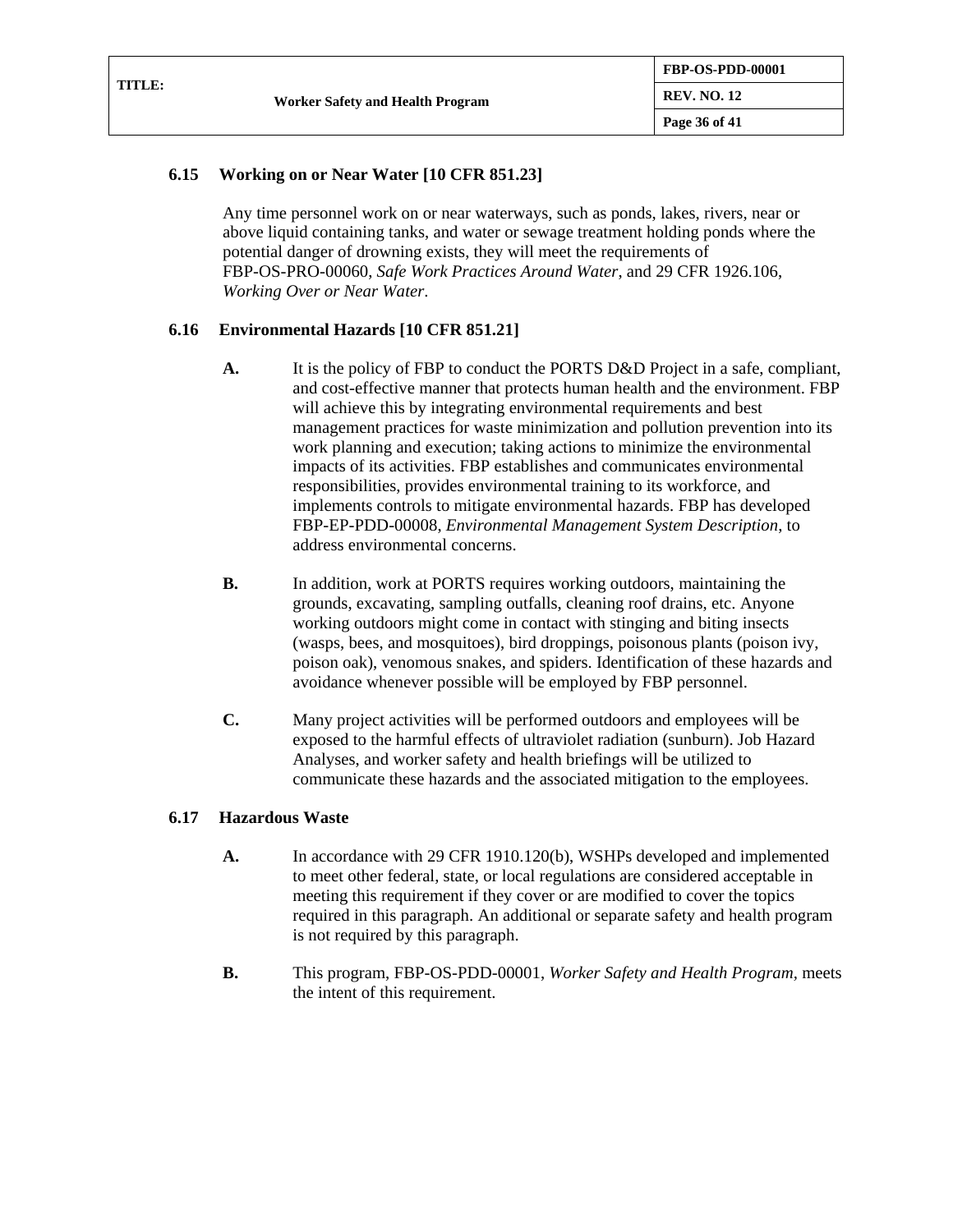| TITLE: |                                         | <b>FBP-OS-PDD-00001</b> |
|--------|-----------------------------------------|-------------------------|
|        | <b>Worker Safety and Health Program</b> | <b>REV. NO. 12</b>      |
|        |                                         | Page 37 of 41           |

### **6.18 Tagging of Defective Tools, Materials, or Equipment [10 CFR 851.23 and 10 CFR 851.24]**

FBP implements the controls necessary to ensure defective tools, materials, and equipment are not used by employees through compliance with FBP-OS-PRO-00014, *Accident Prevention/Equipment Control Tags*. Defective tools, materials, and/or equipment are removed from service immediately by tagging, destroying, or removing them from the project site.

#### **6.19 Housekeeping [10 CFR 851.23]**

- **A.** Supervisors implement good housekeeping practices, in accordance with 29 CFR 1910.22, *General Requirements*; 29 CFR 1926.25, *Housekeeping,* and FBP-OS-PRO-00041, *Housekeeping,* through implementing requirements from facility/project FHAs or TFHAs (FBP-FP-PRO-00006, *Fire Hazard Analysis).* The removal and disposal of any trash, litter, and residue remaining from any work or non-working activity, storage of cleaning materials, and cleanliness of food storage and preparation equipment will be established to the extent that the nature of the work allows in order to maintain safe operations. Walkways and aisles are kept clear at all times, and storage/laydown areas are maintained so that accumulation of material does not constitute a tripping hazard. Good housekeeping is enforced as an attribute through the management walk-down process. The requirements for performing housekeeping are outlined in FBP-OS-PRO-00041, *Housekeeping.*
- **B.** Eating, drinking, chewing gum, and use of tobacco products will be permitted only in designated areas of the work site. Smoking is not permitted indoors or in government-owned/leased vehicles. The consumption of food, liquid, or use of tobacco products is typically not allowed in Radiological, HAZWOPER, and other designated areas. However, radiological procedures do permit designated drinking areas be established in radiological areas under special circumstances when specific controls are in place.

#### **6.20 Drinking Water [10 CFR 851.23]**

Potable drinking water and toilet facilities are provided in all active work areas according to 29 CFR 1910.141, *Sanitation* and 29 CFR 1926.51, *Sanitation*.

#### **6.21 Illumination [10 CFR 851.23]**

Illumination of work areas and access areas must be according to 29 CFR 1926.56, *Illumination*. In addition, emergency lighting is maintained to meet requirements of 29 CFR 1910 Subpart E, *Means of Egress*; NFPA 101, *Life Safety Code*, and 10 CFR 851. Lighting inspections, tests and surveys will be performed in accordance with FBP procedures.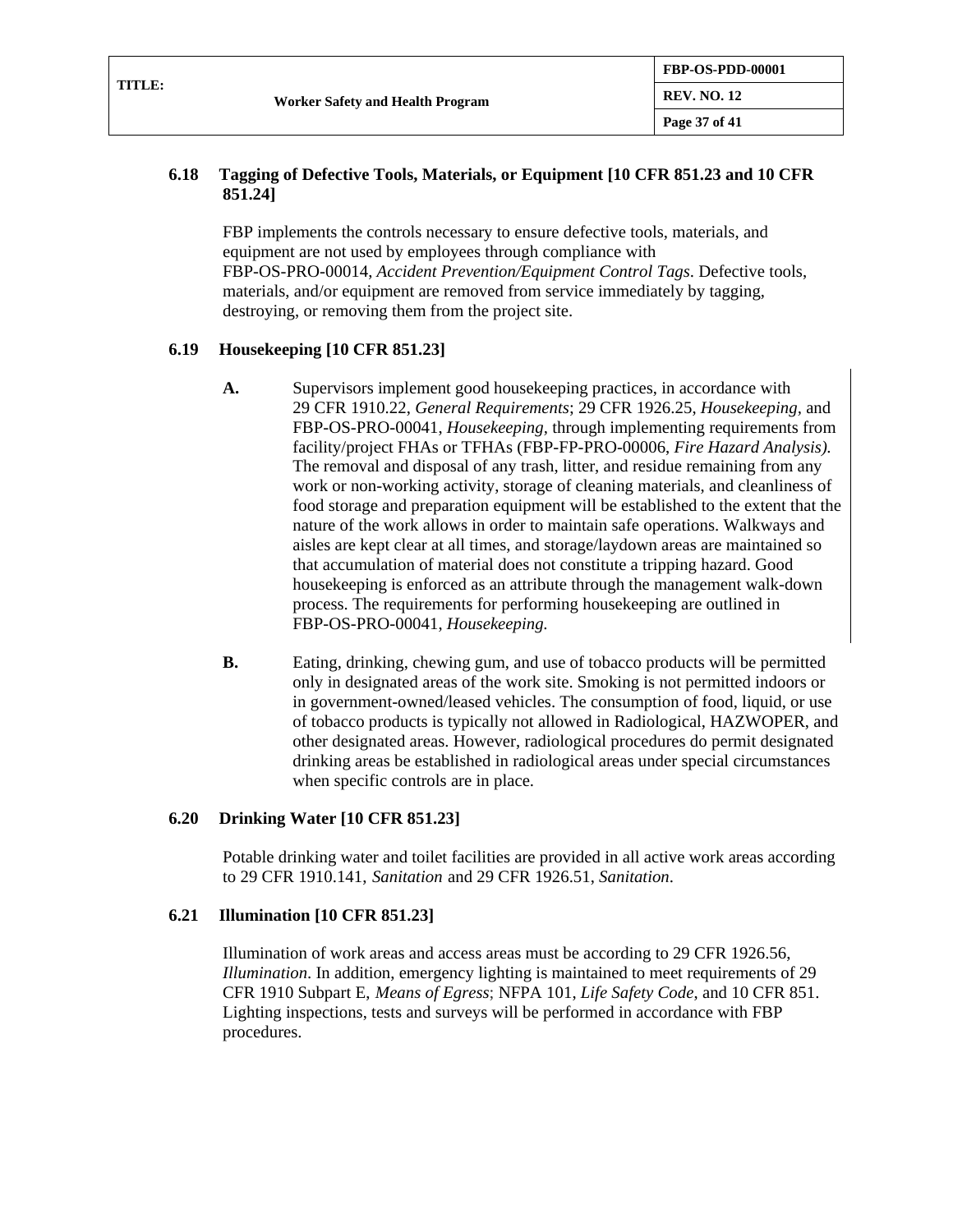| <b>TITLE:</b> |                                         | <b>FBP-OS-PDD-00001</b> |
|---------------|-----------------------------------------|-------------------------|
|               | <b>Worker Safety and Health Program</b> | <b>REV. NO. 12</b>      |
|               |                                         | <b>Page 38 of 41</b>    |

### **6.22 Tools [10 CFR 851.23 and 10 CFR 851.24]**

All tools are used and maintained according to the manufacturer's instruction and applicable OSHA standards. Manufacturer recommendations for inspection criteria (frequency, substance, documentation) are only considered as guidance and are not mandatory. Steps are to be taken to ensure the following:

- All tools are maintained in good condition and properly stored when not in use.
- Tools shall not be altered in any way and tool guards shall not be removed from tools.
- All tools are inspected by the user before each use.
- All electric power tools will be double-insulated or equipped with appropriate grounding.
- Power tools shall normally be equipped with constant pressure switches that will shut the tool off when the switch is released. These tools may also be equipped with a lock-on control provided that turnoff can be accomplished by a single motion of the same finger (i.e., pressing and releasing the pressure/power switch.
- Where feasible, power tools shall have a Dual Push Safety Switch function with a starting action to require operator to do a dual switch/trigger press action to activate the blade/wheel.
- All bench-mounted and floor-mounted tools are secured against movement or displacement.
- Hand tools with cracked, splintered, or taped wooden handles are not to be used.
- Impact tools are free of mushroomed heads and cracks.
- Ground-Fault Circuit-Interrupters (GFCIs) are used where required by applicable standards.
- GFCIs are required when employees are outdoors and using cord-and-plug-connected equipment supplied by 125-volt; 15, 20, or 30 ampere circuits.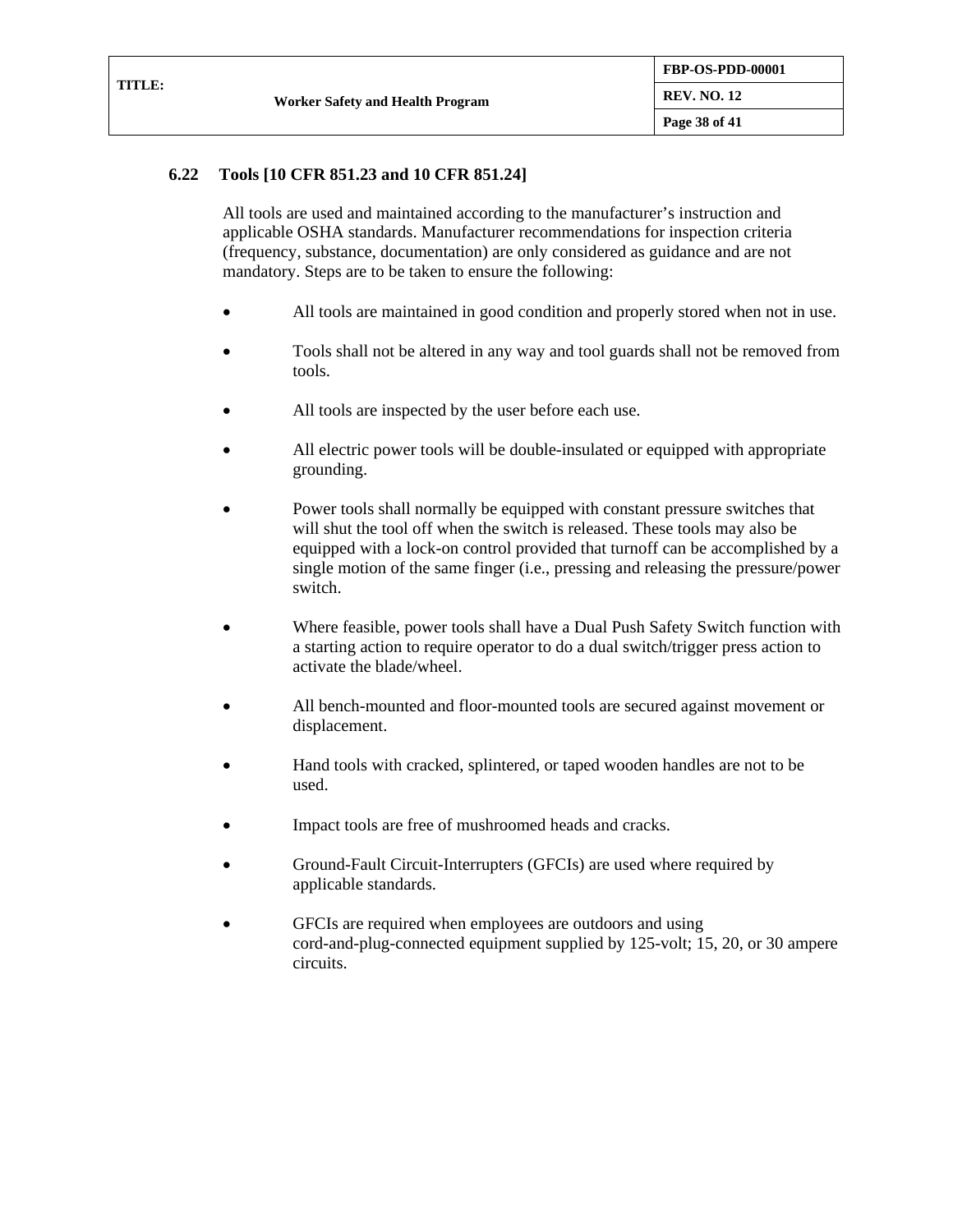### **6.23 Signs and Barricades[10 CFR 851.23]**

All signs are properly colored and labeled according to 29 CFR 1926, Subpart G, *Signs, Signals, and Barricades*, and 29 CFR 1910, Subpart J, *General Environmental Controls*, and promptly removed when no longer needed. The types of barricades on FBP projects may include rope, tape, chain, or physical barricades (guardrails, jersey type barriers, etc.). If hazard information is not printed on barricades or barriers, then signs or tags are used to describe the hazard. Stepping over or ducking under barricades is prohibited. These requirements are implemented according to FBP-OS-PRO-00029, *Construction and Work Zone Barricades and Signs*.

#### **6.24 Ionizing Radiation [10 CFR 851.21 and 10 CFR 851.23]**

10 CFR 835 provides requirements for radiation protection. FBP addresses this subject in FBP-RP-PL-00002*, Radiation Protection Program Portsmouth Gaseous Diffusion Plant Piketon, Ohio.* Procedures flow down the requirements, such as for documentation of Radiological Work Permits (RWP), pre-job briefings, ALARA reviews, radiation, contamination, and airborne surveys, etc.

#### **6.24.1 Laser Safety**

The requirements for safe use of lasers and laser systems are provided in FBP-IH-PRO-00027, *Laser Controls*. This procedure was developed using the safety and health requirements of ANSI Z136.1, *American National Standard for Safe Use of Lasers.*

#### **7.0 DEFINITIONS/ACRONYMS**

#### **7.1 Definitions**

None

#### **7.2 Acronyms**

- **A. ACGIH** American Conference of Governmental Industrial Hygienist
- **B. ACM** Asbestos Containing Material
- **C. AQ -** Augmented Quality
- **D. CEST** Company Employee Safety Team
- **E. dBA** Decibels on the A-weighted Scale
- **F. ERO** Emergency Response Organization
- **G. EST** Employee Safety Team
- **H. FHA** Fire Hazard Analysis
- **I. HAZWOPER –** Hazardous Waste Operations and Emergency Response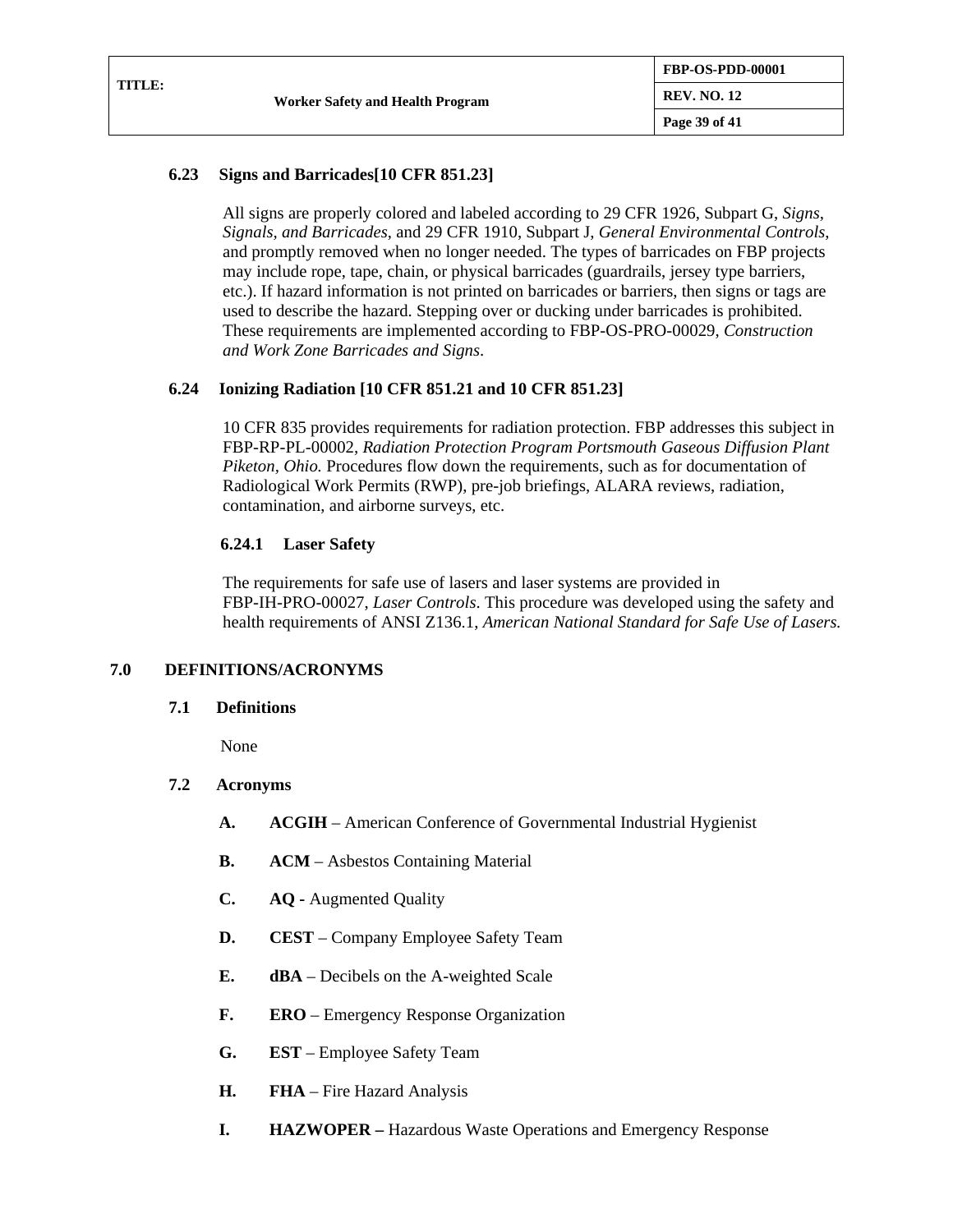- **J. IDIQ –** Indefinite Delivery/Indefinite Quantity
- **K. JIC –** Joint Information Center
- **L. RFP –** Request for Proposal
- **M. SDS** Safety Data Sheet
- **N. SPD**  Site Project Director
- **O. SWG** Safety Work Group
- **P. TFHA** Transitional Fire Hazard Analysis
- **Q. USW –** United Steel Workers
- **R. WSHP** Worker Safety and Health Program